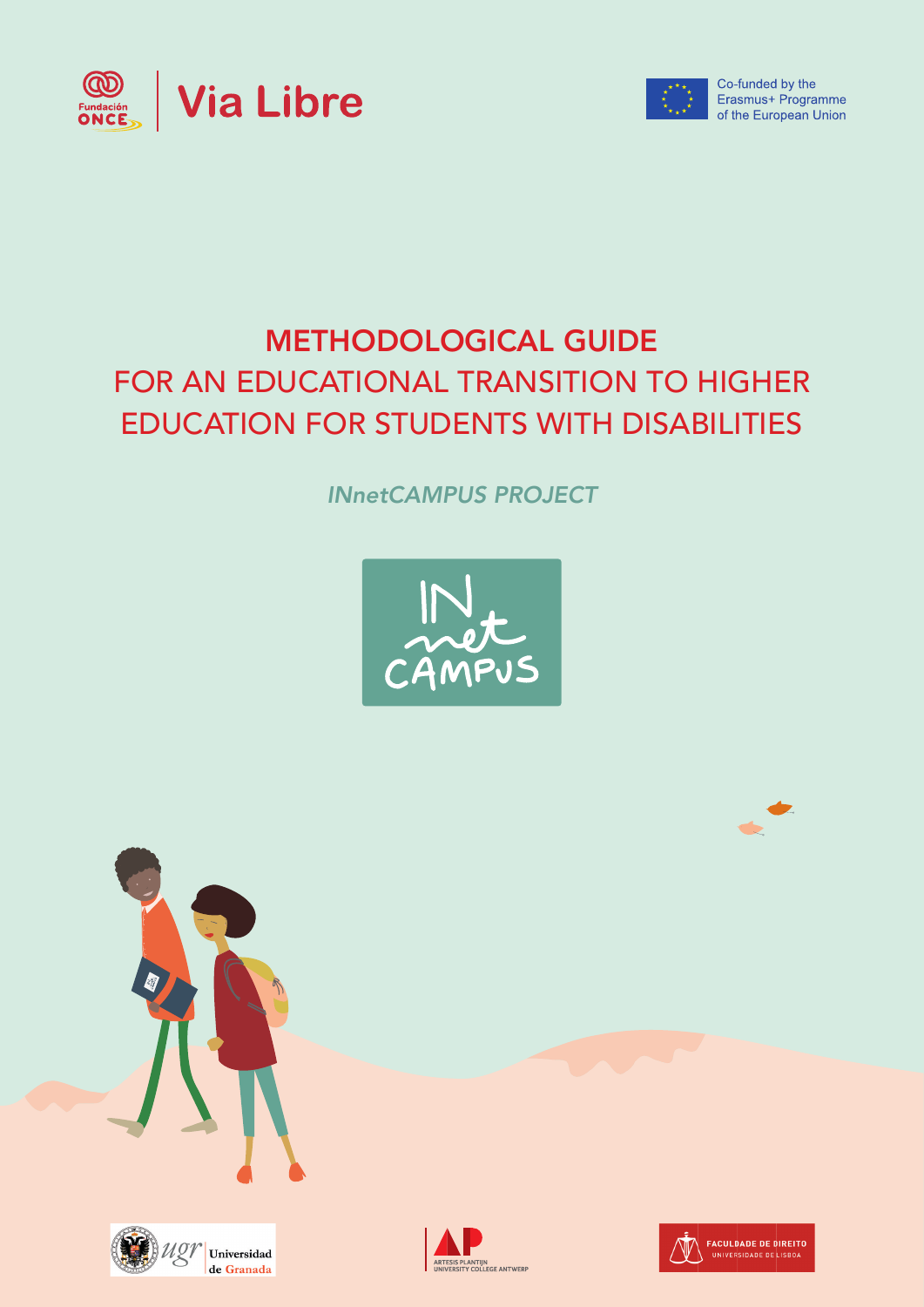## *INnetCAMPUS PROJECT* METHODOLOGICAL GUIDE FOR AN EDUCATIONAL TRANSITION TO HIGHER EDUCATION FOR STUDENTS WITH DISABILITIES



EDITORS: ONCE Foundation

AUTHORS: Marta Medina García and Esperanza Alcaín Martínez

DESIGN: Alejandra Roda

ISBN: 978-84-88934-44-4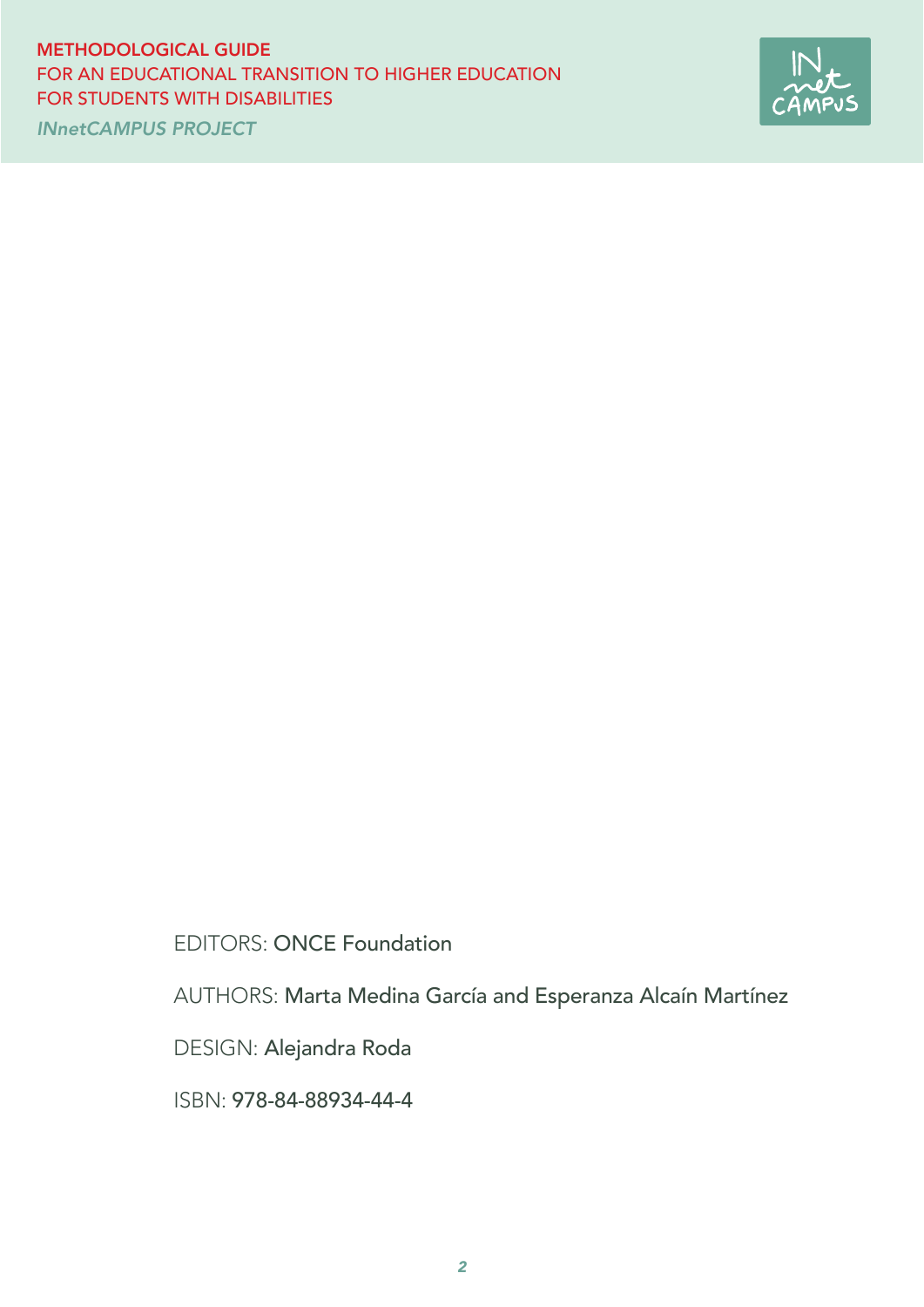

## TABLE OF CONTENTS

#### 1 | WHY THIS GUIDE?

#### 2 | OBJECTIVES OF THE GUIDE

- 2.1 | Primary Objectives
- 2.2 | Secondary Objectives

#### 3 | THE TARGET AGENTS AND USERS OF THE GUIDE

- 3.1 | Guidance counsellors and advisers
- 3.2 | Students in Secondary Schooling (Lower and Upper)
- 3.3 | Teachers
- 3.4 | Families
- 3.5 | Public bodies with competence in Education.

#### 4 | AN EDUCATIONAL TRANSITION PROTOCOL FOR STUDENTS WITH DISABILITIES

- 4.1 | Activities for education professionals in secondary and tertiary education
- 4.2 | Activities for families
- 4.3 | Activities for students with and without disabilities
- 4.4 | Activities for students with disabilities
- 4.5 | Example of joint action with all agents: "Inclusive Campus. Campus without limits"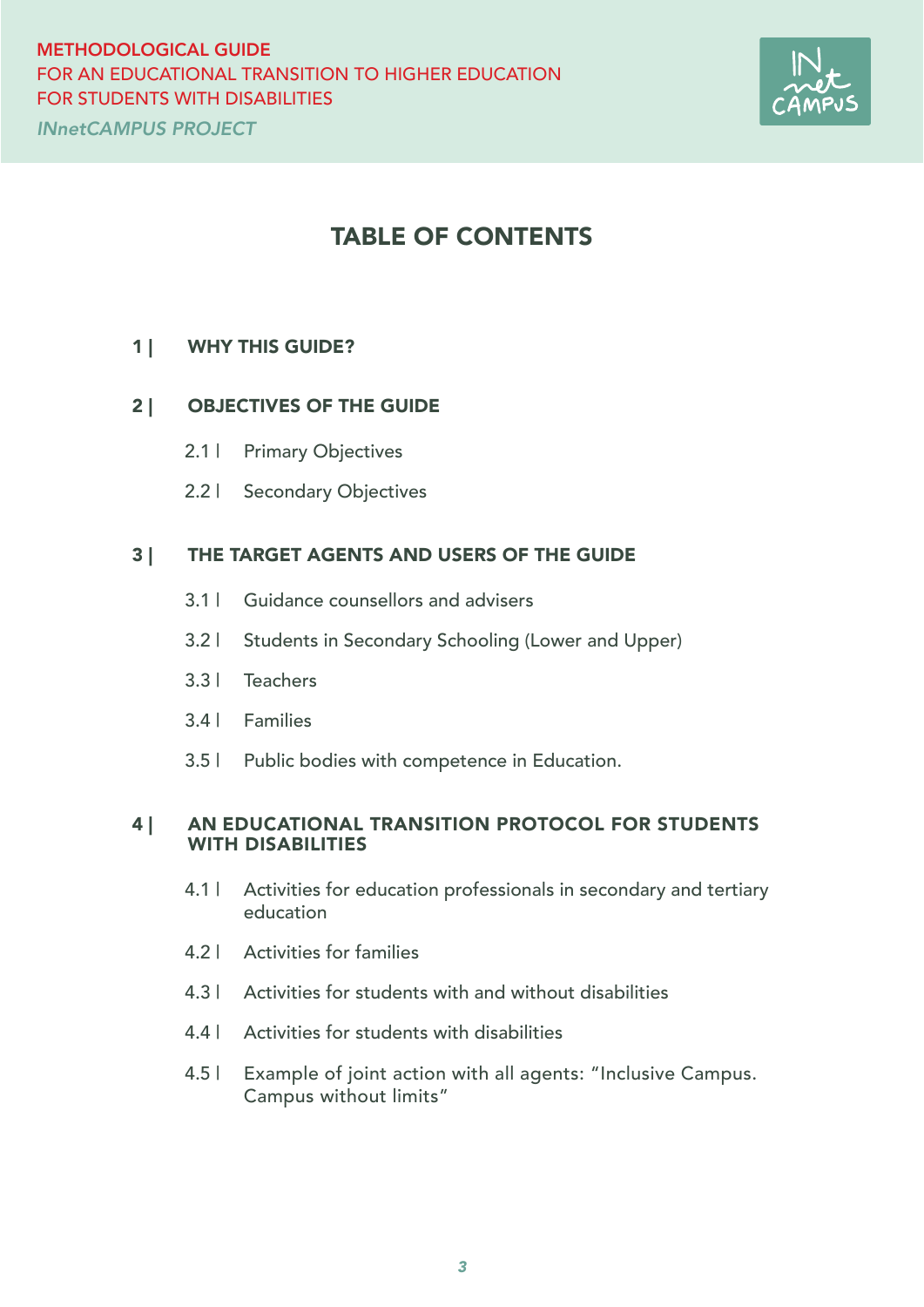

#### 5 | GENERAL RECOMMENDATIONS

- 5.1 | Inclusive pedagogies to implement in the classroom. Active methodologies
- 5.2 | Tools to work to empower students with disabilities
- 5.3 | Dissemination
- 5.4 | Collaborative network

#### 6 | BIBLIOGRAPHY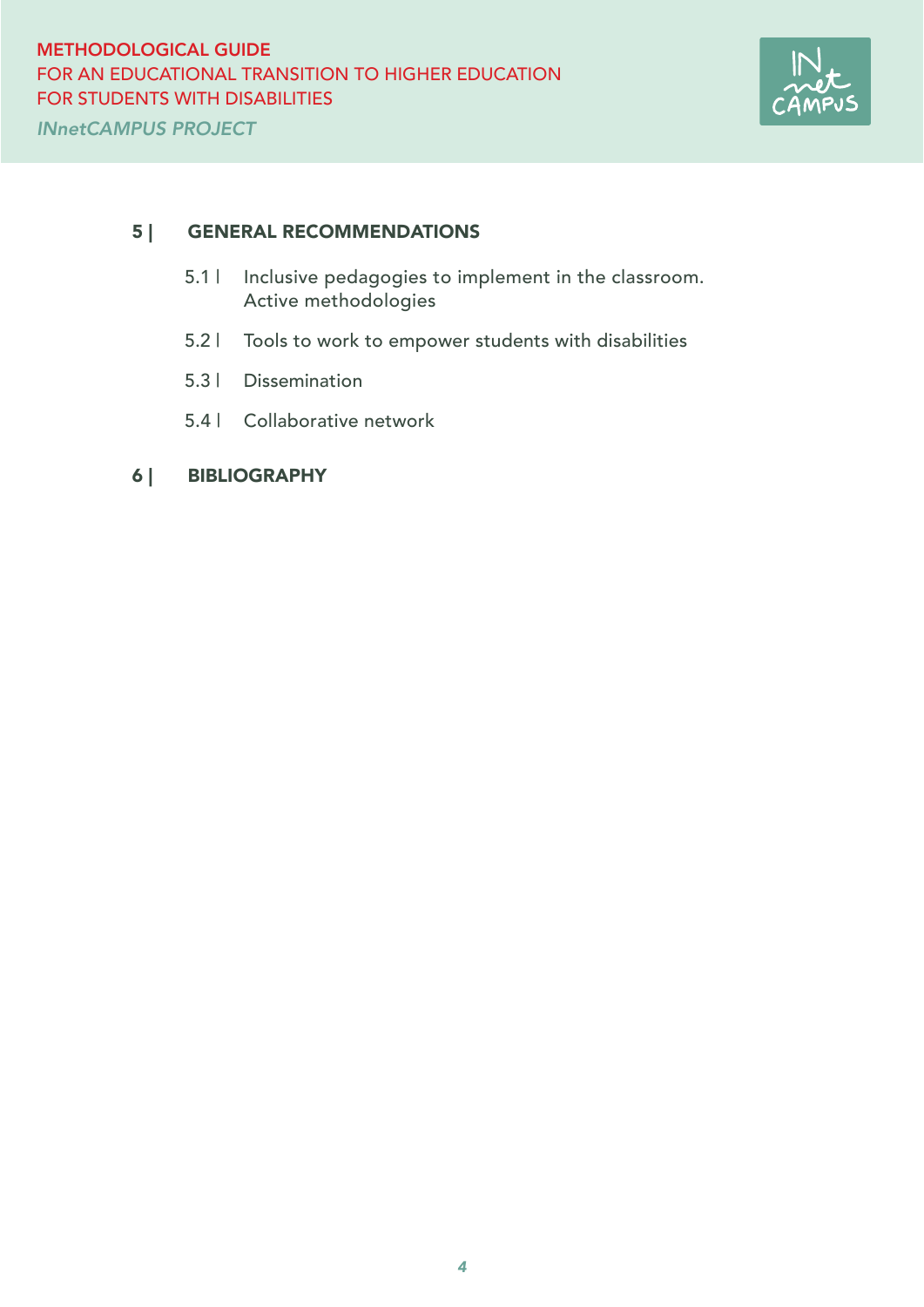

## 1 | WHY THIS GUIDE?

Education as a human right is recognized in the Universal Declaration of Human Rights, among other International Human Rights Treaties, including the Convention on the Rights of Persons with Disabilities (hereinafter, CRPD), where its Article 24 is a reflection of the social model of disability (Oliver, 1996; 2009; 2013) and of the human rights model of disability (Degener, 2017) which implies conceiving people with disabilities as subjects of rights and not merely social beneficiaries.

The right to have an inclusive education of excellence refers to the right that all persons, without any distinction whatsoever, have to be educated on an equal basis with others in the same general education system, guaranteeing the adaptation of the education system to the diverse educational needs so each person can develop their personality, aptitudes, and capacities to the maximum of their possibilities, respecting the human dignity of every human being (Campoy, 2017).

In short, the right to education encompasses the right to inclusive education and is based on the values that underpin human rights, such as liberty, equality, dignity, and solidarity. In this sense, the Office of the High Commissioner for Human Rights of United Nations (2013) recognizes that inclusive education is the most appropriate modality for States to guarantee universality and nondiscrimination in the right to education. As a result of this statement, the CRPD states that in order to exercise the right to inclusive education, systems must convert the right to education into the right to inclusive education. In the same sense, Muñoz Villalobos (2007), Special Rapporteur on the Right to Education, states that the existing human rights legal and programmatic frameworks clearly recognize inclusive education as an indispensable element of the right to education for persons with disability.

One of the main insufficiencies regarding the implementation of an inclusive education is the lack of development of the transition between educational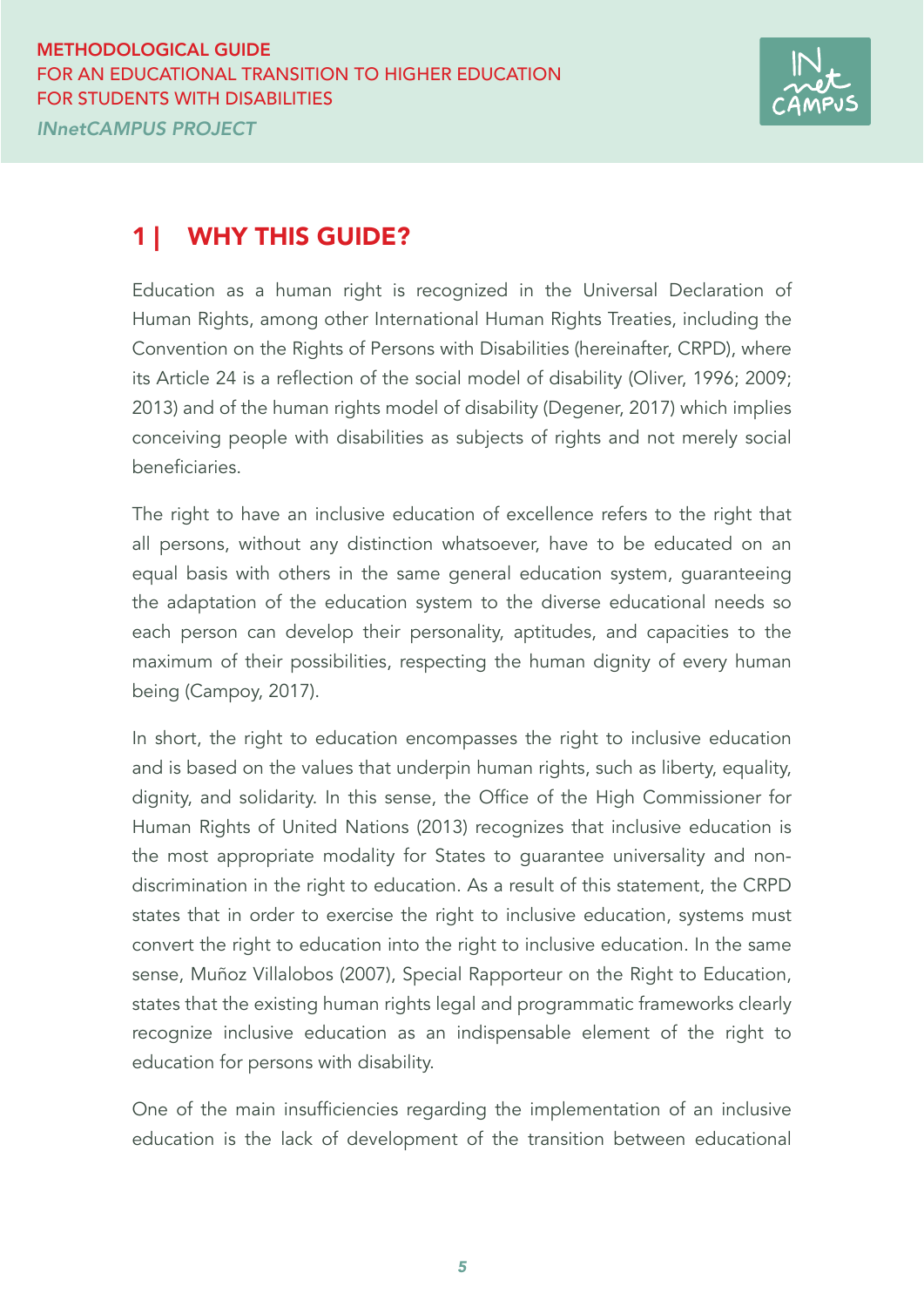

stages, in particular to higher education. The barriers to entrance at the different stages once they are no longer compulsory in nature cause a decrease in the guarantee of the right to education (Medina 2017).

In this regard, the Committee on the Rights of Persons with Disabilities (hereinafter, the CRPD Committee), the UN body of independent experts which monitors implementation of the Convention by the States Parties, states that "inclusion involves a process of systemic reform embodying changes and modifications in content, teaching methods, approaches, structures and strategies in education to overcome barriers with a vision serving to provide all students of the relevant age range with an equitable and participatory learning experience and the environment that best corresponds to their requirements and preferences. Placing students with disabilities within mainstream classes without accompanying structural changes (...) does not constitute inclusion. Furthermore, integration does not automatically guarantee the transition from segregation to inclusion" (CRPD Committee, 2016).

The Europe 2020 strategy, the EU s agenda for growth and jobs for the current decade has as one of the five key objectives, reducing school drop-out rates to less than 10 % of the proportion of people between 18 and 24 who leave education and training with a lower secondary level of education (Ec.europa. eu, 2018).

Despite this strategic plan, the CRPD Committee (2015) is concerned about the European scenario of inclusive education as appears in the concluding observations of the initial report of the European Union. In particular, the CRPD Committee "is concerned that in different European Union member States, many boys and girls, and adults with disabilities cannot access inclusive, quality education in line with the Convention".

At the EU-28 level, the share of persons with disabilities attaining a tertiary education level is lower than for non-disabled persons (15.5 % compared with 25.0 %). At EU level, the share of persons attaining "upper secondary and post-secondary non-tertiary education" levels remained fairly similar among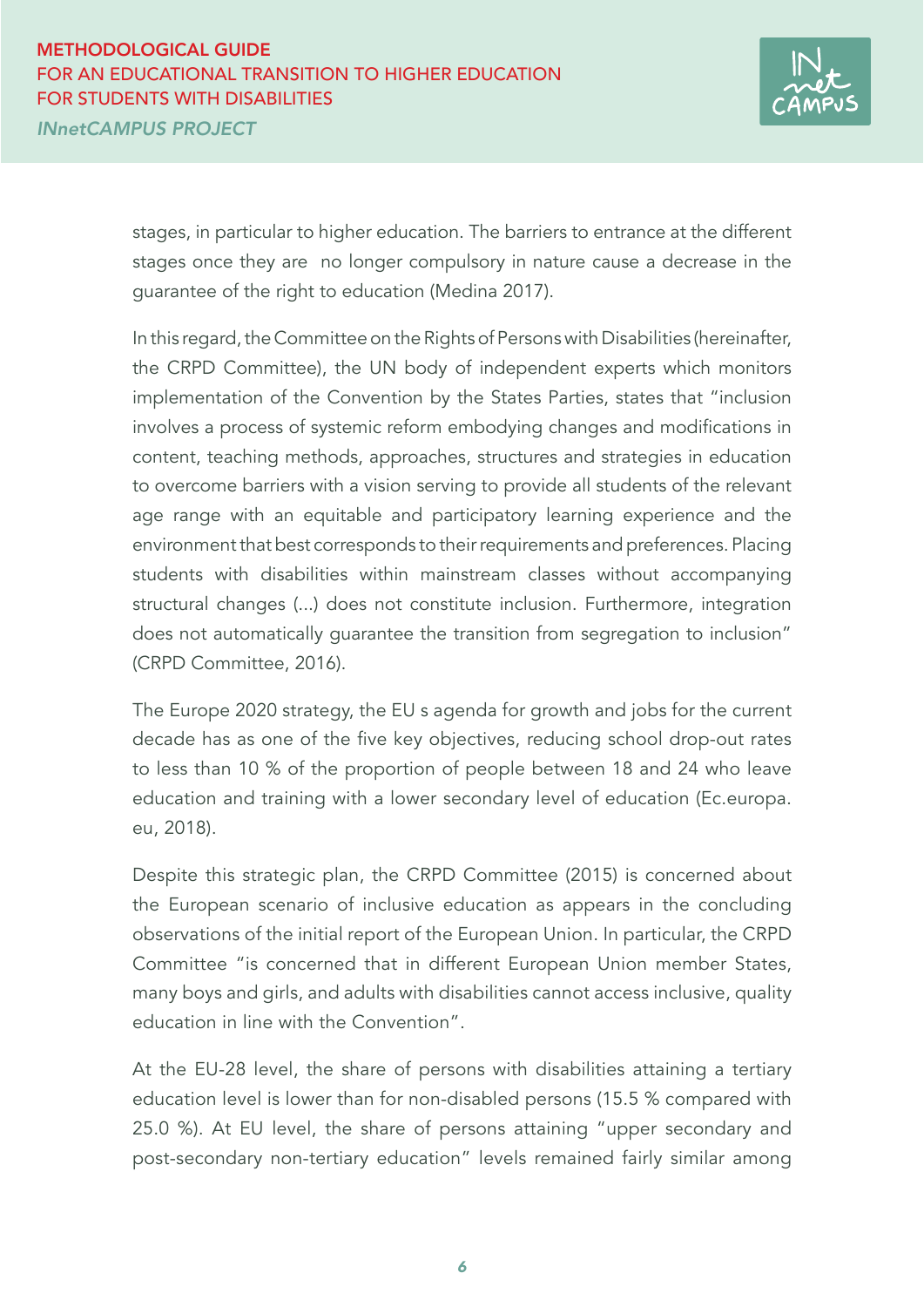### *INnetCAMPUS PROJECT* METHODOLOGICAL GUIDE FOR AN EDUCATIONAL TRANSITION TO HIGHER EDUCATION FOR STUDENTS WITH DISABILITIES



disabled and non-disabled persons (between 45 % and 47 %). However, there was a wider gap between the groups in the share of persons attaining on one hand at most a lower-secondary-level education and on the other hand a tertiary-level education. Among persons having a basic activity difficulty, a difference of 23 percentage points was observed between the lowest (38.9 %) and the highest (15.5 %) educational attainment levels (Ec.europa.eu, 2018).

With this in view, along with an absence of institutional action plans, aimed to improve the access of people with disabilities to higher education, this Methodological Guide emerges which was created in the *INnetCampus Project, Inclusive networking campus to foster the access to university of young students with disabilities* (hereafter, INnetCampus Project), funded by Erasmus + program in line with the Europe 2020 strategy, the Education and Training 2020 strategy and the Rethinking Education strategy—where ONCE Foundation is the sponsoring body and one of the partners in the development of the project, along with the Artesis Plantijn Hogeschool Antwerpen (Belgium), the Faculty of Law of the University of Lisbon (Portugal) and the University of Granada (Spain).

At the INnetCampus Project, students with disabilities in the European Union were the target with the aim to give them familiarity and experience of the university life by a week's residence on a university campus. Through it, a total of 88 secondary-school students from the three member countries—Spain, Portugal, and Belgium—have been able to make exchanges and attend campuses.

The students took part in a variety of activities:

- a. Academic extension activities: these aim to introduce the educational/ training opportunities on offer at the universities and the services that are available to students with disabilities, and the universities' structure.
- b. Vocational guidance activities: this type of activity aims to take students through a catalogue of actions allowing them to identify talents and strengths, with a view to future professional skills.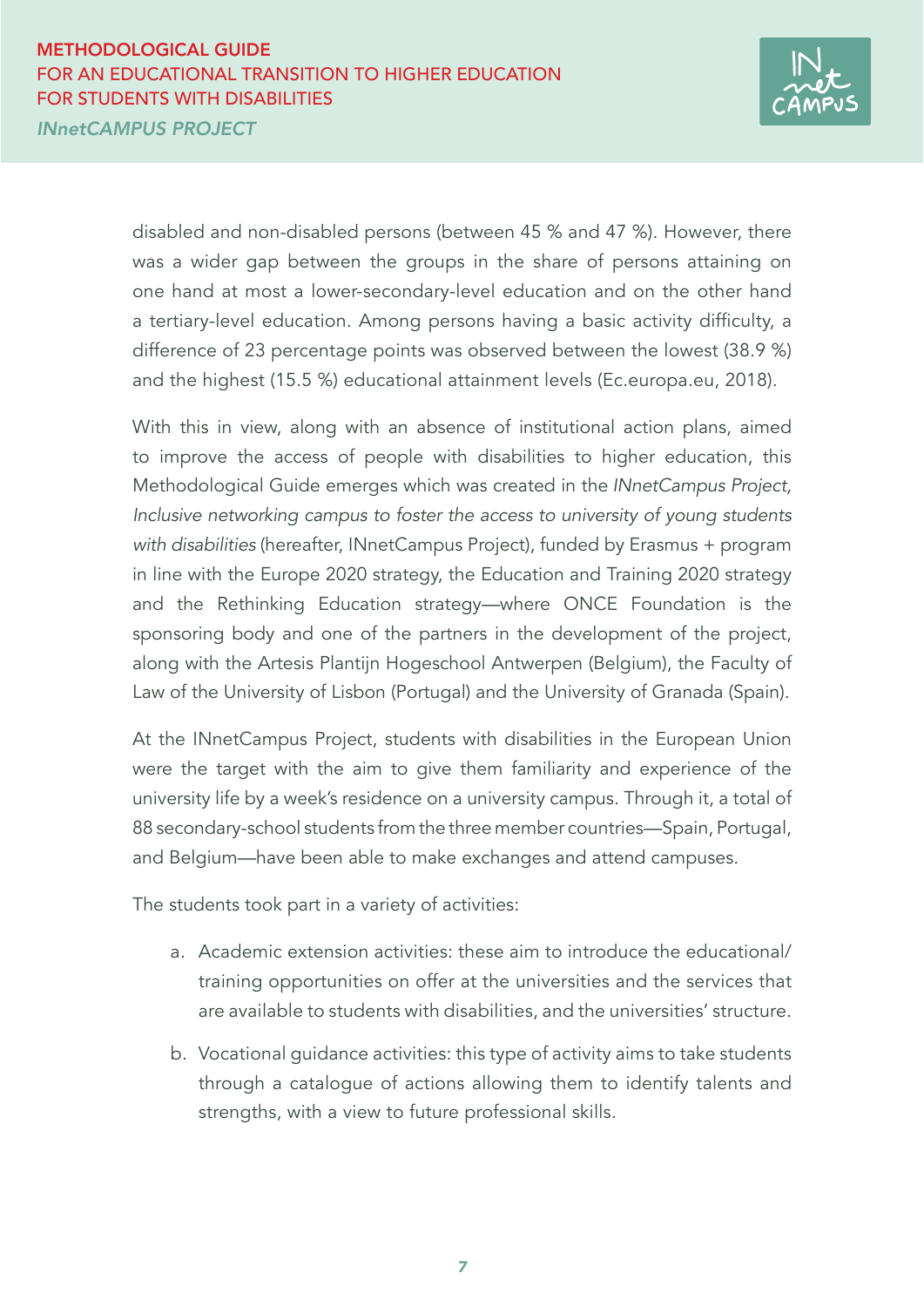

c. Cultural and leisure activities: these activities aim to offer the young people leisure and cultural alternatives that are accessible and inclusive, making use of the resources available in the local community and environment.

Specifically, the INnetCampus Programme sets out the following principal aims and objectives:

- 1. To promote international mobility for young people with disabilities.
- 2. To encourage students with disabilities to attend university and to reduce the rate of early drop-out in this group.
- 3. To give universities the opportunity to assess how they measure up in terms of inclusion and accessibility.
- 4. To improve and promote the inclusion of persons with disabilities in the university community.
- 5. To learn from other countries in terms of support for persons with disabilities.
- 6. To spread good practice between the European bodies involved.
- 7. To improve the language skills of students with disabilities, particularly the use of English.

During the development of INnetCampus Project, as partners we observed an absence of guidelines or procedures which can guarantee success in the change of stages in the education system, so that students with disabilities who experience instability during the stage of transition towards University may be triggered to drop out or make decisions contrary to their true wishes and vocational or professional will.

Therefore, after the development of the INnetCampus Project, we can affirm that we faced a new objective and function of it that we had not foreseen: the INnetCampus Project works as a tool to do an analysis of the European educational reality.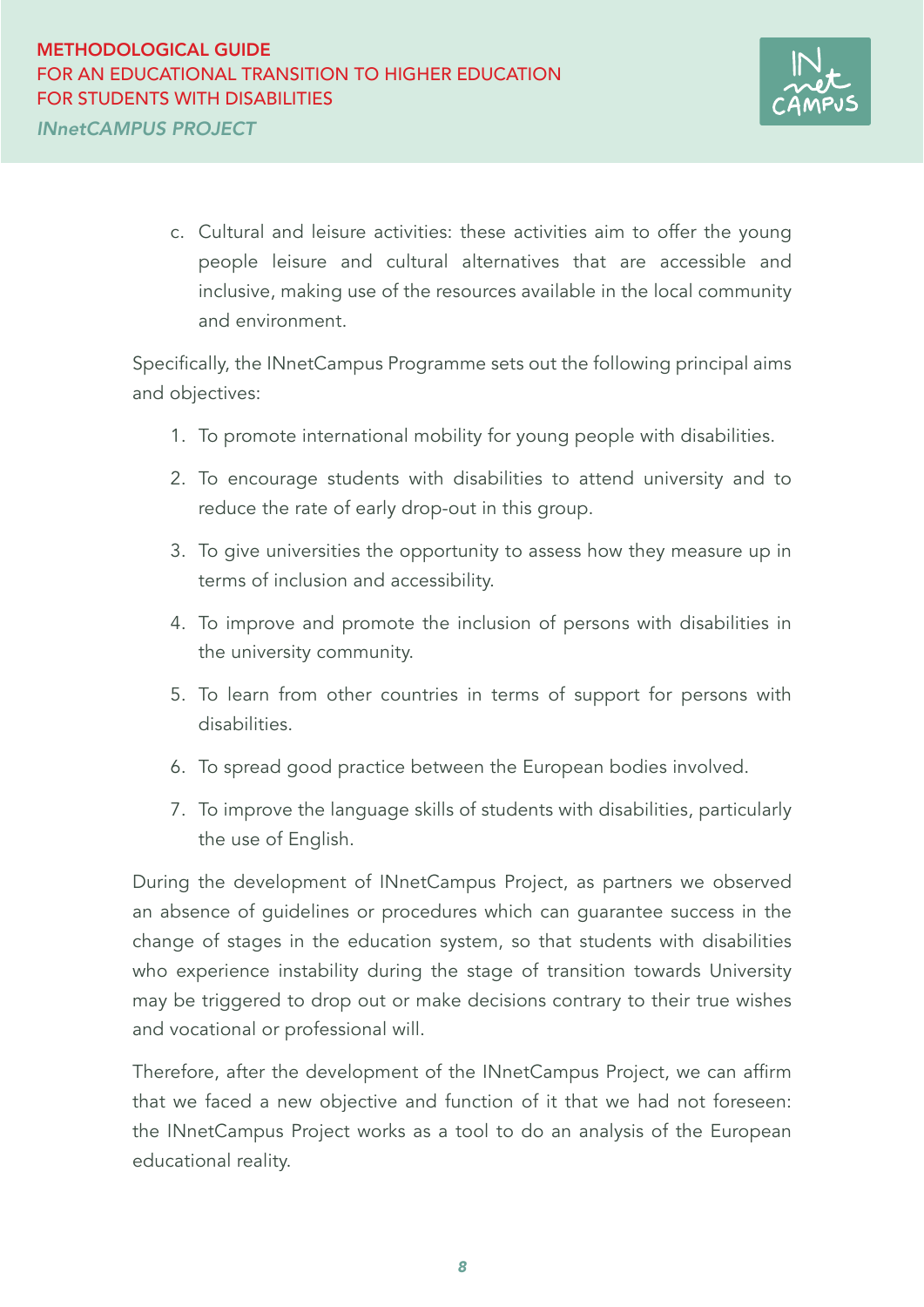

In this way, we can offer a route plan through this Methodological Guide, with the main goal of modifying the situation of segregation and/or exclusion of students with disabilities in higher education and ensuring their educational transition between stages, guaranteeing thereby the right to inclusive education in Europe.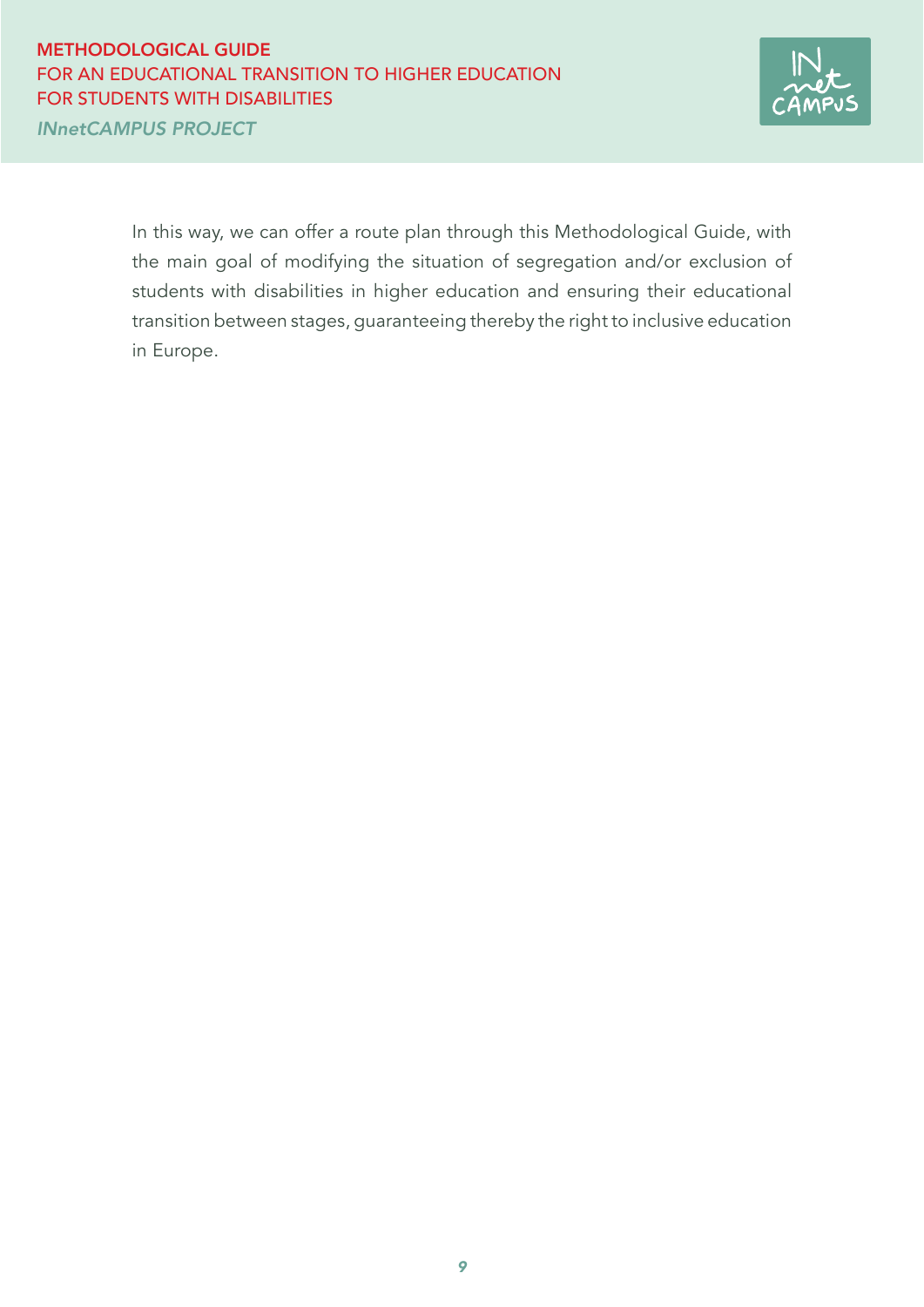

## 2 | OBJECTIVES OF THE GUIDE

Within this Guide's action plan, the objectives are divided into two groups: primary and secondary. This is because we consider that achieving the primary objectives will accomplish and lead to another series of second-order objectives, which are also important:

## 2.1 | Primary Objectives

- 1. To promote the effective implementation of an inclusive model of education that guarantees the presence, participation, and progress of students with disabilities.
- 2. To facilitate an effective transition for students with disabilities from the compulsory stages of education to higher education.
- 3. To promote the presence of students with disabilities who gain access to and successfully take part in university education.
- 4. To contribute to encouraging the development of inclusive educational environments at all stages of education.
- 5. To promote the implementation of training actions and guidance of teaching and research faculty in the university context, to assist in the creation of a truly inclusive educational community.
- 6. To guide in activities regarding tutoring and developing personal abilities that enable the empowerment of students with disabilities.
- 7. To promote improvements and innovation in teaching, as well as avenues of research in this area.

## 2.2 | Secondary Objectives

1. To contribute to developing the social model of disability as well as the human rights model of disability.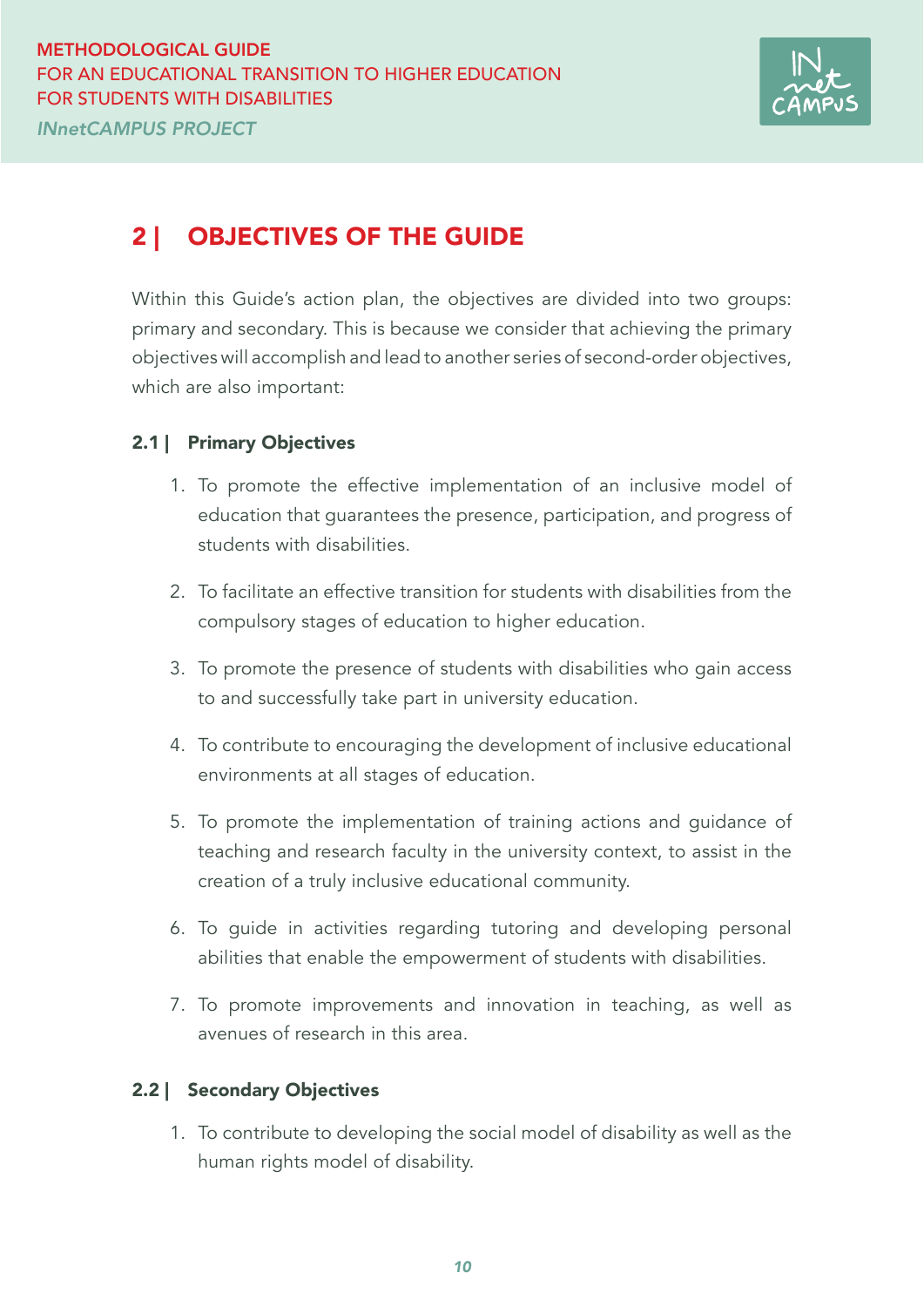

- 2. To foster a general social environment that guarantees accessibility and universal design for all persons.
- 3. To demonstrate clearly that inclusive education offers the best academic, personal, social, and economic results.
- 4. To improve the professional possibilities and future employability of persons with disabilities, by having access to more and better professional qualifications.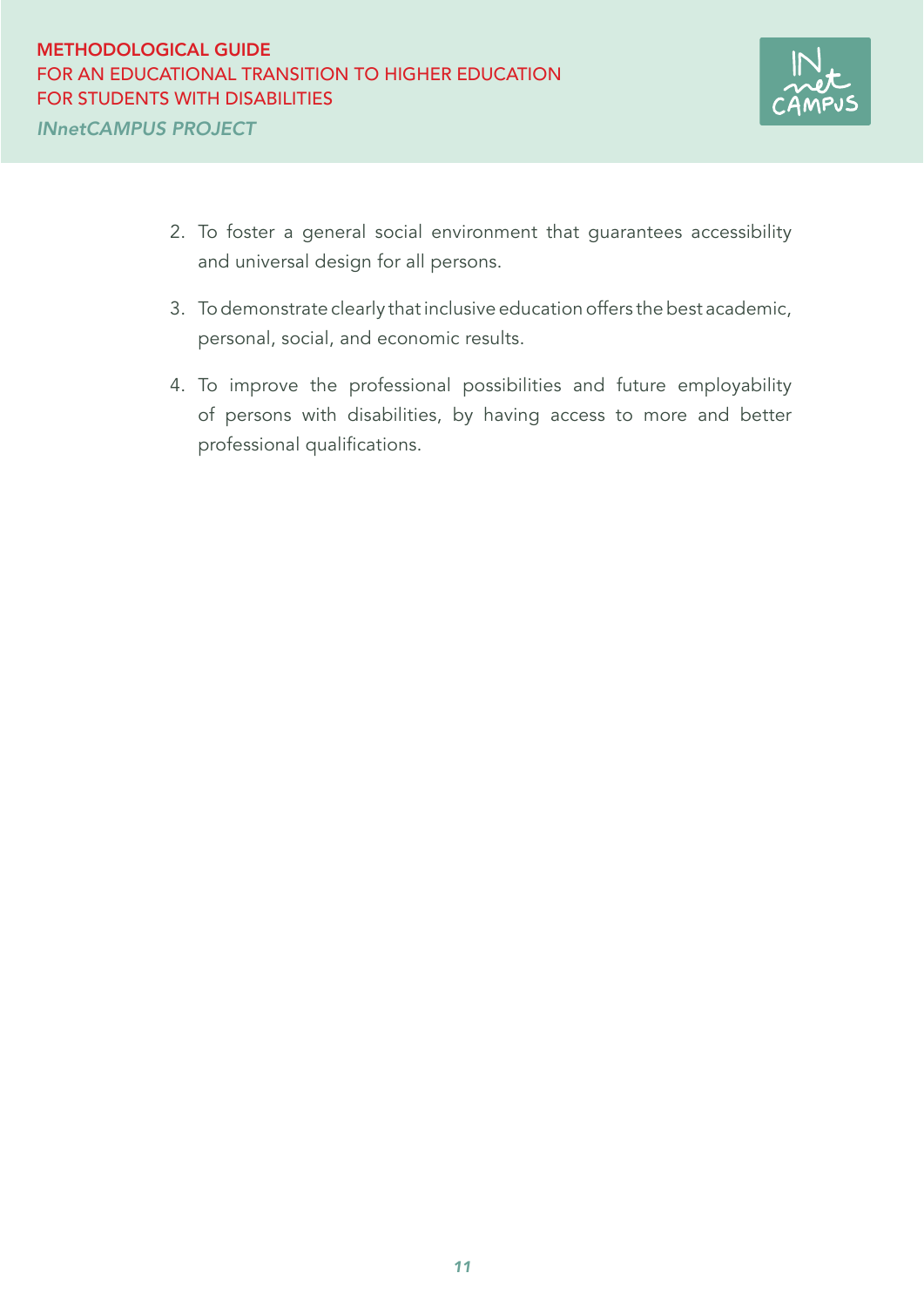

## 3 | THE TARGET AGENTS AND USERS OF THE GUIDE

In view of the situation with respect to inclusive education and unachieved goals in Europe that we have analysed, this Guide sets out to change that reality, aiming to guarantee and increase the real presence of students with disabilities at all stages of education, especially their access to higher education. The Guide, therefore, must be applied to the whole educational community and is especially for the use of the following agents and users:

### 3.1 | Guidance counsellors and advisers

Educational agents, particularly counsellors and advisers, are, during the first stage, the principal focus of this Guide and will, in turn, be of prime importance in implementing it. They will be responsible for putting it into effect and working with students, their families, and the rest of the teaching staff in order to achieve the desired objectives.

The importance of these agents in the implementation of this Guide lies, in our assessment of the INnetCampus Project, in their role as the main promoters of educational change and as the most suitable mediators for achieving an inclusive education in the educational community.

There are further reasons why they are one of the main groups addressed in this document, including:

- Training of trainers: having the remit and knowledge necessary to put into effect training activities about teaching and learning with the other agents in the educational community (students, families, and staff).
- Experts on educational resources: their knowledge about academic and pedagogical issues, community resources, and the social environment make the guidance counsellor the ideal implementer of this Guide.
- Mediating as agents of change: among the counsellor's roles is that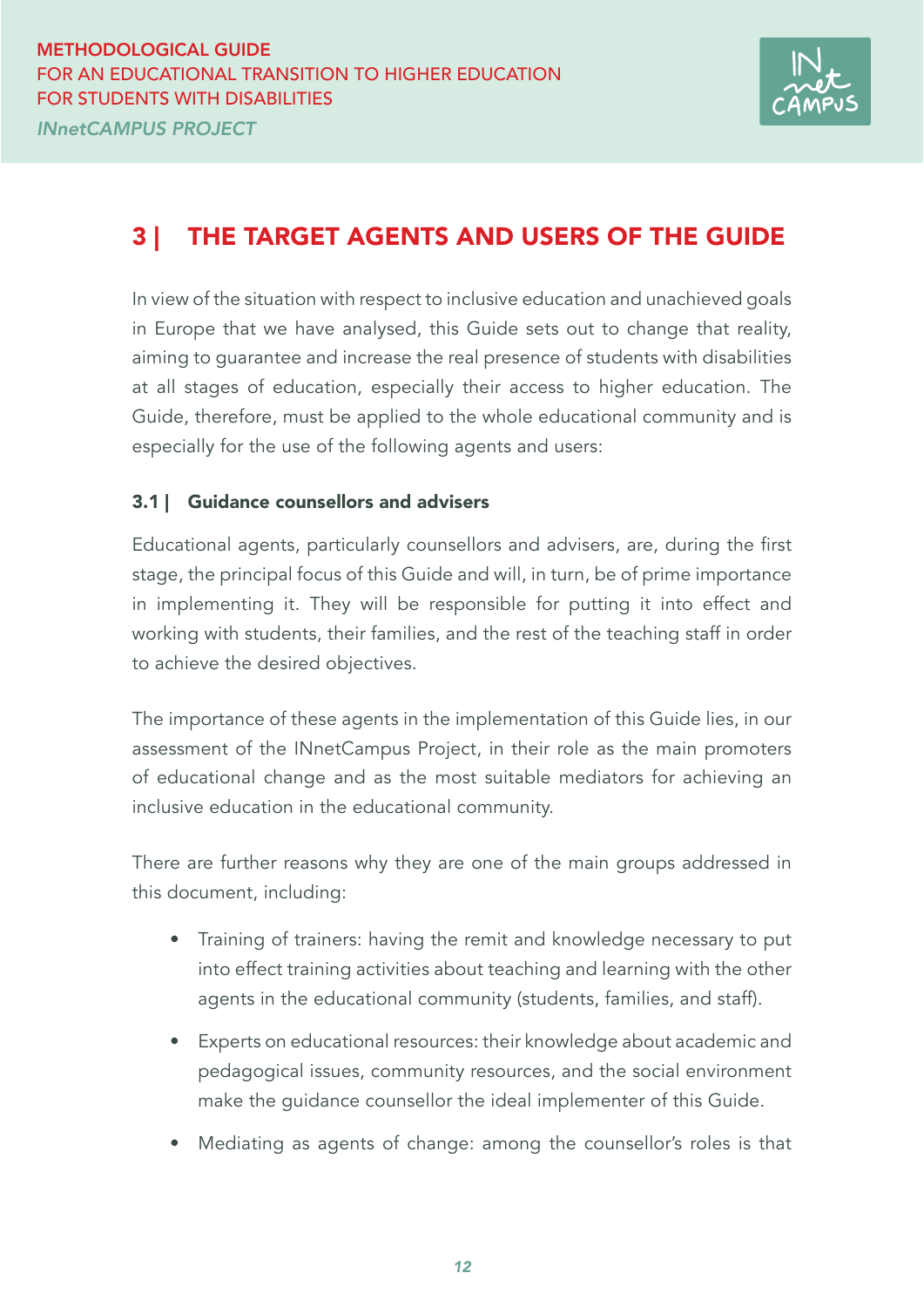

of mediator, both to resolve conflicts and to implement agendas and action that promote educational change.

- Advising the students and their families: the counsellor is responsible for dealing with aspects of guidance and advice for students and their families, whether on academic issues or in terms of personal growth and development.
- Diagnosing as a professional and intervening in socio-educational issues: among the counsellor's classic functions is that of diagnosing students' needs, but they are increasingly called upon to intervene to improve the situation and, in short, to ensure continuity in education and training. These aspects of the role mean that counsellors know the students and can work with them academically or personally, in ways that are fundamental to contribute to achieving a satisfactory transition between stages.
- Collaborating in the process of innovation, research, and experimentation: as an agent of change, the counsellor must be engaged in actions that bring about these objectives. Their direct participation in implementing this Guide achieves these functions directly.

### 3.2 | Students in Secondary Schooling (Lower and Upper)

This Guide is targeted at students with disabilities in secondary education, with the aim of helping them to achieve educational advancement effectively and in accordance with the values of the right to inclusive education.

The reasons for addressing these students directly in this process include:

- Too many are leaving education early: the figures for dropping out of full-time education are much higher for students with disabilities than for the rest of the student body.
- Limited employability and low qualifications: the level of employability of persons with disability is much lower than that of the rest of the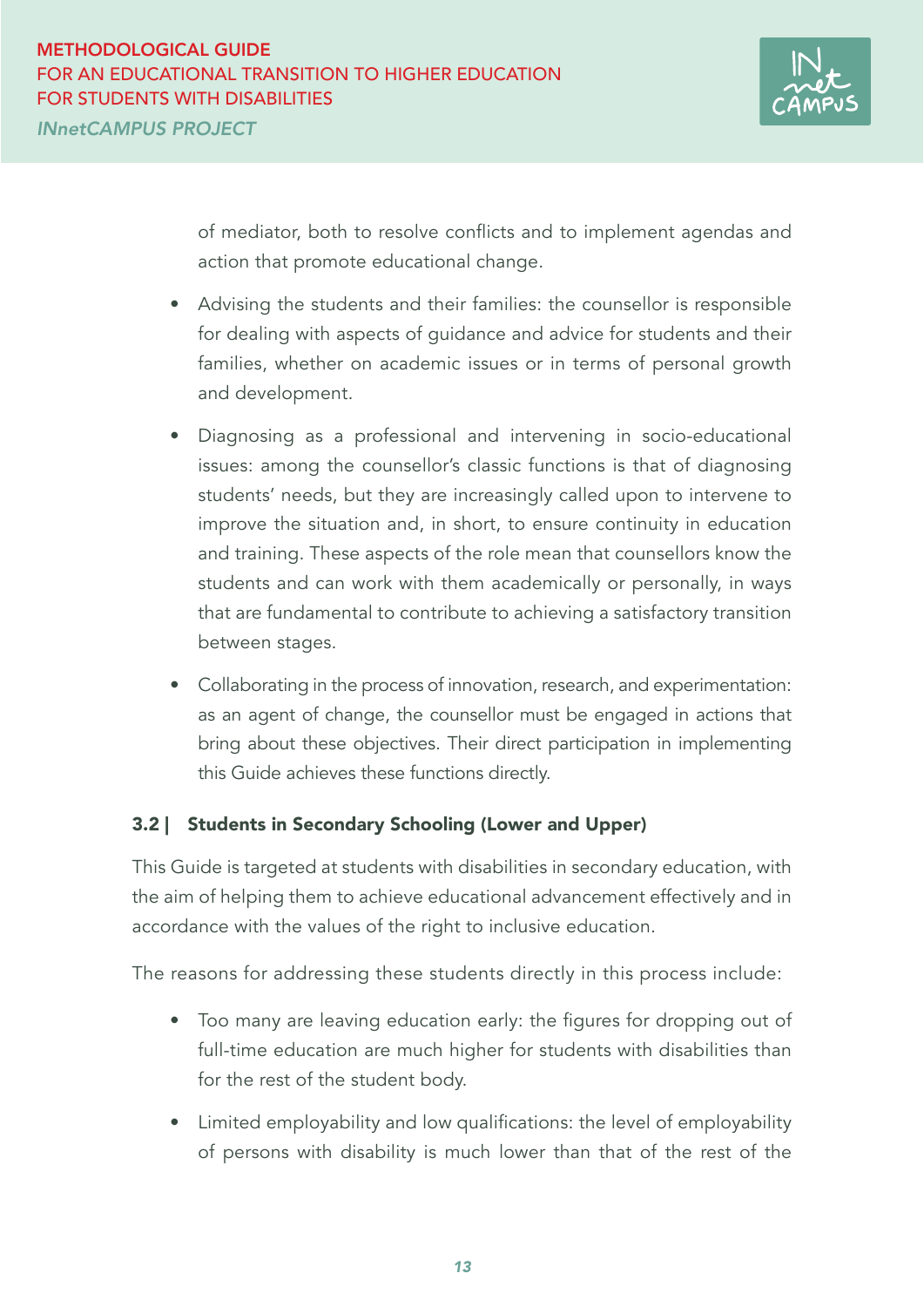

population. And those who are active are often in jobs with a low level of professional qualification.

• A situation of vulnerability and lack of rights: the large number of initiatives, regulations, declarations, and strategies, along with the social reality of poor accessibility, clear situations of discrimination, and lack of equity, reflect the fact that, even in the twenty-first century, people with disabilities do not enjoy full rights and should, therefore, become the primary agents for activities such as those proposed in this Guide.

### 3.3 | Teachers

The teaching faculty in secondary and higher education must be involved in implementing this Guide and achieving the objectives laid out in it. They must become a major focus as the main stakeholders in the process of teaching and learning. Teachers and lectures are the facilitators in the acquisition of knowledge, abilities, skills, and capabilities of students. They are responsible for their access to, the transition to, and progress in higher education.

There are other reasons why teachers and lecturers are an essential focus of this process:

- Taking diversity as part of quality, excellence, and teaching innovation: these aspects have undergone an evolution in how they are conceived, changing from being fundamental and elitist factors, accessible and available only to a few, to being seen as gaining in importance and impact if they are more widely shared. This means that these elements are at their most compelling when they are related to and united with the characteristics and success achieved by persons with disabilities.
- The role of teachers and lecturers today. Teaching and social function: starting from their educational function as spreaders of knowledge, the role of teachers and lecturers goes further, and they care for the person as a whole. This involves educating in values that will have an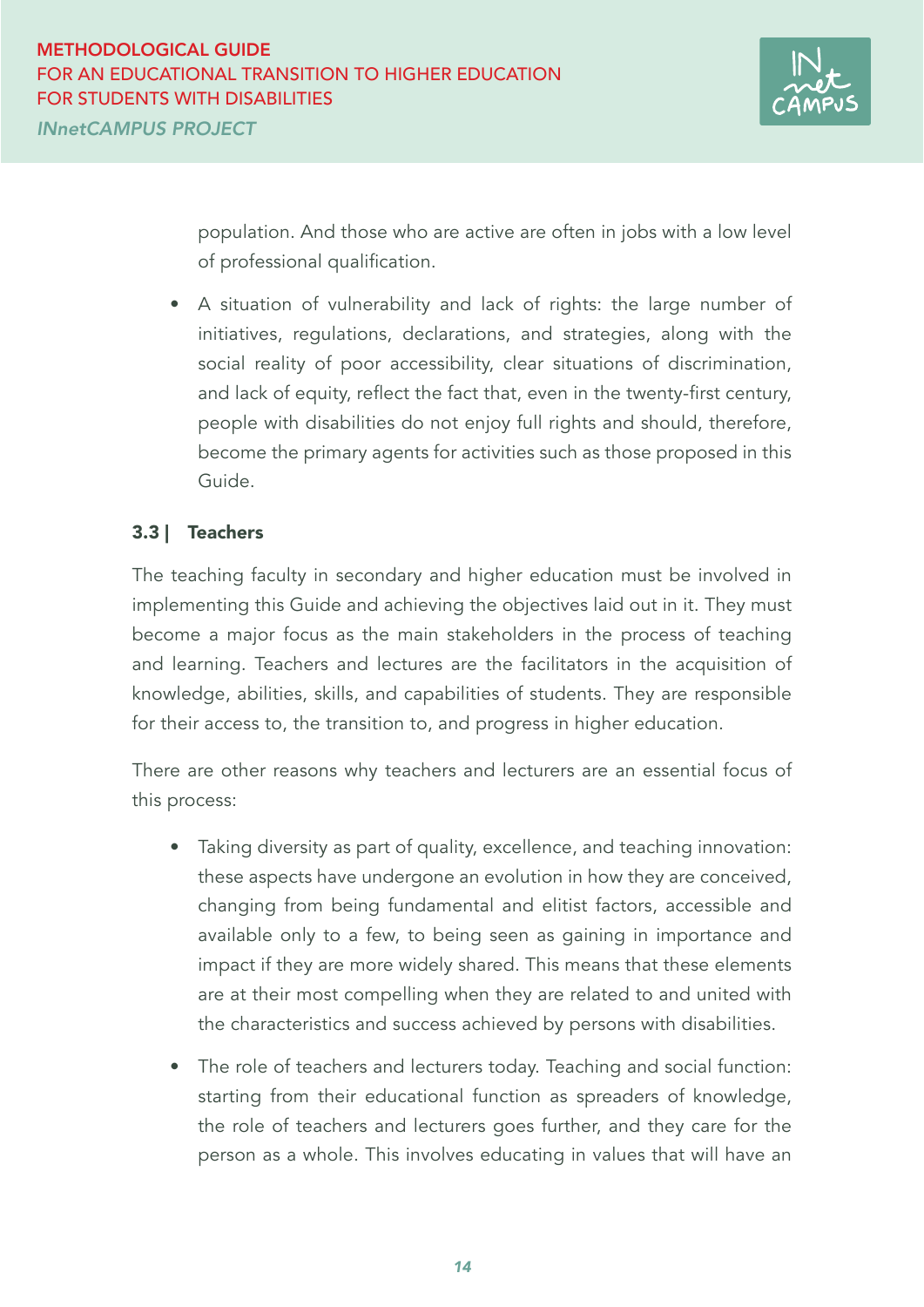

impact on the development of the immediate surroundings, nurturing responsibility, mutual respect, and critical spirit.

### 3.4 | Families

Another major focus is the families and, as the principal agent of socialisation, they have to be included in the activities envisaged, as they need to know their children's rights in matters of education and work with them to vindicate these rights, supporting from the home environment, with complete connection to the activities taking place in the educational centres, working in parallel and in step with them.

Other reasons that relate to working with families in this context include:

- A shared objective between the families and the educational institution: to achieve the children's rounded and harmonious development, so in carrying out tasks that are shared, parallel and interconnected, they should work in such a way that the children/students are engaged in development and growth with a single direction.
- Family participation in education: this aspect is considered a basic right in democratic societies, enshrined in laws and regulations. Therefore, it is vital for families to take part in putting into effect the action that will impinge directly on their children's academic development.
- Empirical evidence: there is sufficient empirical evidence to indicate the great benefits that parental participation has for the students, the educational institution, and for the parents themselves (Martínez, 1992; Hornby, 2000; Sarramona, 2004, 2007; Sanders & Sheldon, 2009; Shumow, 2009; Jeynes, 2011; Grant & Ray, 2013).
- Educational quality: international bodies have been maintaining a new view that is emerging about family participation and its impact on educational policies. Thus, the European Commission, Directorate-General for Education, Youth, Sport and Culture (2000) consider that family participation is one of the indicators of quality in school learning.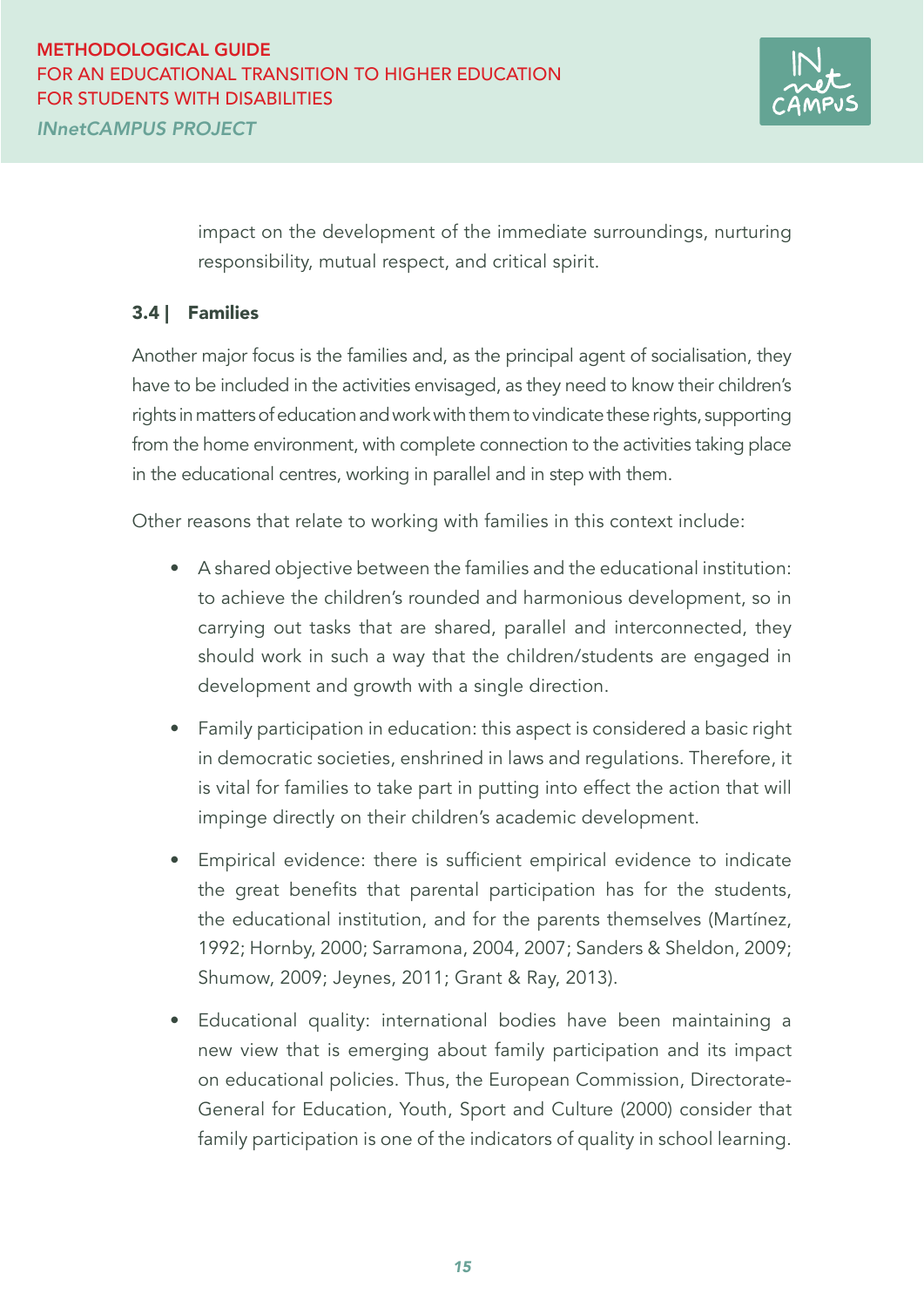

#### 3.5 | Public bodies with competence in Education

In this whole process, we cannot forget the crucial role of the education departments as the main bodies responsible for and guarantors of the right to inclusive education of quality. In this case, these agents are indirect targets of this Guide but necessary given the responsibility to fulfil and enforce this legal imperative by mechanisms to influence changes in governing and teaching bodies, and educational institutions in general.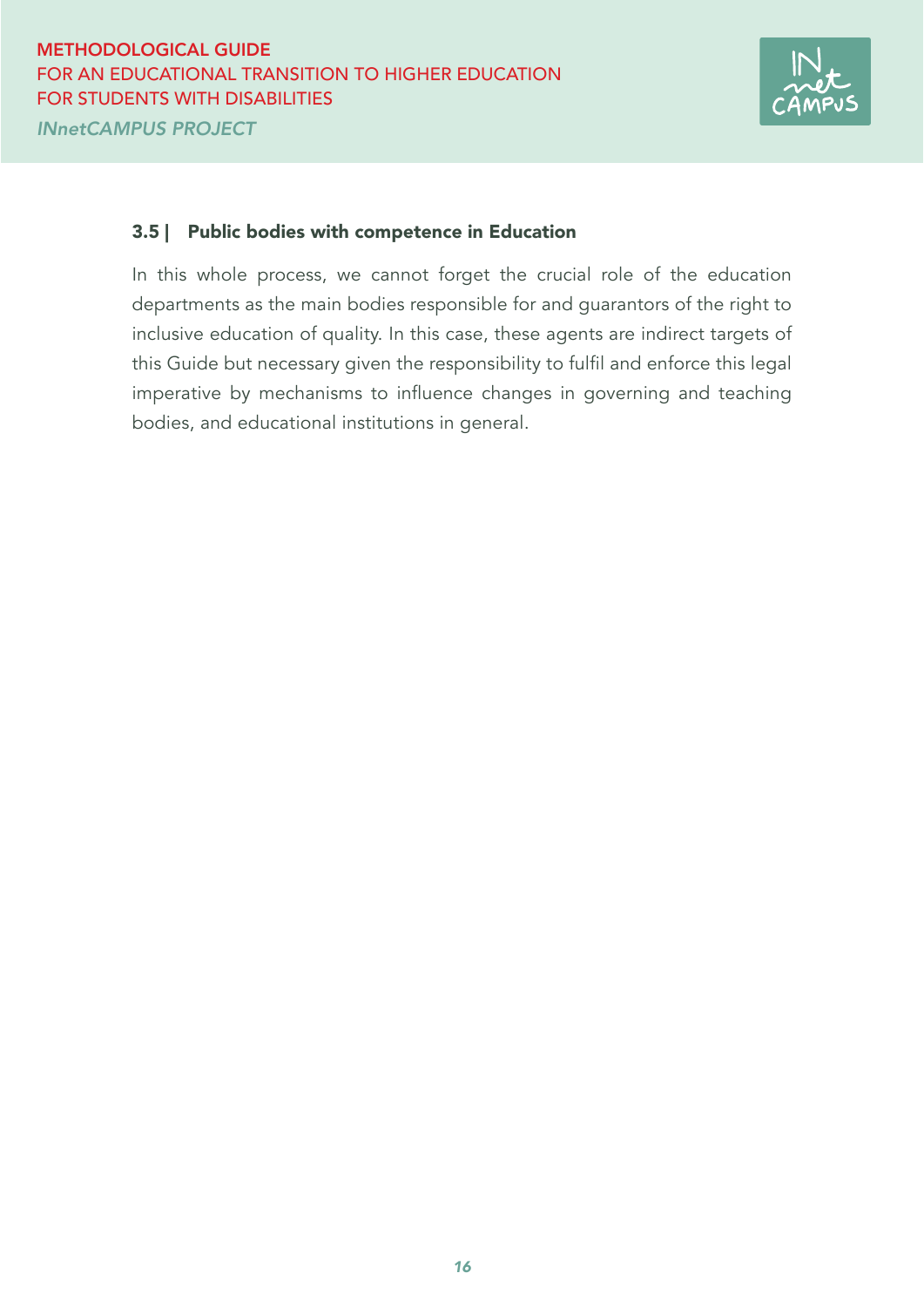

## 4 | AN EDUCATIONAL TRANSITION PROTOCOL FOR STUDENTS WITH DISABILITIES

The following section presents a proposal for planning and action directed to the various agents involved from different levels where a coordination action across all areas is crucial.

## 4.1 | Activities for education professionals in secondary and tertiary education

#### *Action plan 1: Training workshops*

- To carry out a protocol for the transition between stages that promotes the access of students with disabilities to the higher educational stages.
- To train education professionals about inclusive education and disability, from a human rights approach.
- To set out experiences of good practices, showing how they can motivate and be a good example of how to work.
- To provide pedagogical and educational tools that give the teachers security in implementing these initiatives in their educational practice.

Content:

- The International Convention on the Rights of Persons with Disabilities (2006).
- Proposals from organisations such as UNESCO and its declarations (as well, as the Europe 2020 strategy for growth, European Disability Strategy 2010–2020, etc.).
- Domestic legislation about education.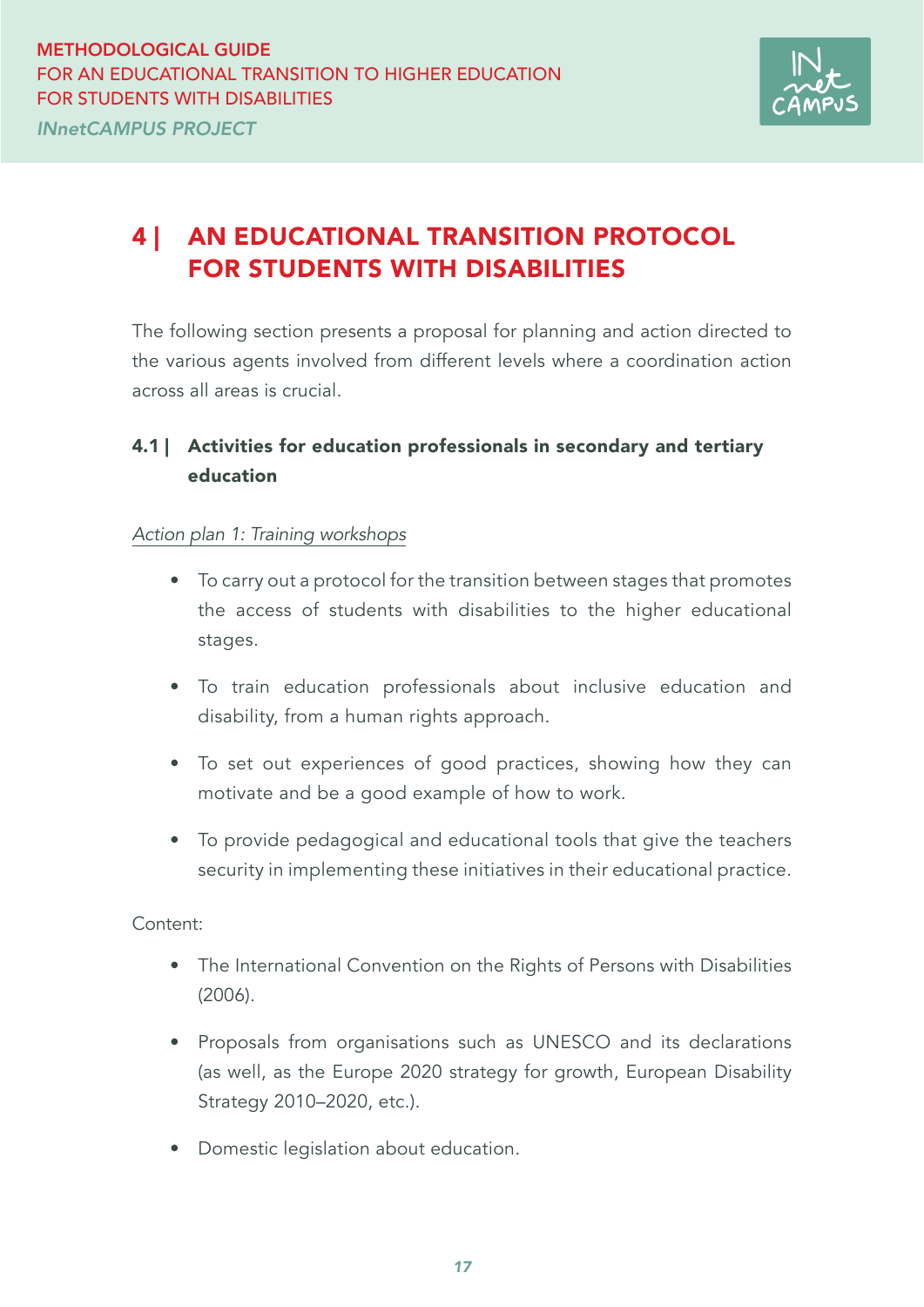

- Clarifying the differences between exclusion, segregation, integration and inclusion.
- Defining the concepts, characteristics, and principles of inclusive education.
- Good practice with respect to inclusive education and research results.
- Active methodologies: project-based learning, gamification of learning, universal design for learning, etc.

Material resources:

- Rooms for training sessions
- Materials for working on the content through group dynamics (paper, pens, boards, etc.)
- Digital resources (computer, projector, internet access, etc.)

Human resources:

- Person(s) responsible for training: educational professional of secondary or higher education.
- Recipients: teachers of secondary and higher education and all those professionals involved in the educational process.

#### *Proposal Summary:*

Through these training sessions, it can structure the main training activities on the subject by creating a cooperative group encounter involving analysis and reflection. This can build up an understanding to undo prejudices and false ideas about this process.

In this sense, it is recommended for this type of session to maximise participation and communication, along with an exchange of ideas, creating a space to share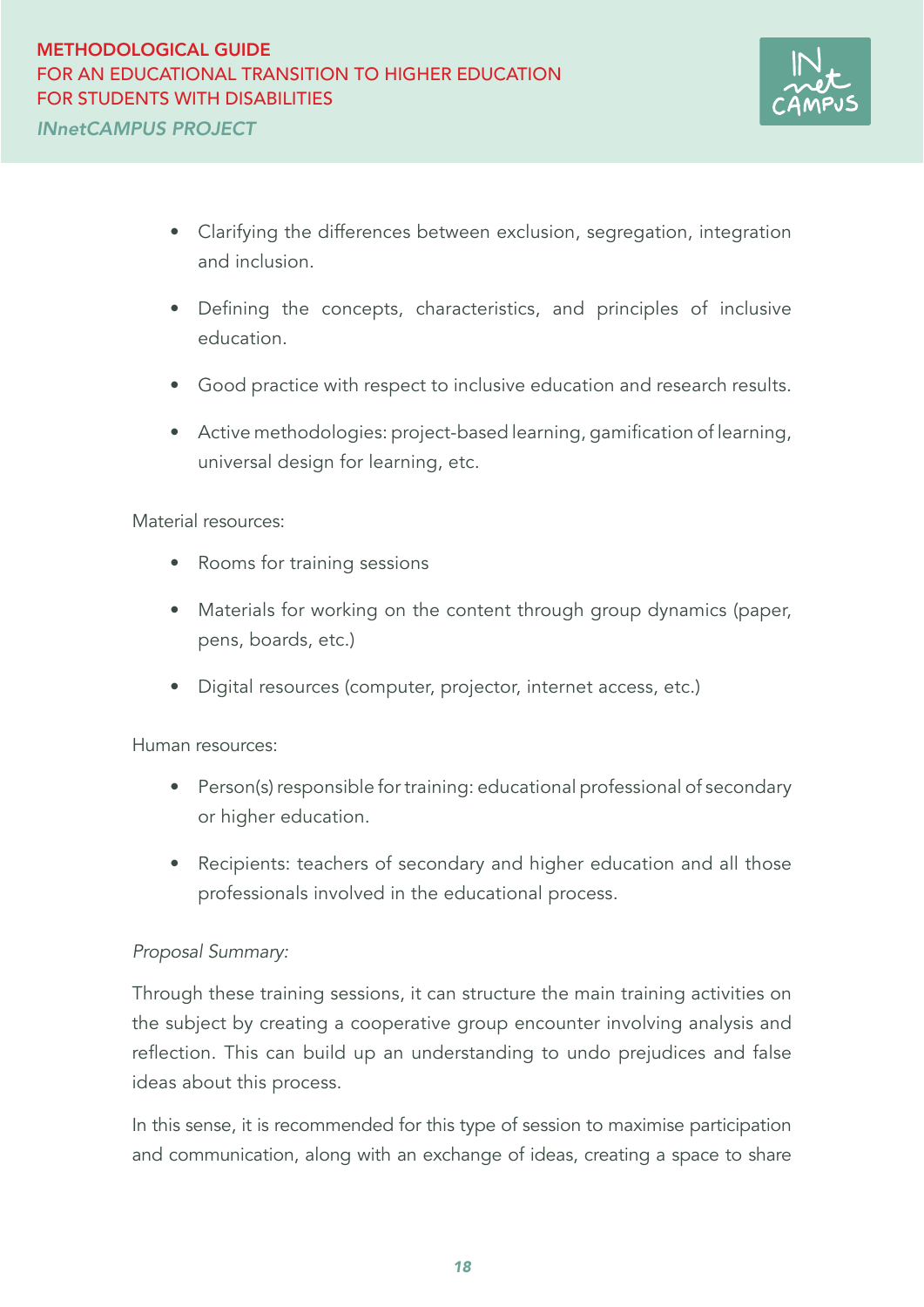

and acquire new guidelines and building knowledge through meaningful learning.

It is important to highlight the significance of these training workshops, where the basic goal is to influence teachers' and education professionals' beliefs, attitudes, and the hidden curriculum, as essential elements in the process of teaching and learning and crucial to achieving the Guide's objectives.

Prior to this workshop, an informative session should be held with all the teaching staff and educational professionals, where the content of the Guide is set forth and to engage the participants' commitment to collaboration in implementing it.

#### *Action plan 2: Intervention at the higher education system*

Objectives:

- To make a diagnosis of intervention priorities, in light of a previous analysis of the university's educational reality in terms of inclusion.
- To build truly inclusive educational environments. For example, set up a network of Inclusive European Universities that serves as a meeting for reflection and exchange of good practices.
- To create a network of Inclusive European Universities as a meeting group for reflection and exchange of good practice.
- To guarantee the right to an inclusive education at this academic level.

#### Content:

- Scales of measurement of educational inclusion.
- Analysis and diagnostic tools (for example, SWOT analysis).
- European regulatory and legal framework with regard to education and disability.
- References and examples of inclusive higher education environments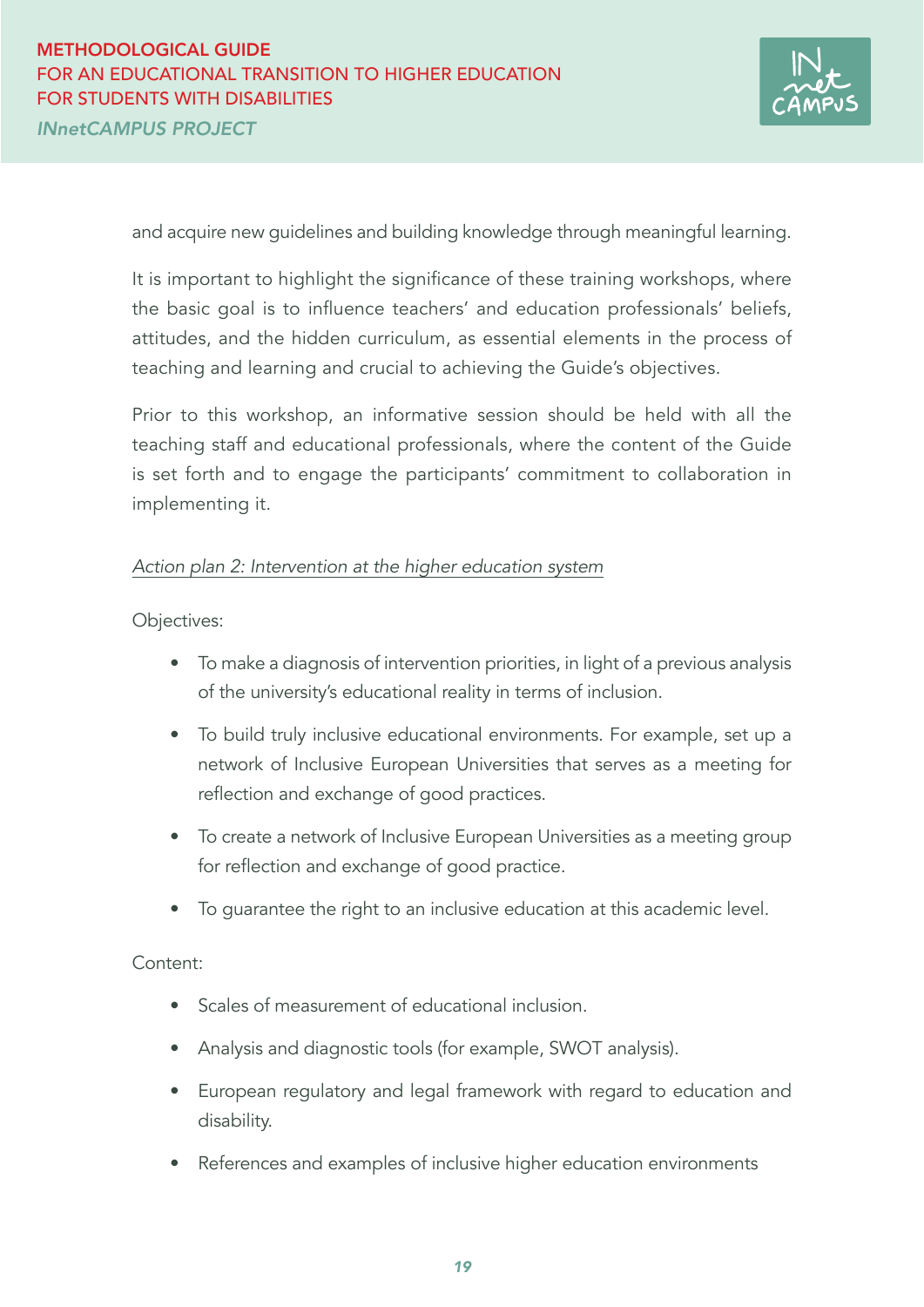

Material resources:

- Meeting rooms.
- Materials (paper, pens, boards, etc.)
- Digital resources (computer, projector, internet access, etc.)

#### Human Resources:

- Person(s) responsible for the intervention: educational professionals in secondary or higher education.
- Recipients: teachers of higher education and, professionals involved in the educational system.

#### *Proposal summary:*

Within the list of activities involving professionals at the various levels of education, it is important to have an impact in the area of higher education at universities, because of their own customs and the particular training of the lecturers involved. This situation means that a university relies upon specific actions to guarantee the right to inclusive education, establishing a framework of regulations both in terms of education and with respect to disability.

For these reasons, on the following list gives a proposal of activities to do at a structural, organisational, and pedagogic level:

- Creation of services to look after students with disabilities and guarantee support, resources, and sufficient measures so that students with disability are treated with equity at the university.
- Permanent training seminars for the academic staff with regard to disability and inclusion; teaching innovations in methodology and evaluation oriented to respond to diversity; research lines on the subject; incorporation of aspects related to inclusion and disability into the academic curriculum, etc.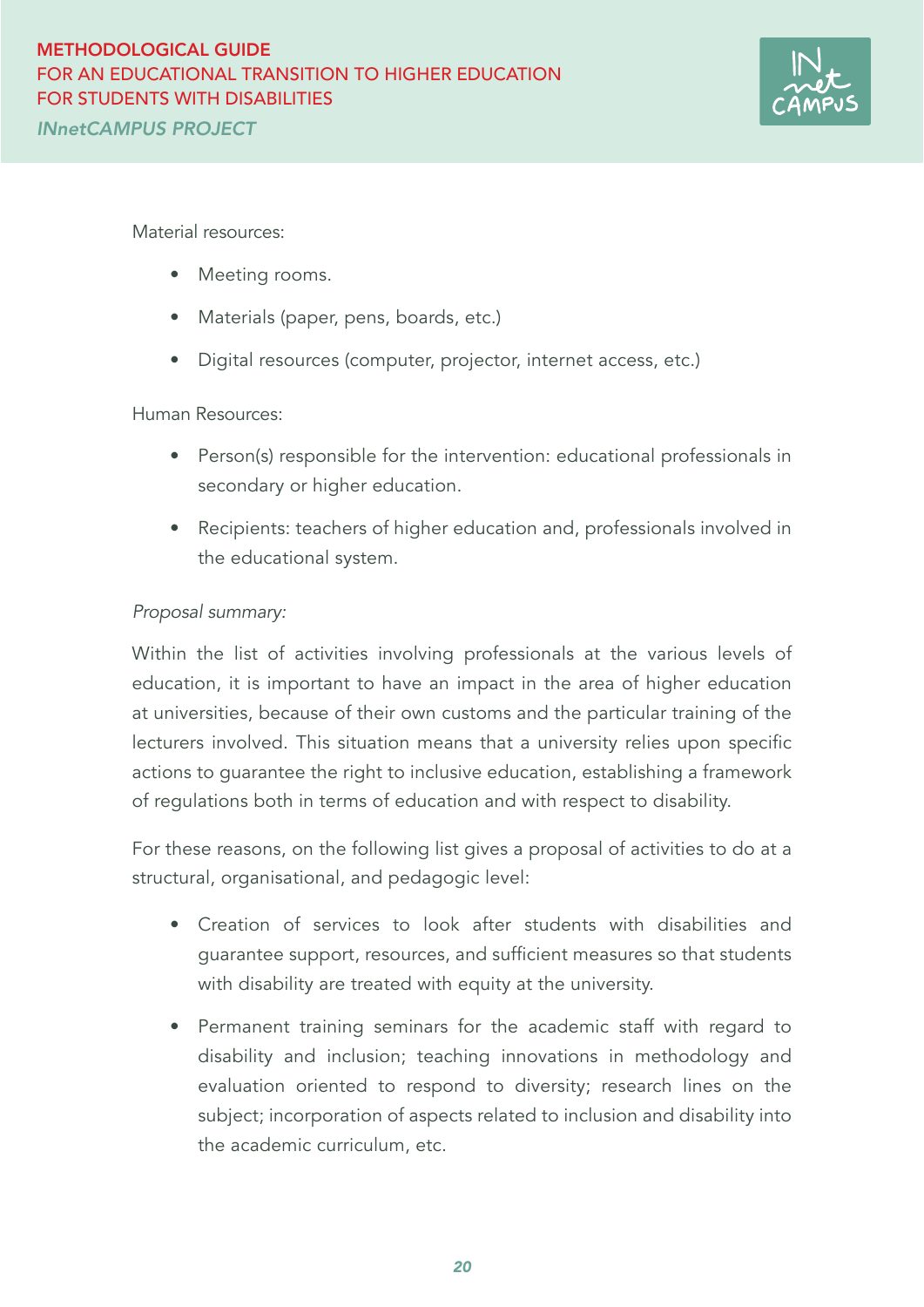

- Training seminars or workshops aimed at the administrative and service personnel at the university to raise awareness.
- Organisational structures responsible for this matter.

#### *Action plan 3: Developing the Intervention Plan for the students and their families*

#### Objectives:

- To develop a plan of work and action aimed at students with disabilities in secondary education and their families.
- To involve the whole educational community (secondary and tertiary studies) in these activities, along with the social environment and its resources (associations for persons with disabilities and special needs, social and community services, etc.).
- To draw up a coherent proposal for the target groups that offers information and training, breaks down prejudices, and gives psychosocial and motivational tools that are useful for dealing with the transition to the next stage of education.

#### Content:

- Content relating to inclusion, disability, regulations, support, and measures for equity, etc.
- Work on psycho-social concepts such as self-esteem, assertiveness, communication skills, empowerment, etc.
- Elements of the University, its resources, and structure as an entity that welcomes new students.

#### Material Resources:

- Room for sessions.
- Materials to work on the action plan (paper, pens, boards, etc.).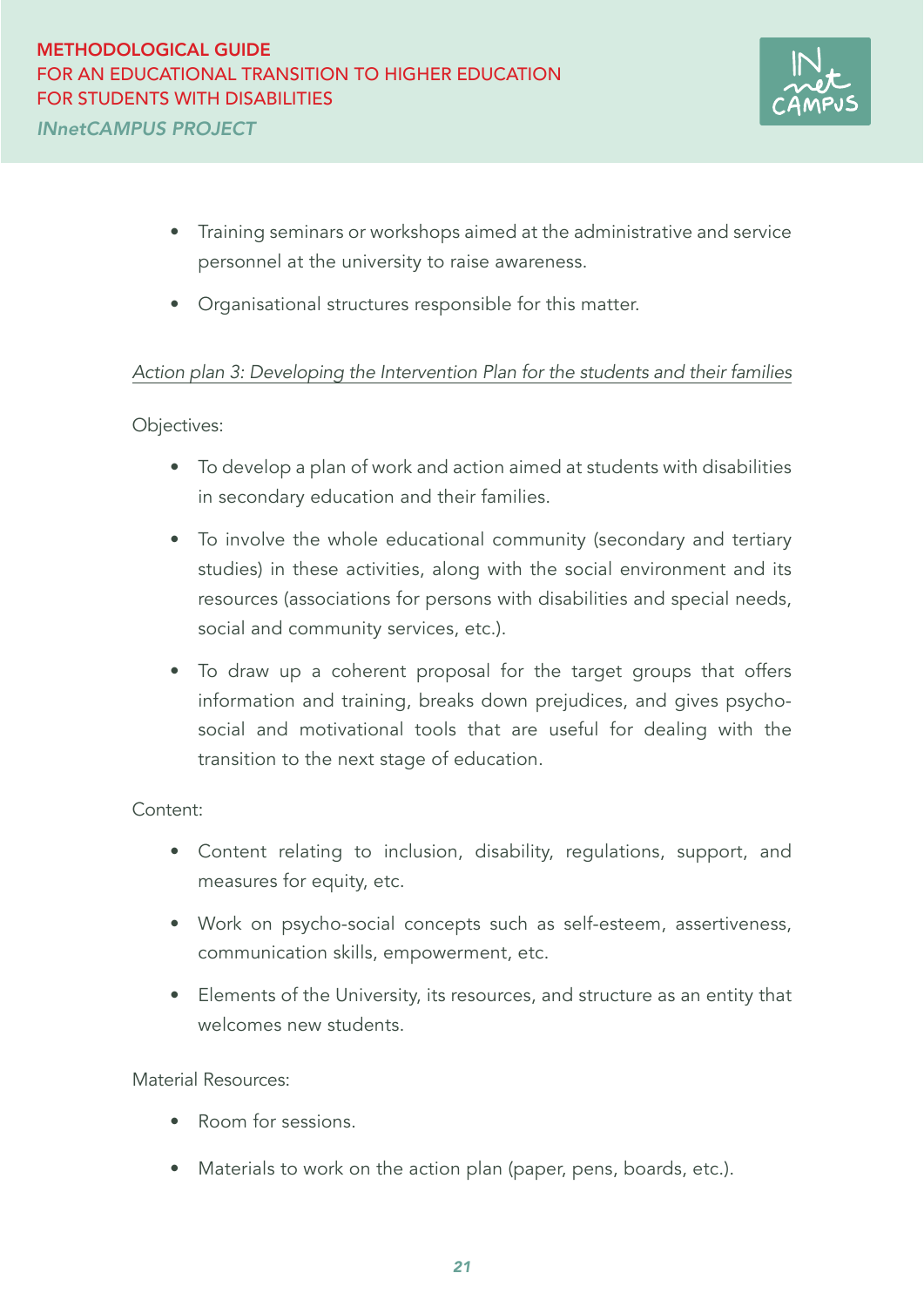

• Digital resources (computer, projector, internet access, etc.)

Human resources:

- Person(s) responsible for the intervention plan: educational professionals in secondary or higher education.
- Recipients: students with disabilities at middle school and their families.

#### *Proposal summary:*

We aim to establish a work plan that takes into account the different forms of action with the agents addressed by the Guide. This Intervention Plan must be realistic and consistent with the intended objectives, together with the relevant content presented in the Guide, including the psycho-social aspects involved in this process of educational change (breaking down prejudices, motivational factors, work on empowerment and resilience etc.).

In this context, it is advisable to connect these activities with the community of the school as well with the university environment. Therefore, they can work in an integrated, general, and inter-connecting manner, creating a network of awareness, information, and training in relation to the rights of persons with disabilities. However, the proposal is prepared by each educational centre in a specific context, which means that it is open to incorporating special elements and any of the centre's own resources that are of interest. For this, it is important to have a group meeting of the agents involved or related in some way to the initiative to define the lines of collaboration.

#### *Action plan 4: Intervention plan between educational stages.*

Objectives:

• To establish flexible and steady communication and collaboration channels across all education levels, from secondary education to university studies.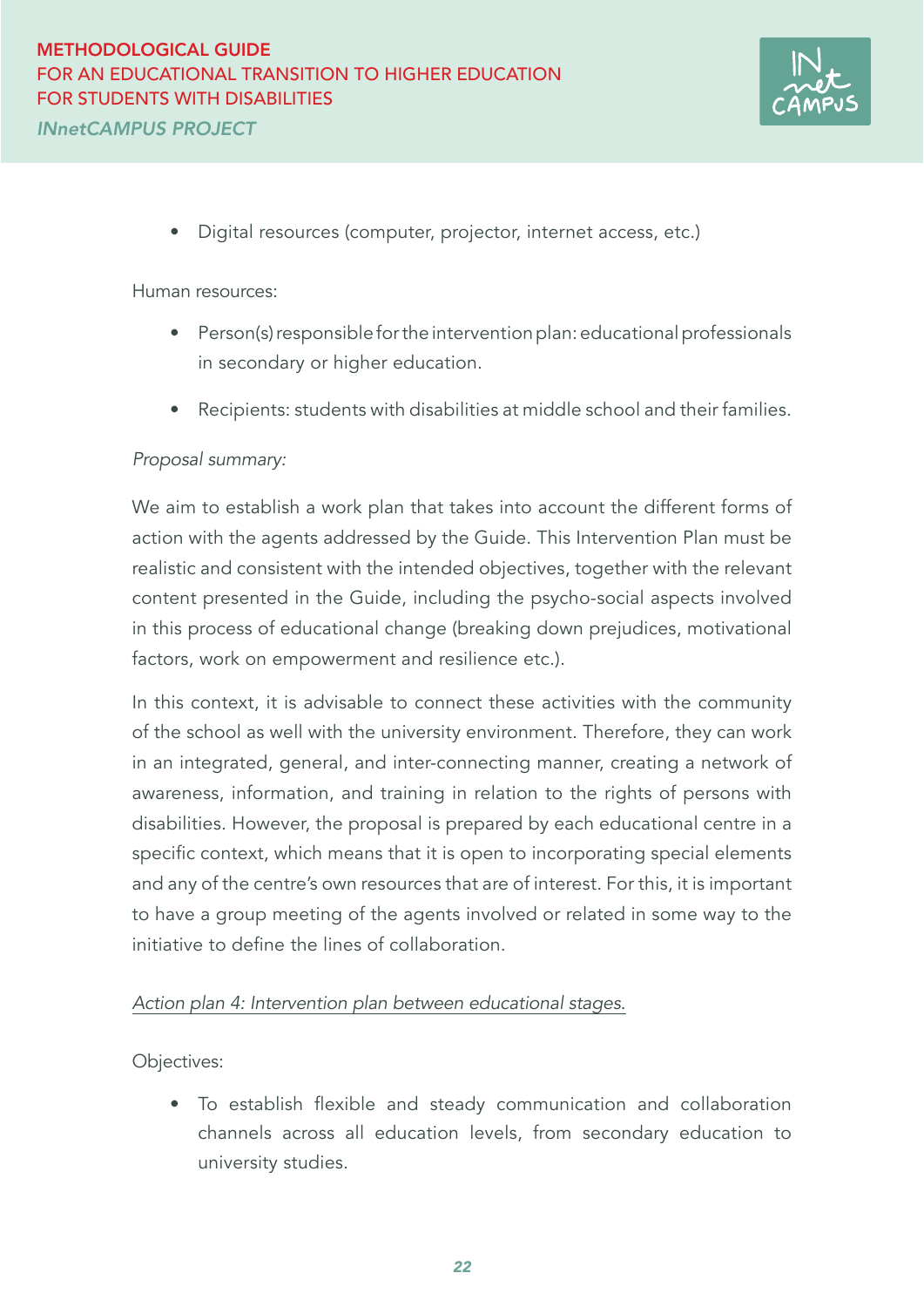

- To achieve a joint and consistent course of action throughout all educational levels in order to avoid gaps in the access to different academic stages.
- To define shared objectives and pedagogical actions to guarantee inclusive education at all stages of education.
- To implement a plan of intervention (information, documentation) for the educational transition between stages, including the reception of students, through the model of inclusion.
- To guarantee an adequate transition between stages.

Content:

- The legal framework that supports implementing and guaranteeing the right to an inclusive education at all stages of education.
- Knowledge of inclusive measures to assist students with disabilities (supports, resources and measures, accessibility, universal learning design, etc.)
- Examples of intervention plans that offer a work scheme (actions, deadlines, documentation and student information, etc.).
- Documentation showing commitment to this action.

Material resources:

- Room for sessions.
- Work materials (paper, pens, boards, etc.).
- Digital resources (computer, projector, internet access, etc.)

Human resources:

• Person(s) responsible for the intervention plan: educational professionals in secondary or higher education.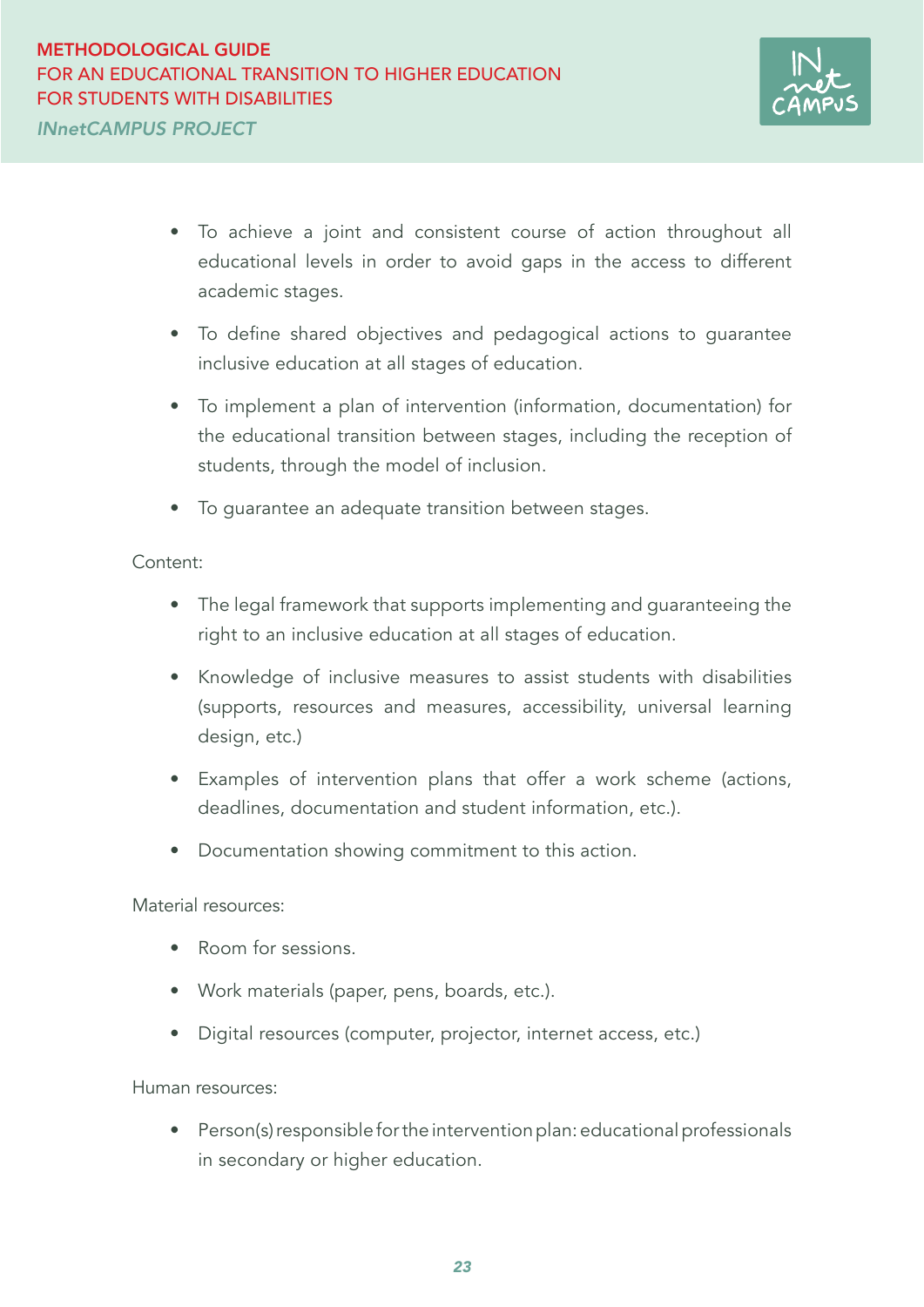

• Recipients: Person(s) responsible for educational administration, management teams of educational centres of middle and higher education.

#### *Proposal summary:*

Periodic meetings will be organised for those responsible at the different stages of education (guidance counsellors, degree coordinators, teaching staff responsible for this action, etc.), in order to outline the basis for a protocol for transition between the stages by means of a course of action, goals, timetable, and cooperative and consistent approach at all stages of education.

In summary, this collaborative and formalised course of action at all stages of education aims to assure standards of consistency and rigour in the measures, support, and educational philosophy, giving a smooth and unbroken path, in order to guarantee that students with disabilities will enjoy their right to an inclusive education, as well as continuing inclusive lifelong learning.

#### *Action plan 5: Evaluation process.*

Objectives:

- To obtain information available on the current understanding of the educational staff about inclusion and disability.
- To carry out a diagnostic assessment of the situation of the education
- To collect significant data to know the initial situation of students and their families in terms of indicators such as a degree of satisfaction with the educational stage they are at, future academic prospects, level of selfesteem, motivation, image and perception of the University etc.
- To assess the feasibility and achievement of the objectives.
- To carry out a process for future improvement implementation.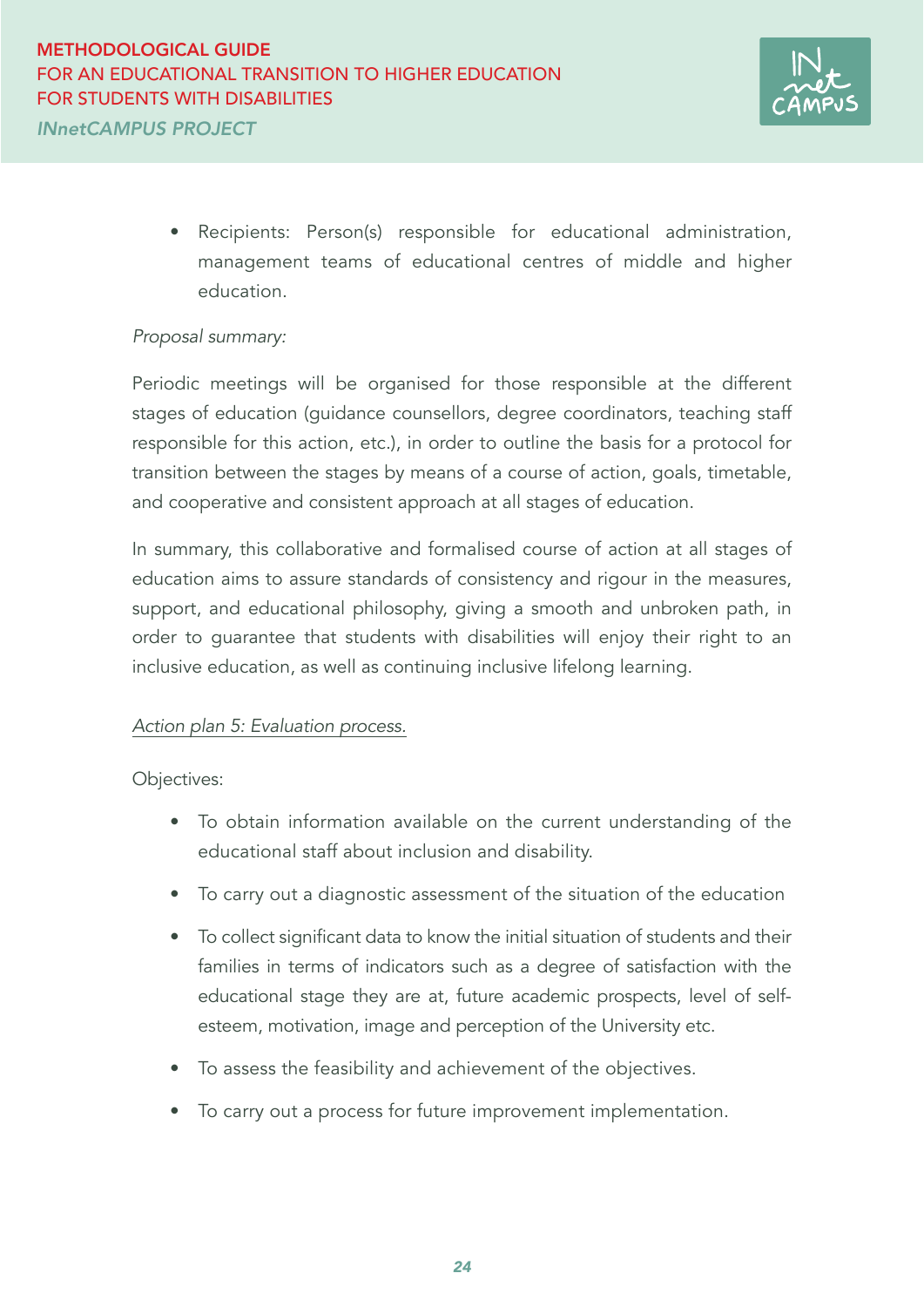

#### Content:

- Research in the field of inclusion and disability as well as data collection and their correct use.
- Evaluation techniques (anecdotal record, observation, questionnaires, etc.)
- Material resources:
- Meeting room.
- Digital resources (computer, projector, internet access, etc.)

#### Human resources:

- Those responsible for the evaluation process: educational professionals in secondary or higher education.
- Recipients: teachers in middle and higher education, the students, and their families.

#### *Proposal summary:*

To find out the degree of satisfaction with and usefulness of the Programme as well of this Guide, we propose to carry out an evaluation process, aimed at the agents involved (education professionals, students, and families).

In this sense, it is essential to use as the main tool for evaluation and data collection, a questionnaire given to all those involved at the beginning and at the end of the process.

Likewise, this evaluation process can be completed through the application of a qualitative evaluation through a systematic observation as well through an anecdotal record.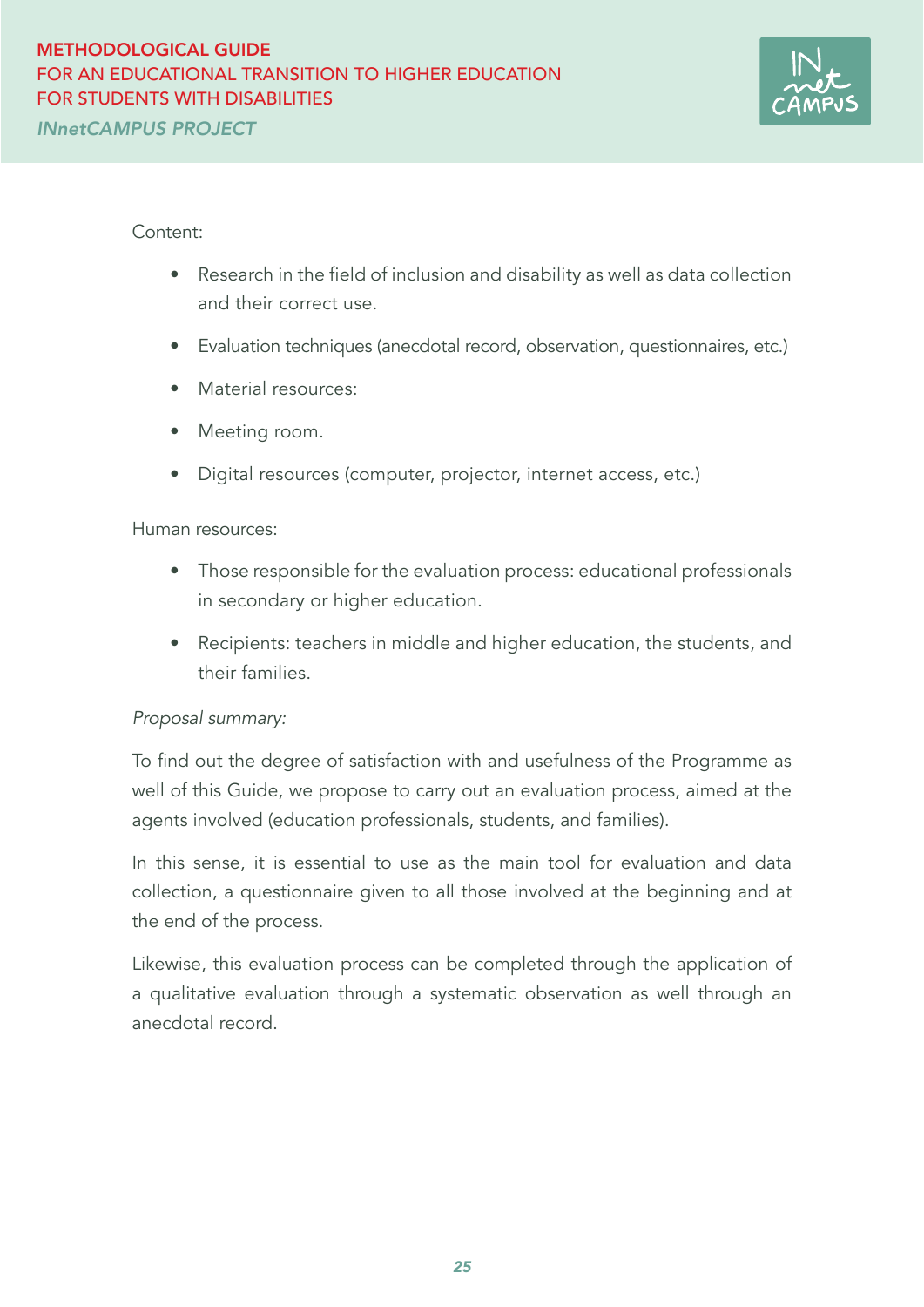

#### 4.2 | Activities for families

#### *Action plan 1: Group meeting with families.*

Objectives:

- To involve families in this educational period to ensure coherent work with the students; this work emerges from the educational environment, and is reinforced and given continuity in the family environment.
- To offer the families, through workshops, psycho-social tools to work with their children on aspects of motivation, empowerment, reinforcement, etc.
- To break down prejudices about disability, academic progress, and employment.
- To set up spaces to share experiences, in order to provide recognition, reaffirmation, and mutual collaboration, as well as to generate motivation and impetus to achieve the planned objectives.

Content:

- Psychological: the Pygmalion effect, learned helplessness, resilience, motivation, assertiveness, self-esteem, verbal and non-verbal communication skills, etc.
- Pedagogical: inclusive education: characteristics, false myths and prejudices, educational transition, etc.
- Explaining best practice and real cases.

Material Resources:

- Meeting room.
- Work materials (paper, pens, boards, etc.).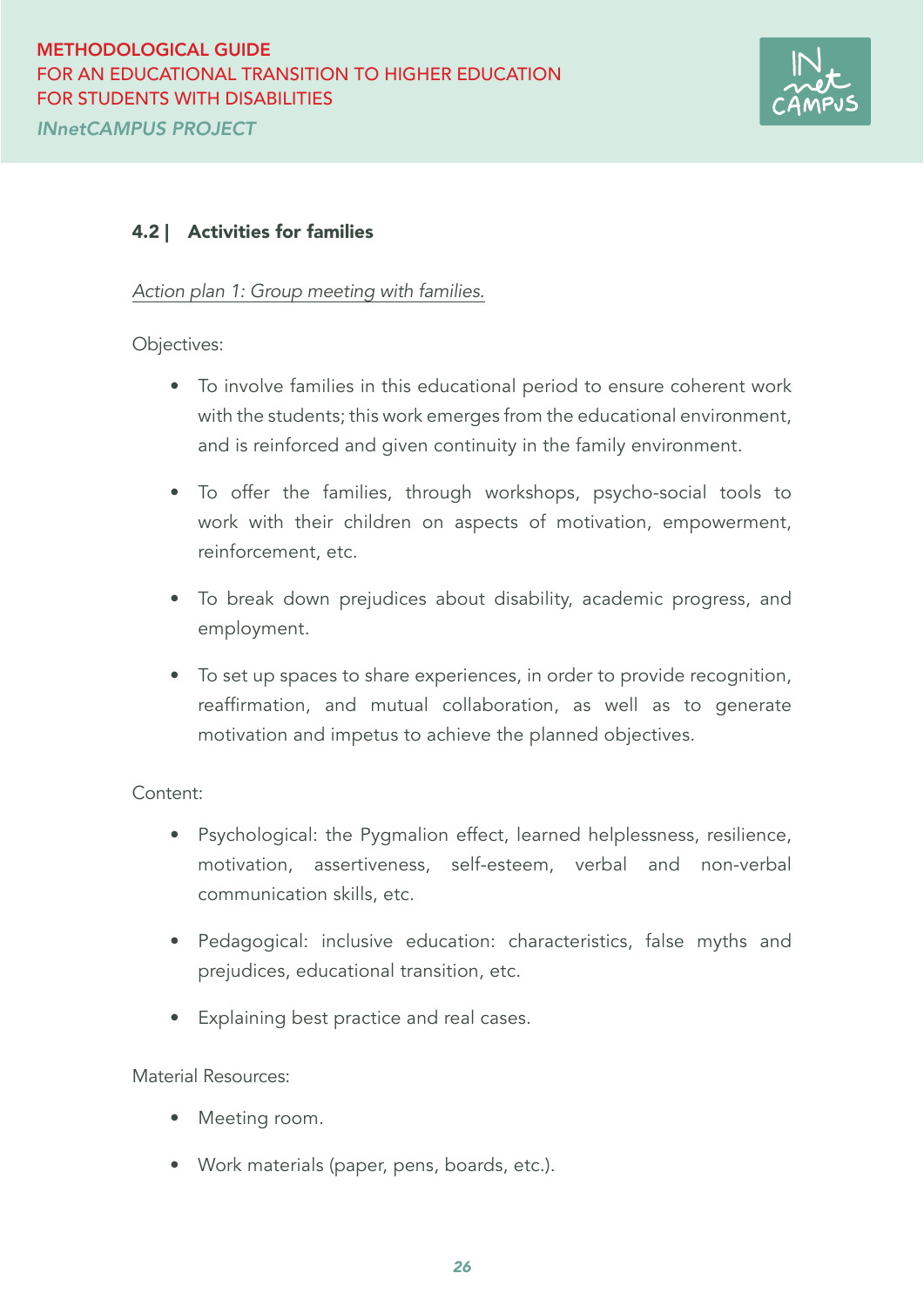

• Digital resources (computer, projector, internet access, etc.)

#### Human resources:

- Person(s) responsible for group sessions: educational professionals in secondary or higher education.
- Recipients: families.

#### *Proposal summary:*

Based on the work plan previously established, families are invited to various meetings in which the following aspects, among others, will be dealt with:

The reasons for this initiative taking into account the regulations as well as the benefits of incorporating a system of inclusive education. These meetings will also deal with the Guide's content, objectives, activities, and the plan of action to put it into effect as a Programme, so that the families are fully informed about how matters will proceed, what we aim to achieve, etc.

The following meetings or workshops will deal with different aspects, such as learning about the university, the resources and action protocol, training in working with psycho-social skill for their children, etc.

During the first sessions, we recommend taking into account several issues, such as obtaining authorization to work with minors if needed. And also, it would be convenient to take advantage of the first meeting to run an initial survey that will serve as an evaluation of the implementation as a pretest.

#### *Action plan 2: Individual meetings with families.*

Objectives:

• To offer a space for individual attention to listen to the needs of each family.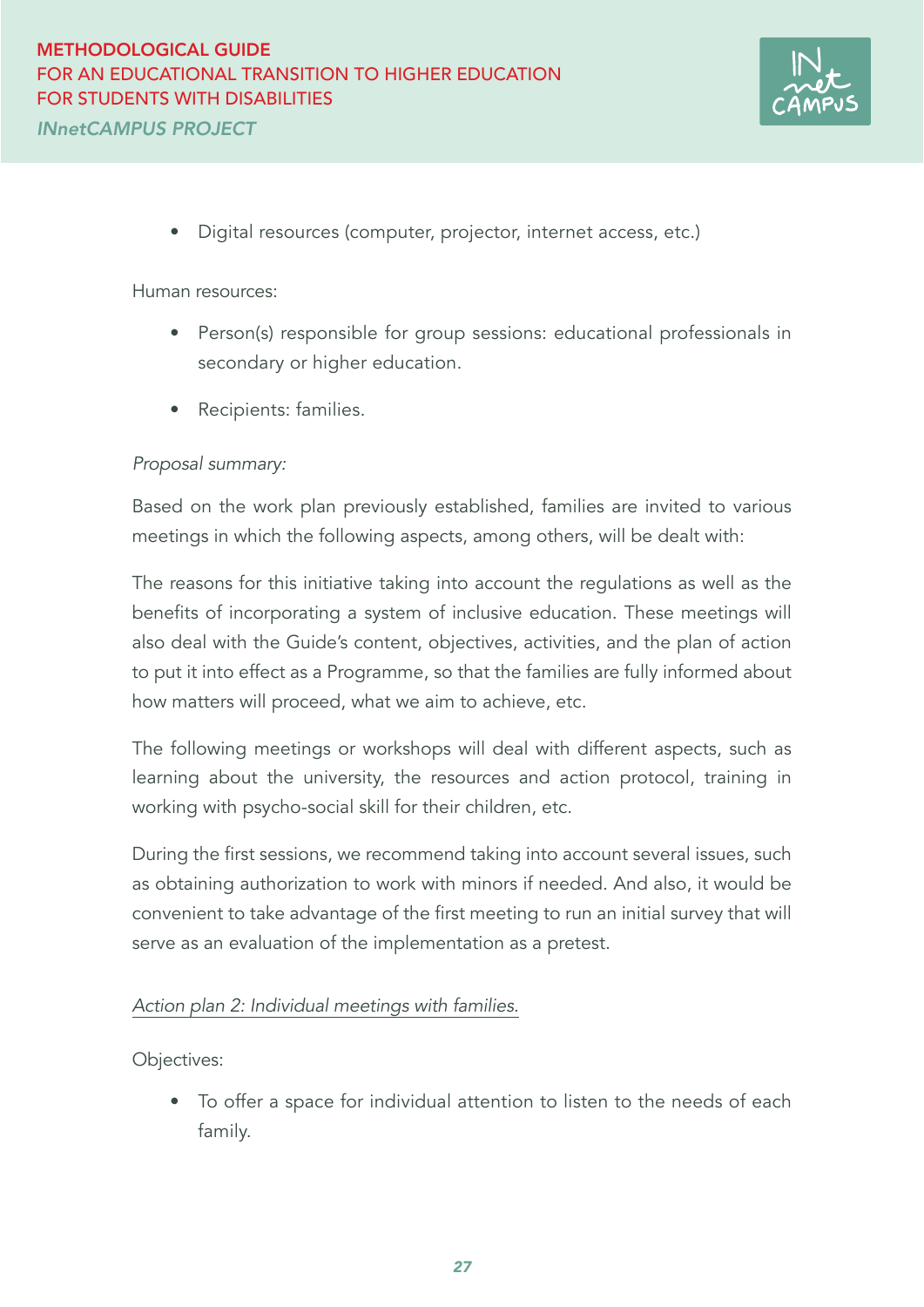

- To answer any questions or issues that may arise during the course of the process.
- To develop various person-centred strategies for intervention.

#### Content:

All the content will be dealt with and families will be provided with all the information they ask for in relation to the area in question (educational and professional guidance, work on personal and psycho-social development, pedagogical and curricular adaptations, etc.)

#### Material Resources:

- A room space/office.
- Work materials (paper, pens, boards, etc.).
- Digital resources (computer, projector, internet access, etc.)

#### Human resources:

- Person(s) responsible for individual sessions: educational professionals in secondary or higher education.
- Recipients: families

#### *Proposal summary:*

It is necessary to set apart time for individualised work to attend to the specific needs of families in a private and personalised way.

Given how fundamental this aspect is and how necessary for properly putting the protocol into effect, the families need to be able to rely on a guide to answer questions, share feelings, fears, or even to receive recommendations and guidance of an academic or personal nature.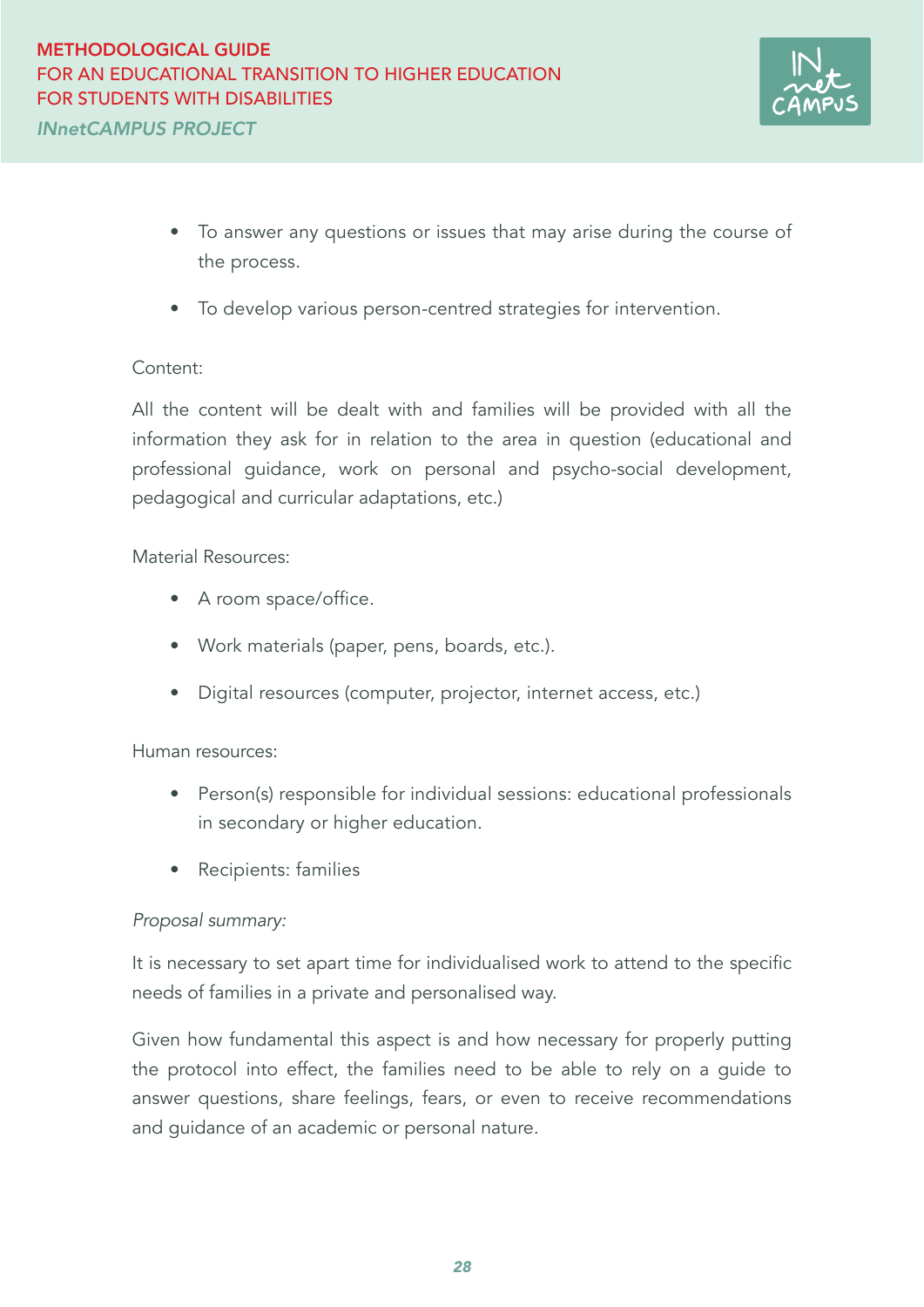

On this topic, we suggest establishing specific days for individualised attention in the project scheme, so that families can come to a previously arranged appointment, to avoid answering and dealing with requests in a random or disorganised fashion.

#### *Action plan 3: Visiting post-compulsory education (upper secondary and university).*

Objectives:

- To introduce families to a new educational environment for their child.
- To inform families about the structure as well as the resources, available support, services, and installations present in the new stage of education.
- To get rid of fears, prejudices, uncertainty or doubts about the new stage of education.
- To generate confidence and security in favour of the educational transition.
- To encourage families to be motivating agents for their children in this new period.

Content:

- Content related to the structure of the university and its governing bodies.
- Information about new concepts, such as credits, marks, and grades, the structure of degrees and postgraduate studies as well as the academic organisation.
- Knowledge about the personal implications of university: promotion of autonomy, independent living, improvement, etc.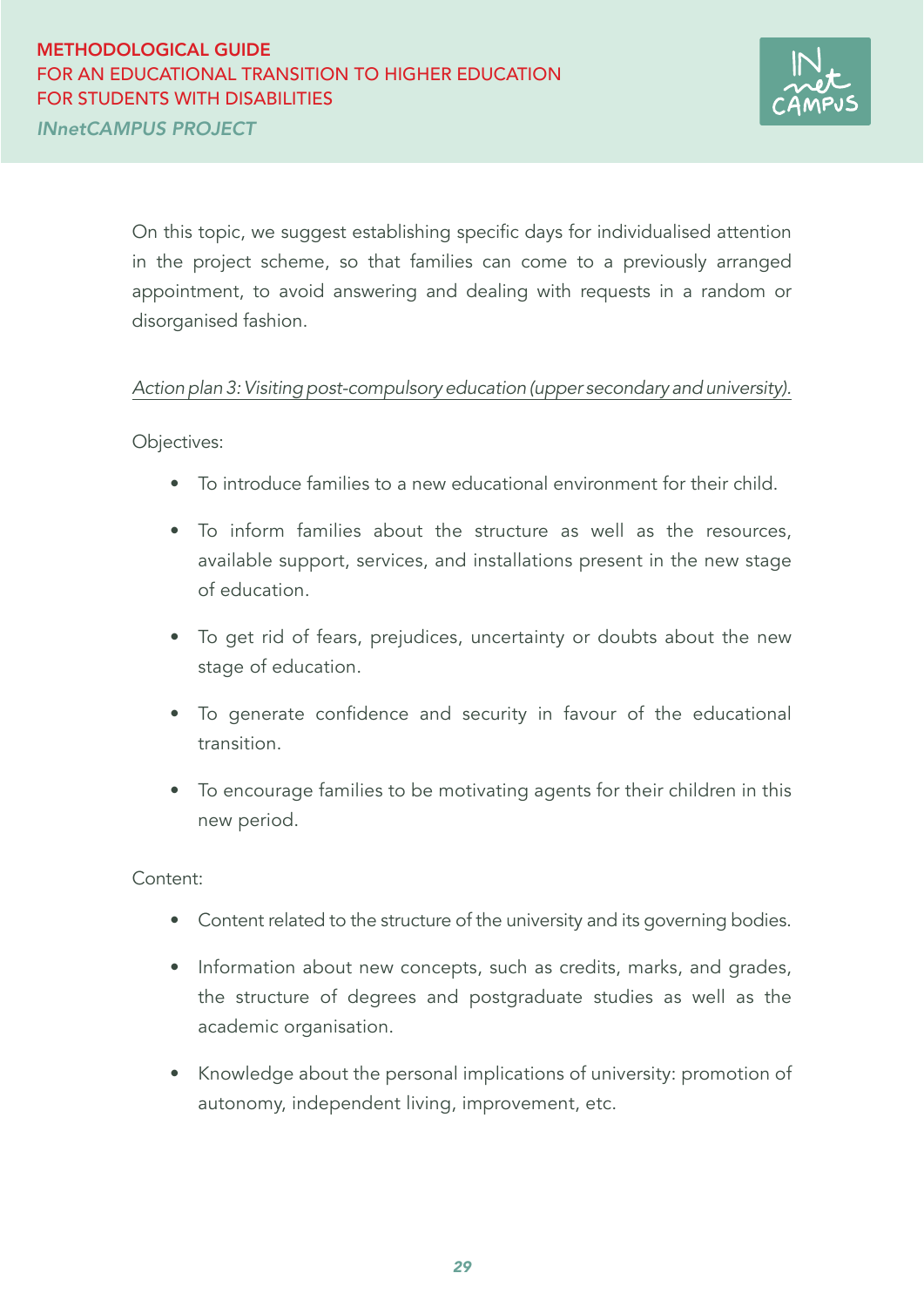

Material Resources:

- Informative material (flyers, booklets, etc.) about the University, resources and services.
- Meeting rooms.

Human resources:

- Person(s) responsible for visits: educational professionals in higher education.
- Recipients: families.

#### *Proposal summary:*

This action is primarily intended for the university environment, where there is a genuine disjuncture or leap in culture, installations, organisation, structure, etc. Nonetheless, we broaden the picture to include post-compulsory stages in general, bearing in mind the differences in educational organisation in cases where starting a course of studies in post-compulsory education involves a change of centre, teachers, and school culture.

It is proposed to give families an information pack that summarises everything they have been told so that they can consult it at any stage of their childs application process, or his/her residence.

#### *Action plan 4: School for parents.*

Objectives:

- To create a space for meeting, reflecting, and mutual collaboration for families.
- To conduct talks, discussions, and seminars for information and training, on a periodic basis on matters of interest.
- To provide the parents with resources and skills that will enable the satisfactory development of the family group.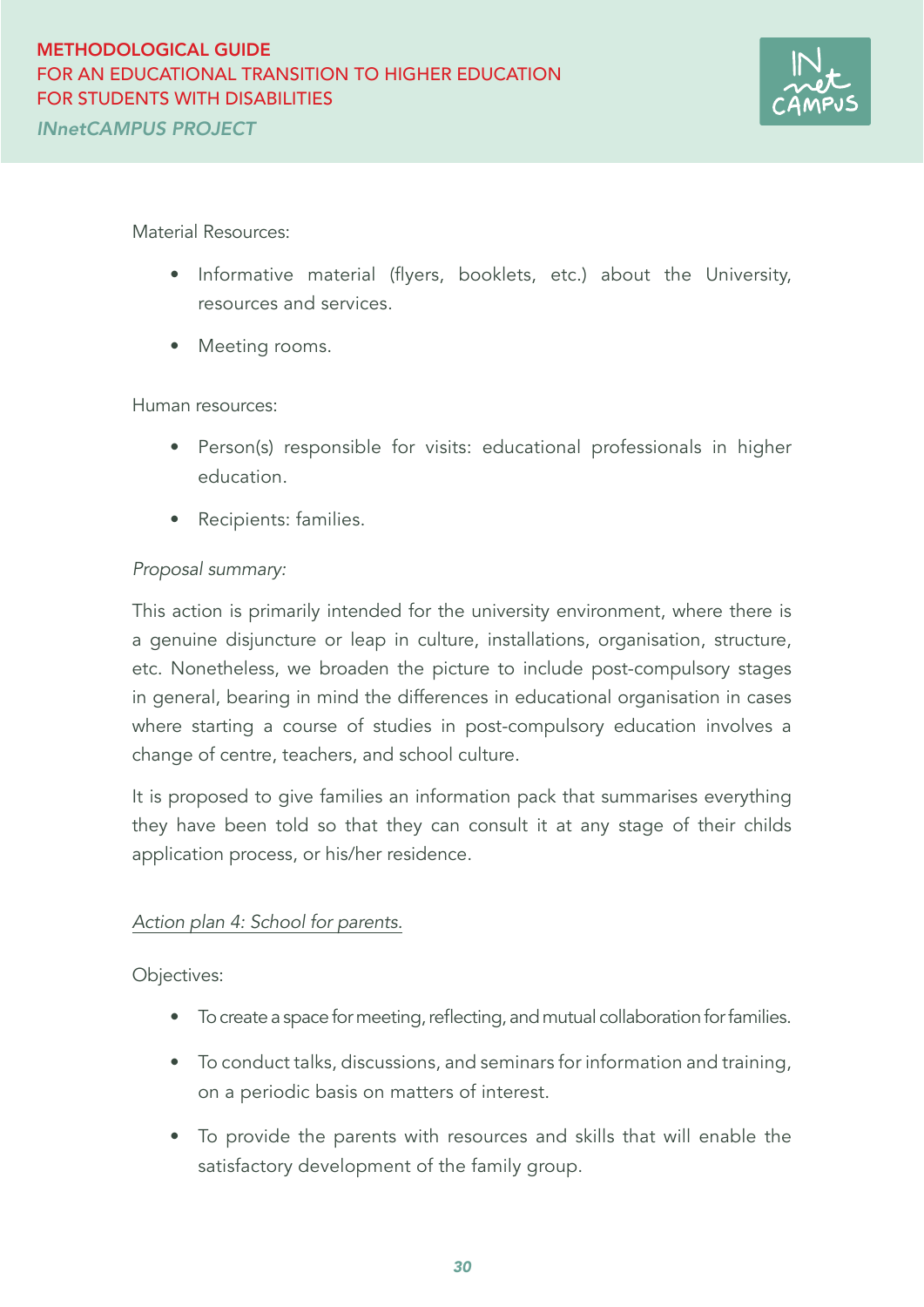

- To empower the families of students with disabilities.
- To create a movement, group, or forum to champion the children's rights that come from the families themselves. This objective is primarily aimed at places where there is little or no association activity.

#### Content:

- Schemes for associations or groups, agreement of statutes, representatives, etc.
- Management and organisation of groups and activities.
- Introducing the relevant legal framework to help families recognise situations of discrimination, how to report them, and on what type of infractions result in.
- Concepts and information related to different stages of development and implementation.
- Information about educational and psycho-social factors and working groups.

Material Resources:

- A room for meetings and shared spaces.
- Work materials (paper, pens, boards, etc.).
- Digital resources (computer, projector, internet access, etc.)

#### Human resources:

a team of managers and organization managers, either the families themselves or an external team.

#### *Proposal summary*

The idea of creating a school for parents is prompted by two issues. On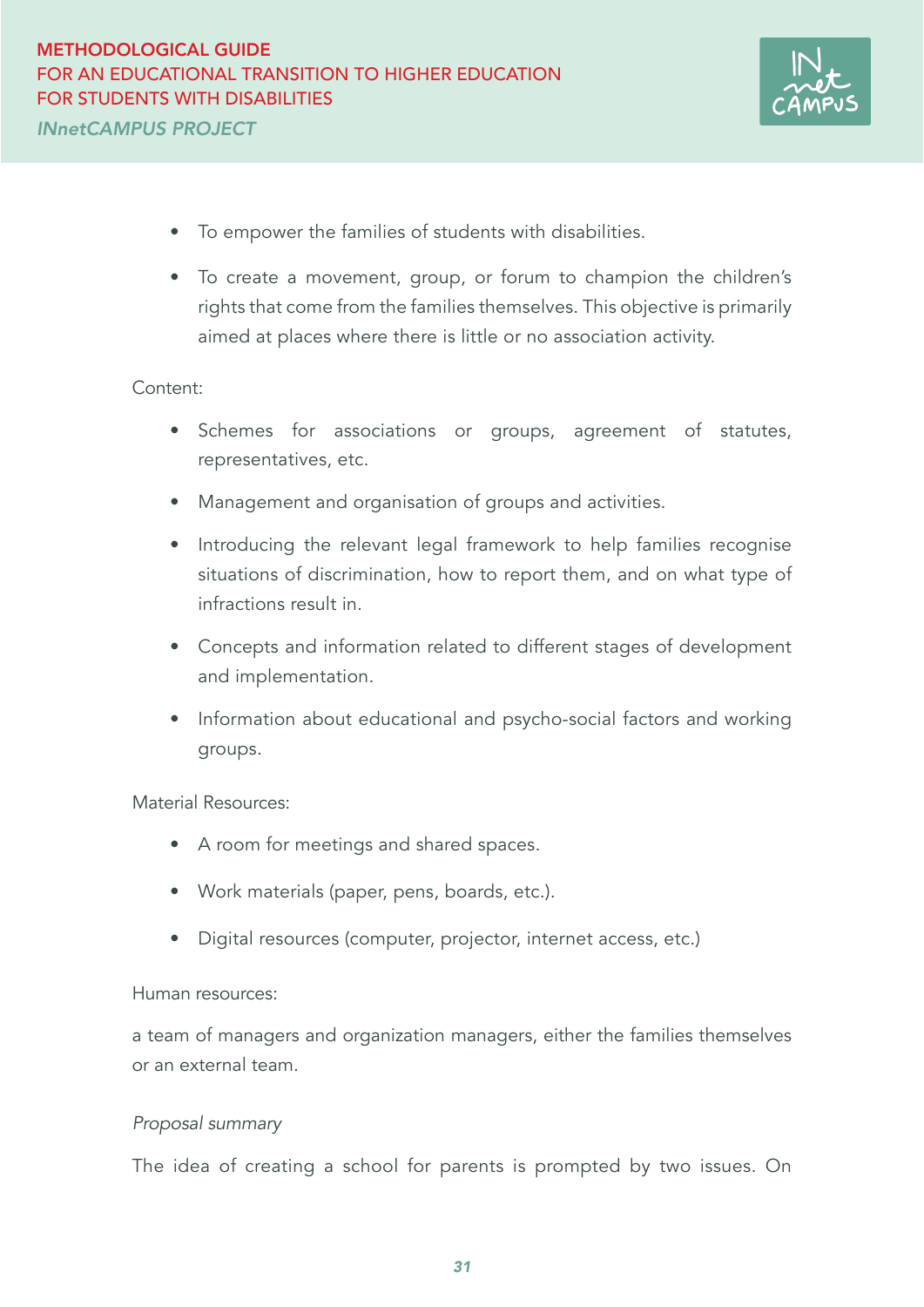

the one hand, there is a need to create spaces for families to meet and be empowered, so that they can create work and action networks and champion the rights of their children, to generate a collaborative movement with the various activities in this Guide. On the other hand, this scheme is proposed for the places where associations for persons with disabilities are non-existent or with limited impact.

#### 4.3 | Activities for students with and without disabilities

#### *Action plan 1: Inclusive workshops for students with and without disabilities.*

Objectives:

- To inform students about the existence of this transition protocol as a socio-educational resource.
- To work with the student body on the importance of access to higher education at a personal, professional, and social level.
- To learn the positions and attitudes of students in general towards equality of opportunities, equity, and inclusion.
- To offer information and create awareness about the importance of these concepts.
- To create environments to promote a group of cohesion and mutual support among equals.

Content:

- A conceptual approach to disability, diversity, actions on the basis of equal opportunities, equity, inclusion, etc.
- Explanation and application of techniques for mutual support, collaboration, and coaching.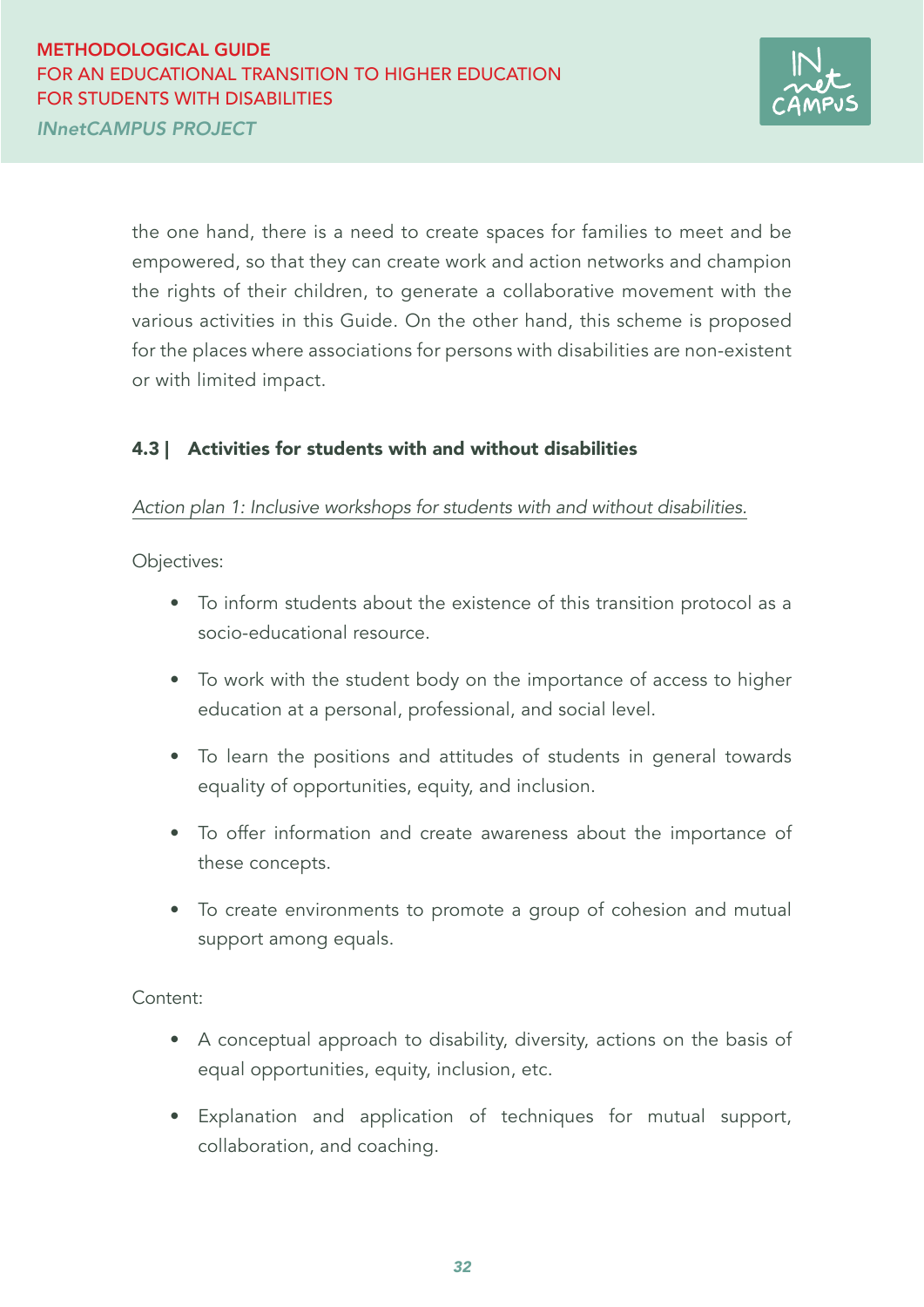

• The conceptual approach to the terms: self-concept, self-esteem, motivation, assertiveness, empathy, eliminating prejudice and stigma, etc.

#### Material Resources:

- A room for training.
- Work materials (paper, pens, boards, etc.).
- Digital resources (computer, projector, internet access, etc.)

#### Human resources:

- Those responsible for the workshops: educational professionals in secondary or higher education.
- Recipients: students with and without disabilities.

#### *Proposal summary:*

First, we recommend starting the evaluation process for students by administering a questionnaire that aims to find out students' opinions as a group on matters of inclusion, attention to diversity in centres of secondary education, and for them to express how they perceive the image and value of institutions of tertiary education like university.

This would be followed by an introduction about the general aspects of the Guide in terms of information and presentation, its objectives and activities, etc.

The rest of the specific content can be worked through in a number of themed workshop sessions, as they need some actual working dynamic to approach each aspect and to absorb them.

For this action, it is very important to set out an active, participative, and dynamic methodology that adequately combines posing practical questions,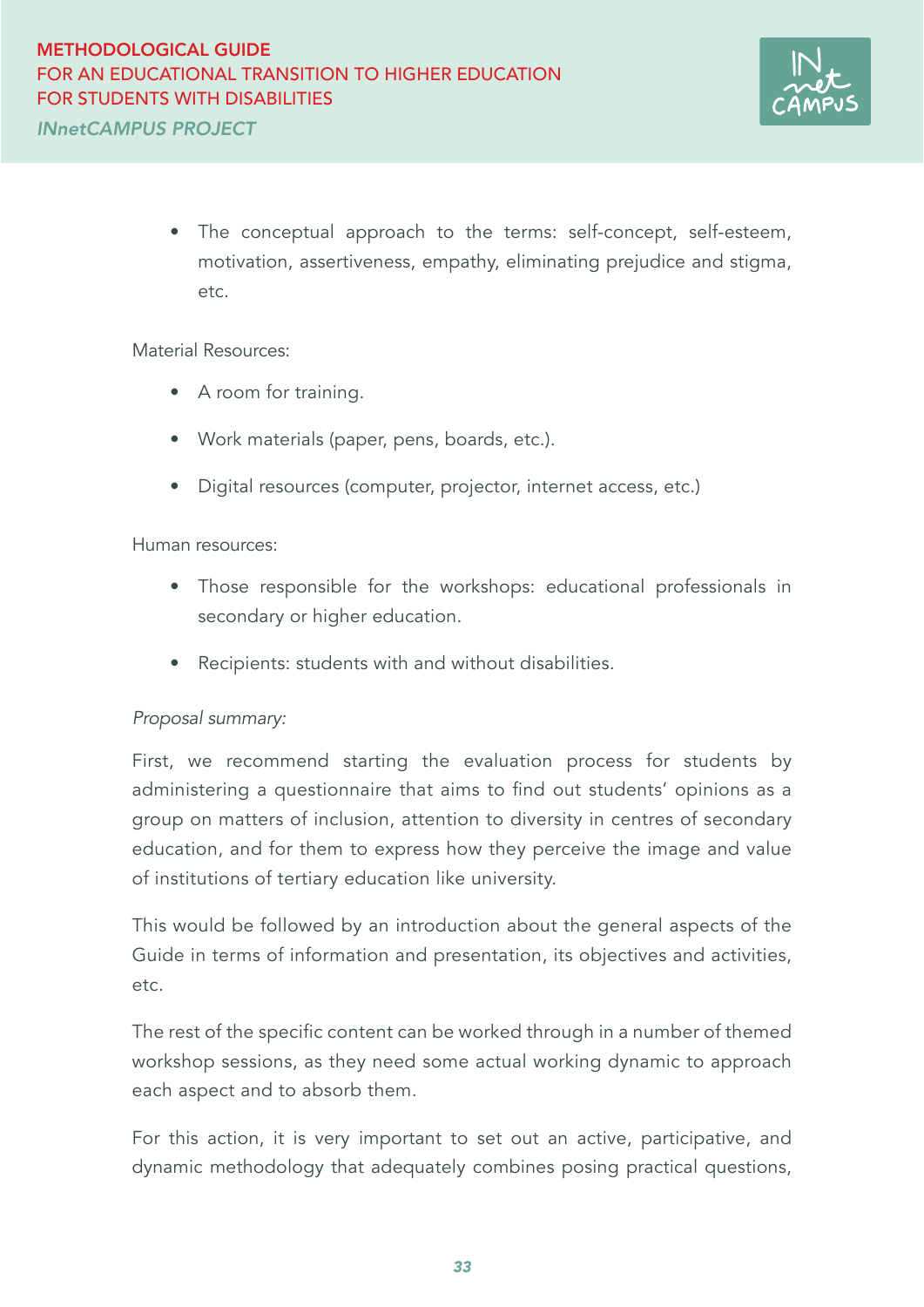

role-playing, and life stories, etc., as well as theoretical and more reflective development. The goal of this methodological plan is to construct significant learning in the students, starting from their knowledge and previous experience to form and create new thought structures.

All the work with the students in terms of designing the activities, surroundings, and space should be prepared with attention to the distinct needs of the student group involved.

*Action plan 2: Vocational and professional guidance workshops for students with and without disabilities.*

Objectives:

- To find out the students' vocational preferences.
- To offer general information about the different areas of learning and academic degrees, as well as where they lead professionally.
- To encourage and motivate processes of self-orientation through social media and through new and emerging technology.
- To develop an individualized vocational and professional guidance plan.
- To motivate students, paying particular attention to students with disabilities, with the goal of their gaining access to higher education.
- To convey information about the different branches of learning coming from university professionals and students.

Content:

• A conceptual approach to the following terms: vocation, self-guidance, satisfaction, personal development, motivation, etc.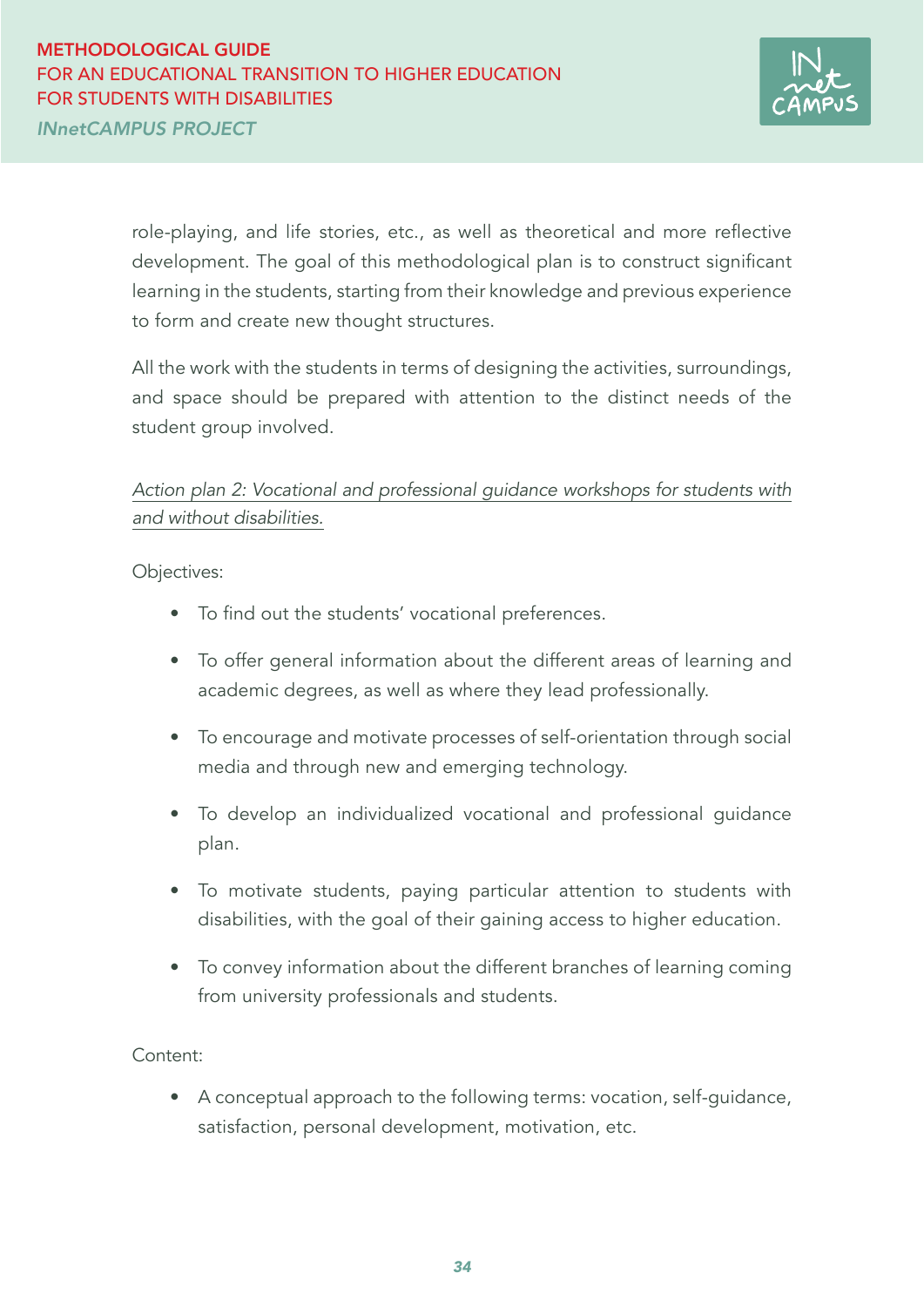

- Present the results of studies and research on university graduates.
- Introducing real professional experiences to help them in their decisionmaking.
- Digital information and resources to engage in processes of selfguidance and personal consultation.

Material Resources:

- A room or office.
- Work materials (paper, pens, boards, etc.).
- Digital resources (computer, projector, internet access, etc.)

Human resources:

- Person(s) responsible for the workshops: educational professionals in secondary or higher education.
- Recipients: students with and without disabilities.

#### *Proposal summary:*

This action embraces a wide variety of other activities related to vocational and professional guidance, such as the following:

- Visits to different faculties to show the students how the new educational institution is organised and structured.
- Informational talks and announcements at the faculties with students and university lecturers to explain the academic and personal experience at the university, type and lines of research, the different careers that a degree leads to, etc.
- Discussions with university students (with and without disabilities) to talk about their experience, in particular, what the university experience has meant for their academic, personal, and social development.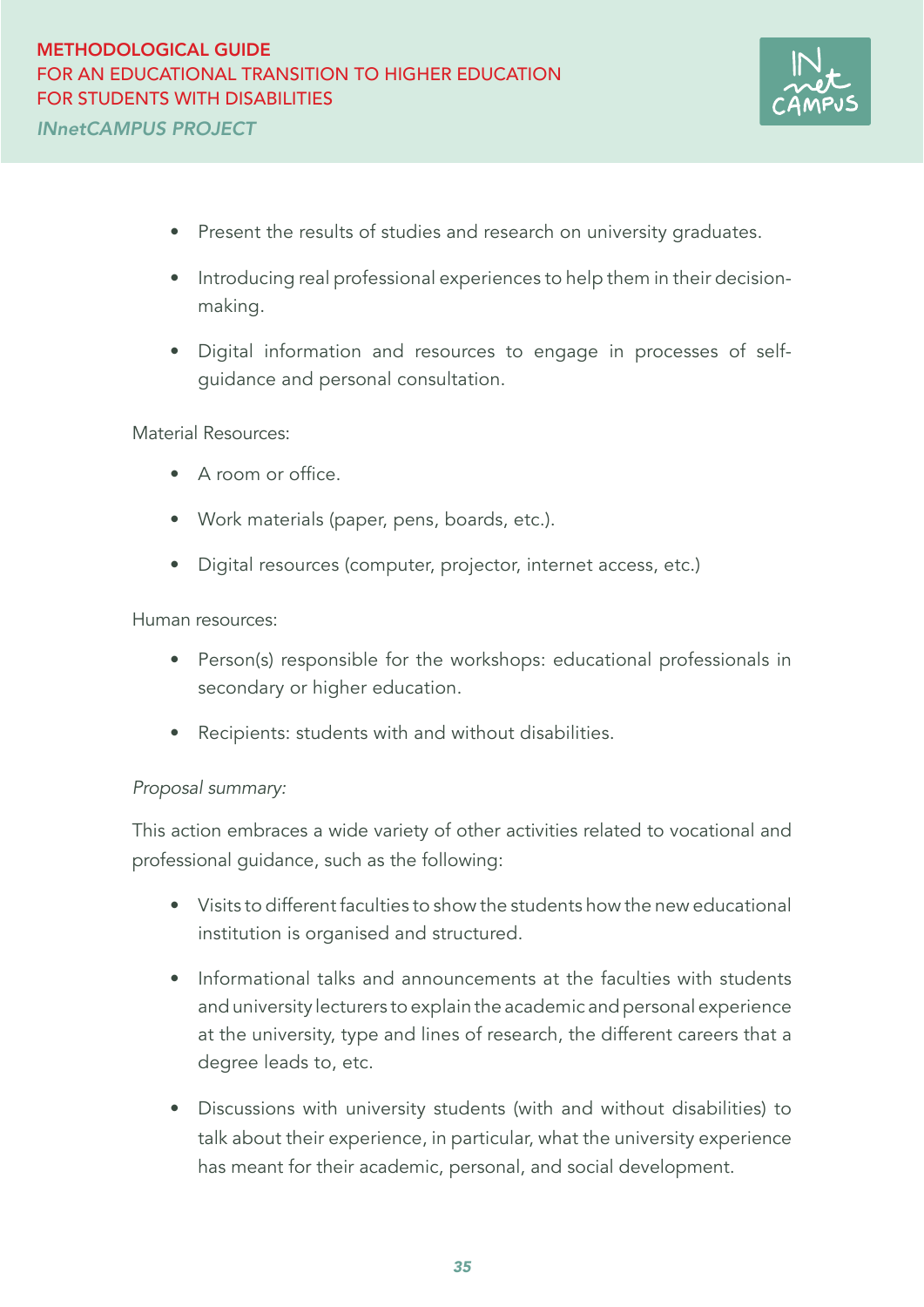

- Meetings with young entrepreneurs, with and without disabilities, and graduate students.
- Using resources of the environment and visiting entities and/or companies where an alternative vision is the norm.
- Creating common research projects bringing together with the secondary education centres and the university.

All the work with the students in terms of designing the activities, surroundings, and space should be prepared with attention to the distinct needs of each student in the group involved.

## 4.4 | Activities for students with disabilities

#### *Action plan 1: Workshops on personal development and coaching.*

Objectives:

- To define an academic goal for students with disabilities and determine the lines of action to achieve it.
- To accompany students with disabilities in the process of achieving the academic goal described previously.
- To work with personal factors, such as increasing self-esteem, selfconception, self-motivation, resilience, neurolinguistic programming, or coaching as a key to achieving it.
- To instill in students with disabilities the importance of personal work and psycho-social skills such as motivation, resilience, and empowerment to attain their goals.

Content:

• Coaching, empowerment, resilience, neurolinguistic programming.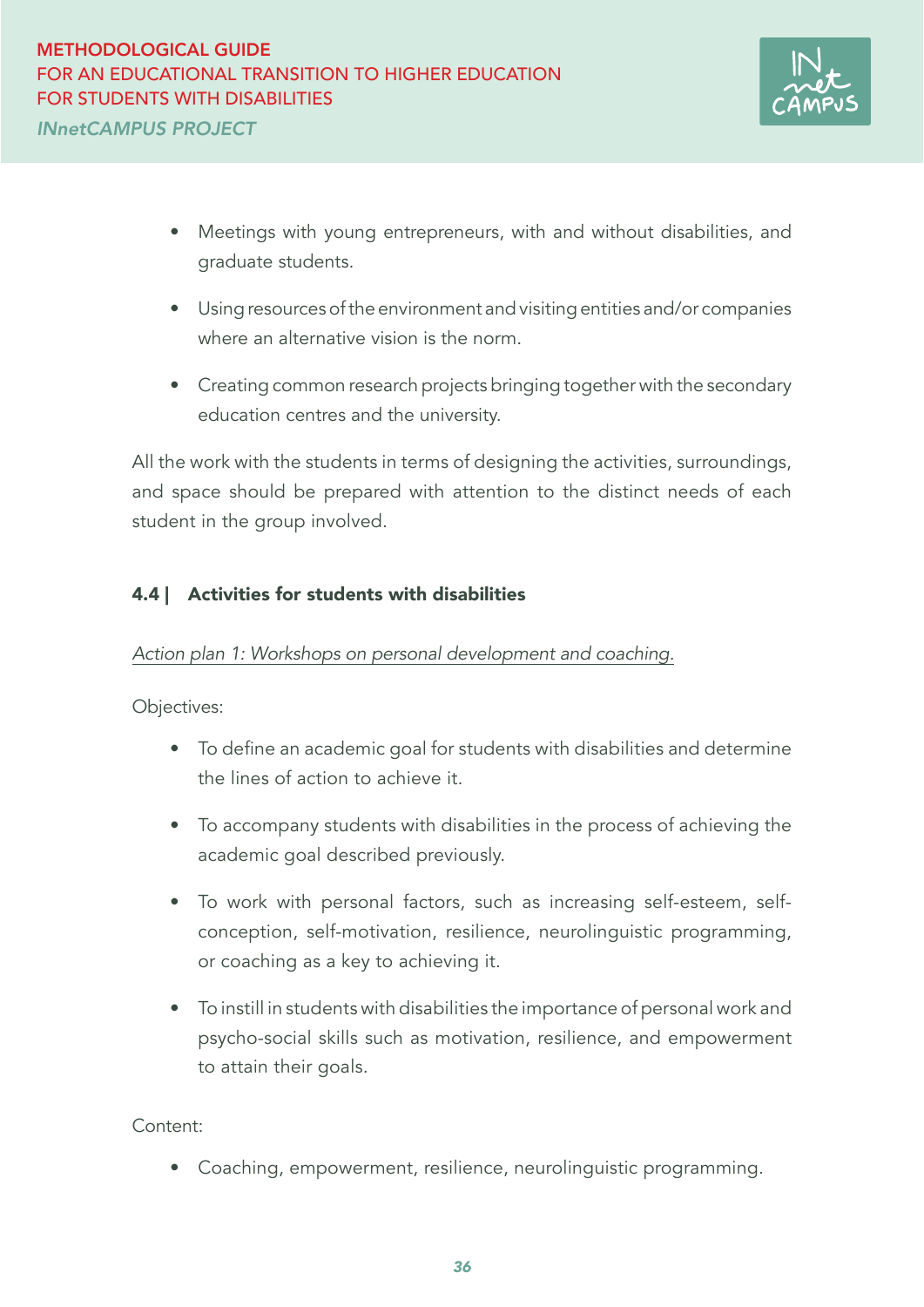

• Self-conception, self-esteem, self-motivation, personal and psychosocial skills.

#### Material Resources:

- A room or office.
- Work materials (paper, pens, boards, etc.).
- Digital resources (computer, projector, internet access, etc.)

#### Human resources:

- Person(s) responsible for the workshops: educational professionals in secondary or higher education.
- Recipients: students with disabilities.

#### *Proposal summary:*

Even if this proposal can be tackled with a group of peers, since it deals with aspects that are important for young people in general and can perfectly well be extrapolated for them, we consider that it is more appropriate to conduct these sessions with only students with disabilities, in order to create a more personal and intimate context, oriented to dealing with factors that a priori affect persons with disabilities to a greater degree.

The activity could, therefore, be worked through in different sessions. First, set academic objectives and a roadmap to know how to achieve them. Secondly, deal with the different stakeholders involved in different thematic blocs/ subjects. In this sense, there is a need to encourage a development of dynamic methodologies to end up with conclusions to apply to the individual cases of young people involved in the session. Lastly, different sessions should be dedicated to following up the process of achieving the goals, making sure to include issues of motivation and conflict resolution in accordance with the coaching process.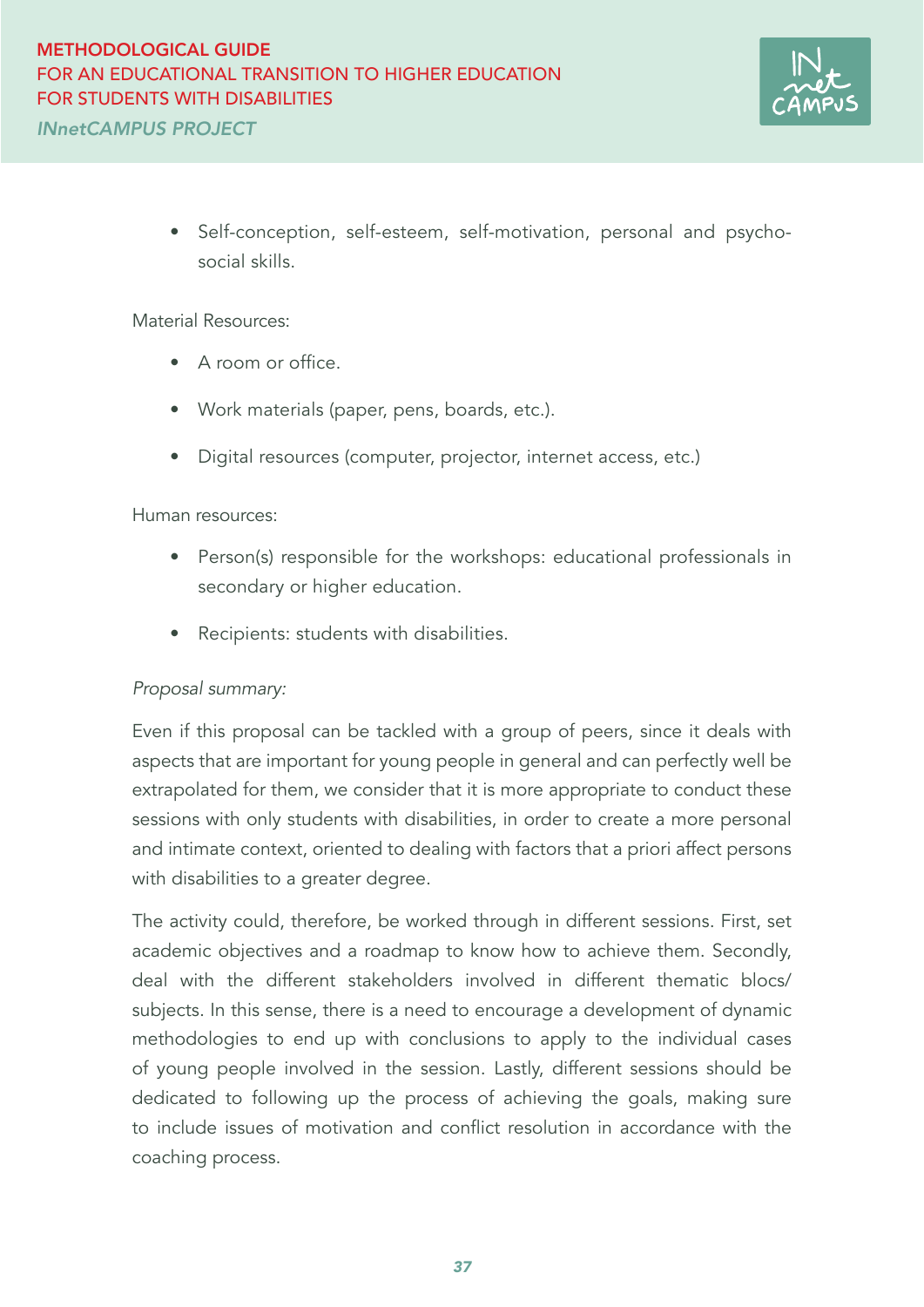

## *Action plan 2: Mentors and collaborators at the university. Support for students with disabilities.*

Objectives:

- To make university students role models who can give support to students with disabilities.
- To train the mentor or collaborator in matters of disabilities and inclusion so their actions and functions would be appropriate.
- To give the students with disabilities a role model, valued as an equal, within the sphere of the university where students can approach him/ her to ask questions, ask for advice, in short, bring richness to the socialisation of equals.

### Content:

- General information on matters of disability: legal framework, types of disability, universal design, accessibility, etc.
- Training and specific information about each type of disability and how to intervene appropriately for each type.
- Training related to social and communication skills: empathy, assertiveness, etc.

Material Resources:

- A room.
- Work materials (paper, pens, boards, etc.).
- Digital resources (computer, projector, internet access, etc.)

Human resources:

• Person(s) responsible for the action: educational professionals in secondary or higher education.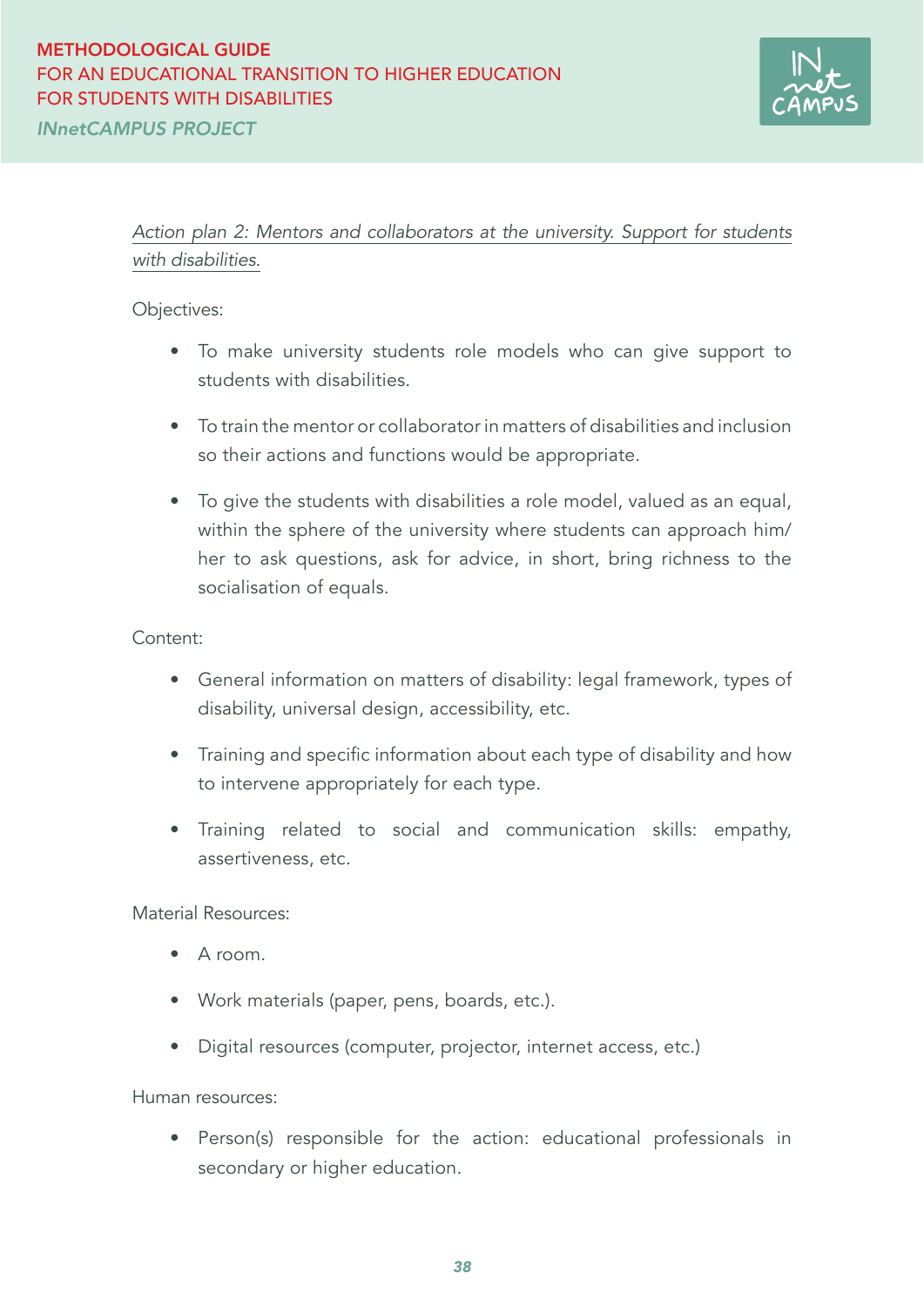

• Recipients: students with disabilities

#### *Proposal summary:*

To guarantee a satisfactory educational transition, we consider it fundamental, especially at the stage of higher education which presents particular problems, to work on training programmes for university students to act as mentors or collaborators who can fill the role of companion for the students with disabilities.

Therefore, in a first phase, a proposal will be circulated to students inviting those who are interested to do training on the subject of disability and inclusion, giving them access to everything which is essential to fulfil their future role adequately.

Furthermore, the student mentors or collaborators are given full preparation about the organisational culture of the University: structure, organisation, and services of the university, so that he/she knows how to solve all the questions that are posed to him/her.

Lastly, we fully recognise that in this context the value of a mentor or collaborator does not lie solely in acting as and when the mentee asks or only to address academic issues, but should facilitate and help the mentee's inclusion in the university environment.

We propose that a university student who acts as a collaborator or mentor should be offered a reward in the form of a scholarship, credits in recognition, etc.

#### *Action plan 3: Welcome and reception to the new stage of education.*

Objectives:

- To accompany students with disabilities in the transition and progression to a new stage of education.
- To give students with disabilities the security needed to confront the change of stage without disjuncture's or drastic shifts.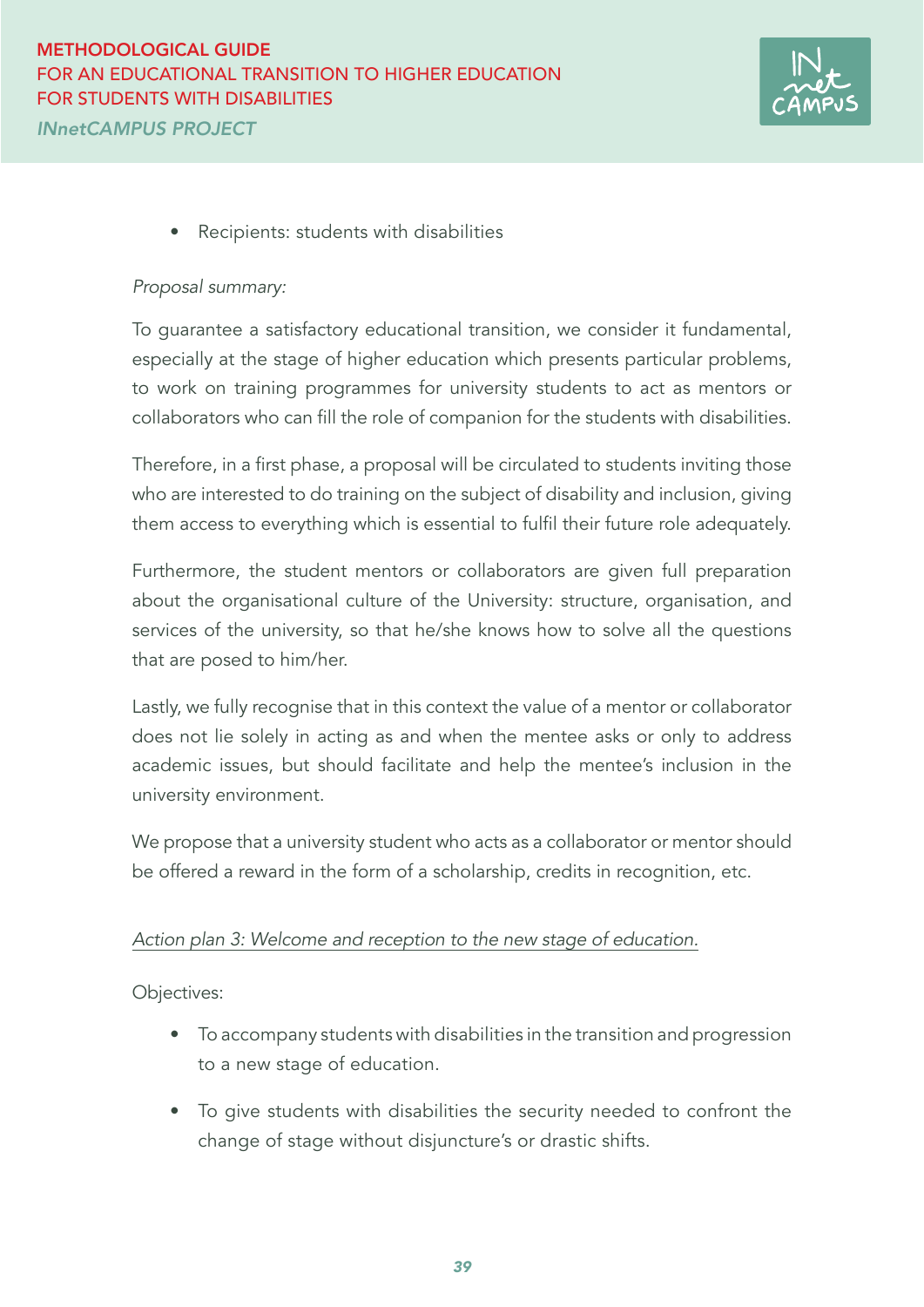

• To guarantee that the students have all the support and resources they need to promote equity.

#### Content:

A real implementation of concepts such as equality of opportunities, nondiscrimination, support, etc.

#### Human resources:

- Person(s) responsible for access to a new academic stage.
- Mentors/collaborators.

#### *Proposal summary:*

After the student has worked through the programme in an integrated way throughout the year(s) prior to moving—being offered information and training, and dealing with aspects of personal development, vocational guidance, and coaching—it is essential to be alert about the processes involved in the educational transition itself. In this, the student needs to be accompanied in order to be able to experience the transition without disjunctures or extreme changes.

Because the students have all the information and tools to deal with it, at this point it should only be necessary to pay special attention during the very first days and ask how his/her incorporation to the university is going, if there are any problems or difficulties in the new educational environment, and, to assure access to any support and resources the students may need. In this specific process, it would be convenient to deal directly with those students who demand this kind of support. This task could be undertaken by the mentors or collaborators.

In this context, once the student with disabilities is perfectly situated in their new educational environment, we should proceed to a group meeting to carry out the second part of the evaluation—qualitative together with quantitative—and have an exchange of opinions about the new stage of education, as well as his/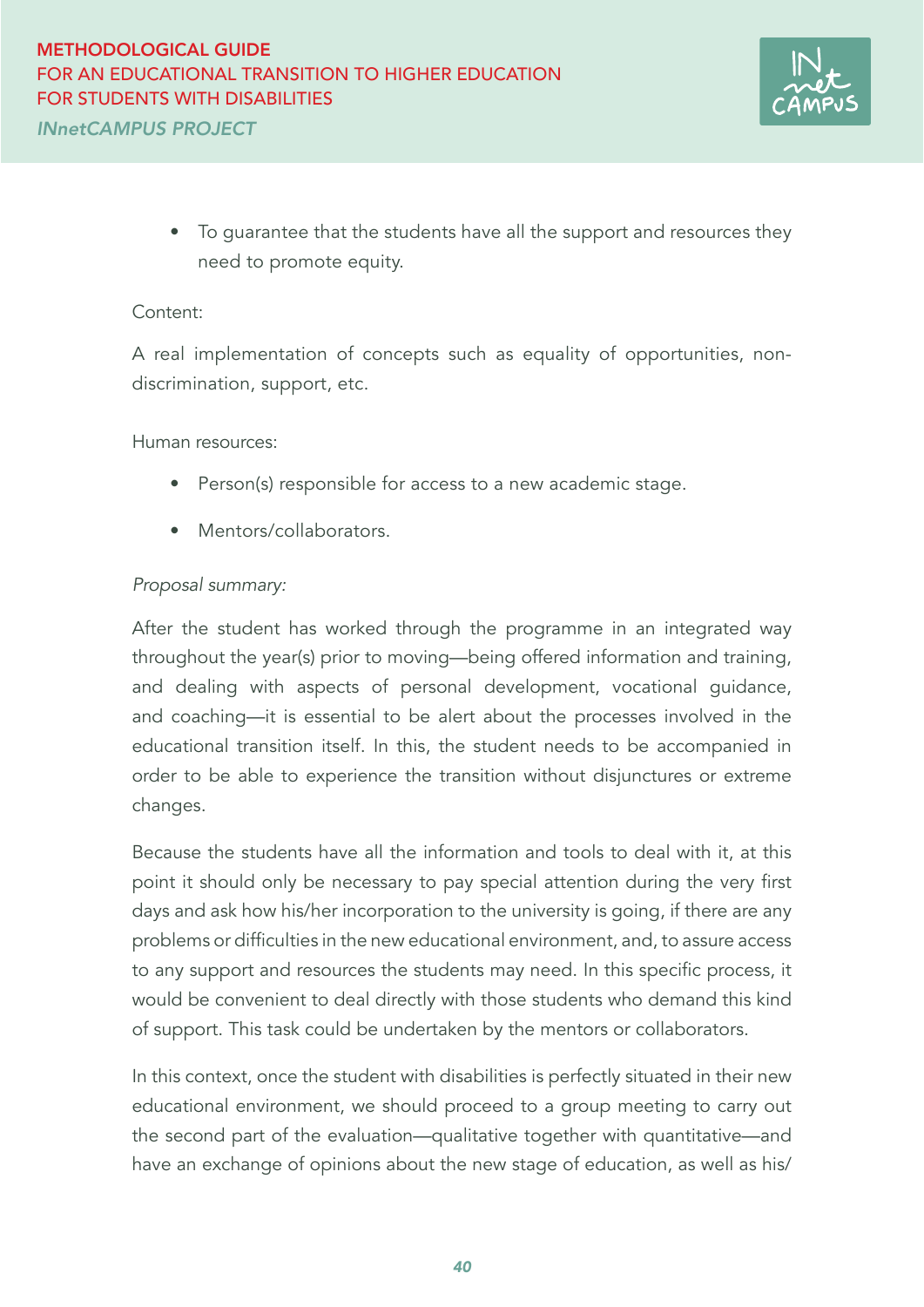

her level of satisfaction about the process of transition.

Similarly, there should be a meeting with the families, the guidance counsellors, and academic staff, whose conclusions and proposals for improvement must be incorporated into the results obtained from the rest of the evaluation.

## 4.5 | Example of joint action with all agents: "Inclusive campuses. Campuses without limits"

Objectives:

- To combat the problem of students leaving full-time education during secondary schooling.
- To work with young people on career guidance, personal development, and approaching university studies, as an element in encouraging them to access this stage of education through offering as authentic an experience as possible.
- To offer an experience that is truly inclusive, shared with persons with and without disabilities.
- To act as a diagnostic tool for the educational and social environment with respect to accessibility and inclusion.
- To implement activities in secondary education, in order to enhance this Guide's later proposals, such as those for the transition between stages of education, putting inclusive education in effect, etc.
- To increase the number of students accessing university, in particular students with disabilities.
- To contribute to achieving the social model of disability into practice as an agent of social change.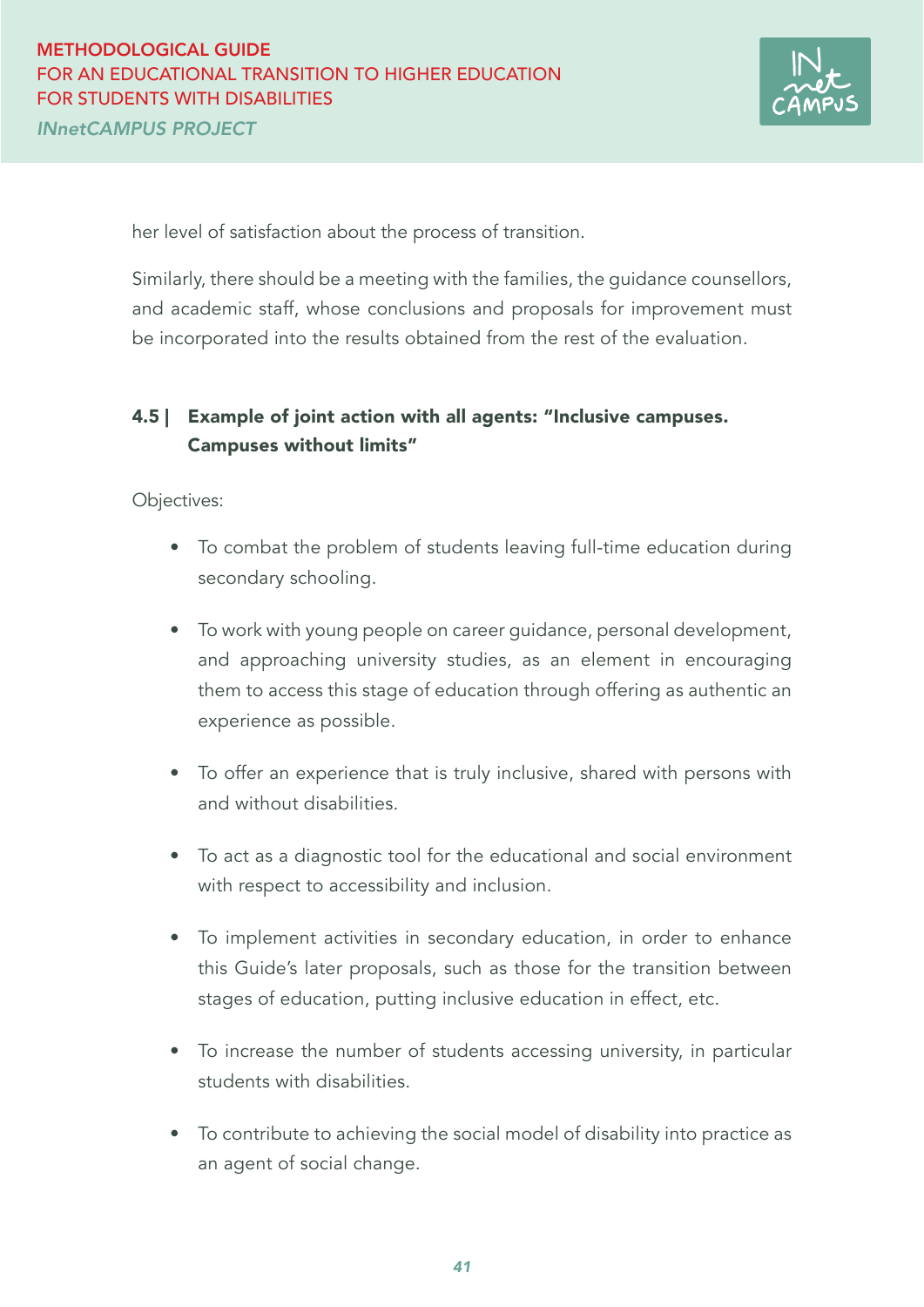

#### Content:

- University-related content: information about degrees, post-graduate degrees, research, organisation and structure of the university, etc.
- Information related to personal development: inclusion, disability, selfconception, self-esteem, accessibility, etc.

#### Material resources:

- Accessible accommodation and transportation.
- Consumable and technological items for the different dynamics and activities.
- Support products.

#### Human resources:

Counsellors and those responsible at the university, in close collaboration with each other. Academic staff and admin staff, etc. The personnel from the Campus itself, multi-disciplinary professionals, specialised professionals (specialists in sign language, assistants).

#### *Proposal summary:*

This joint action consists of convening young people with and without disability coming from secondary education to share a genuinely inclusive educational experience to encourage them to continue their academic education at university.

During one week, the participants live together and carry out personal development, guidance, and cultural activities, with the aim of giving them the information, motivation, and the tools necessary to fight early school leaving and promote their access to higher education.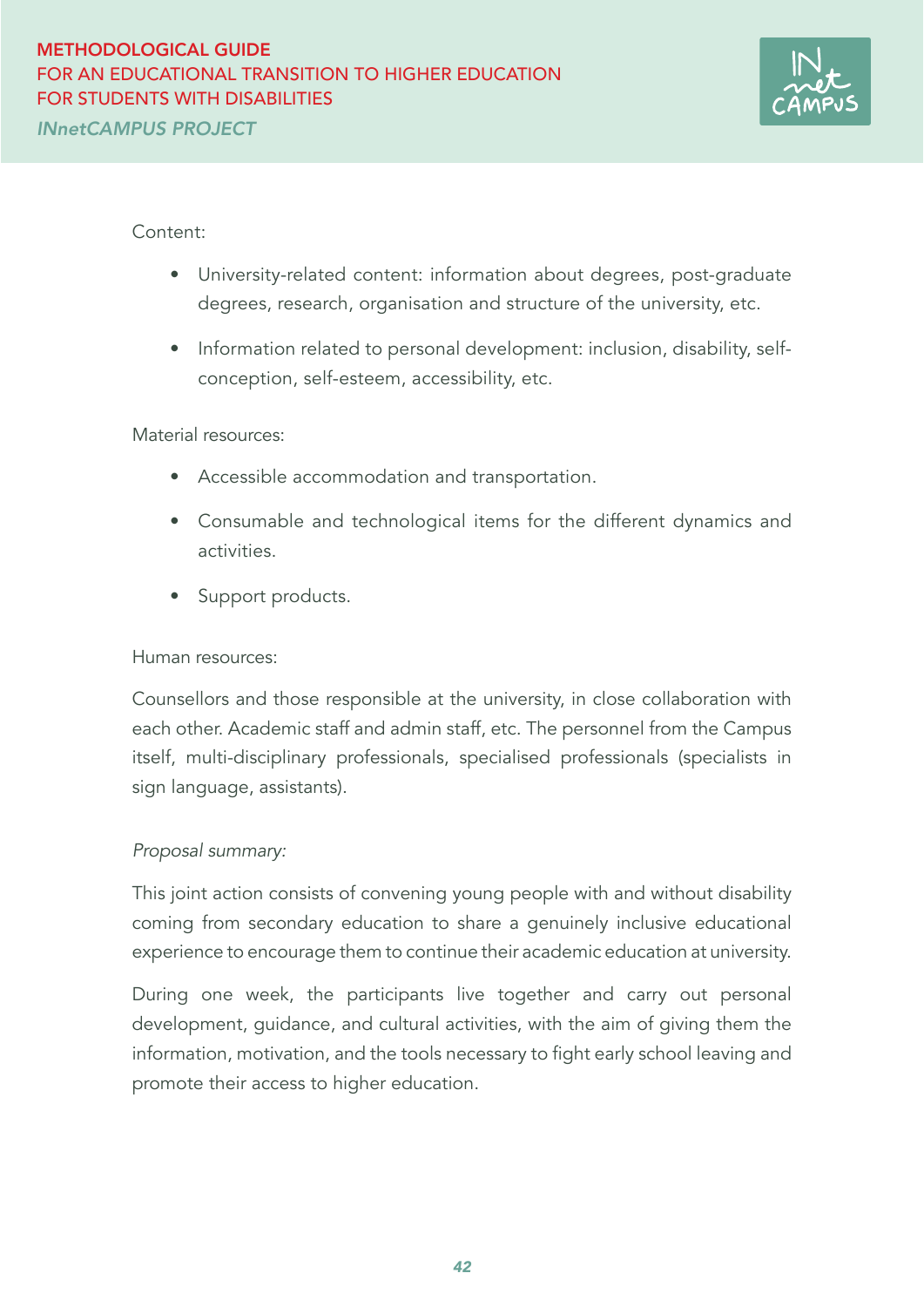

## 5 | GENERAL RECOMMENDATIONS

The main goal of this section is to offer a set of general recommendations, which may be useful for the development of this Methodological Guide.

## 5.1 | Inclusive pedagogies to implement in the classroom. Active methodologies

- a. Learning through projects: is a learning strategy that starts from two premises. On the one hand, taking a problem/real project, that encourages students to work as a team to find a solution. The project must be integrated into the curriculum, where the other subjects are needed in a cross-cutting way. For Harwell (1997), it is a learning model in which students plan, implement, and evaluate projects that have real-world application beyond the classroom.
- b. Gamification: this is a learning strategy that uses the techniques, elements, and dynamics of games and leisure in teaching and learning activities, with the aim of improving the results, whether to absorb knowledge better, improve a skill, or reward particular actions, as well as to increase motivation, reinforce behaviours, and activate learning. This type of learning is gaining support in training methodologies owing to its playful character, which facilitates the absorption of knowledge in a way that is more fun, creating a positive experience for the student.
- c. Multilevel teaching: is a teaching-learning planning approach that takes on individualisation, flexibility, and the inclusion of all students (in a shared classroom), without distinction or excluding anyone because of their level of abilities (Schulz & Turnbull, 1979). In short, this involves a strategy to put into practice a common curriculum for all, in line with the values of inclusive education.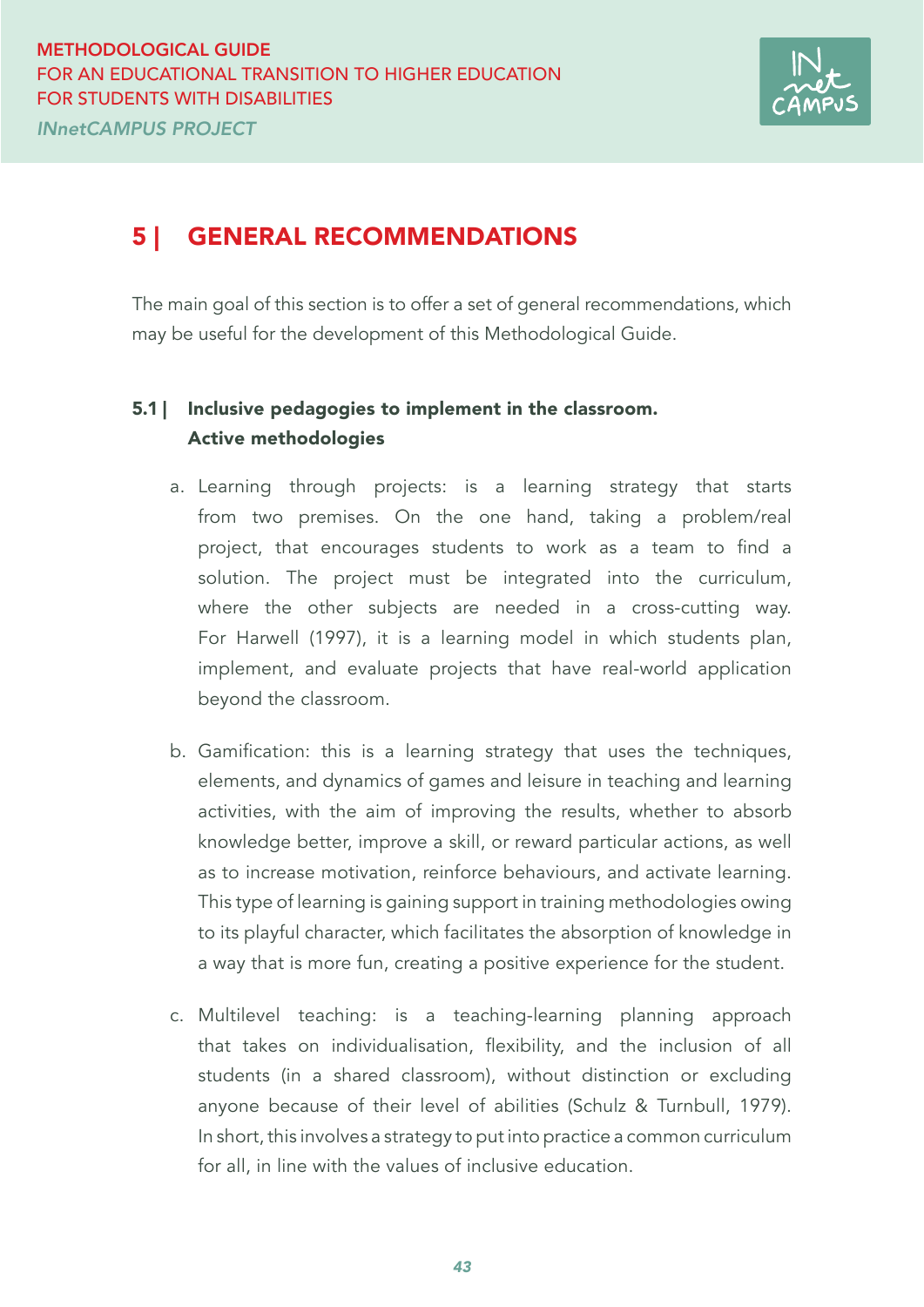

d. Universal Learning Design: this is a pedagogical approach based on the concept of universal accessibility and universal design for everyone that derives from the field of architecture and building. It aims to ensure that all students can access the contents and objectives of the mainstream curriculum by means of a support system that helps to eliminate all kinds of barriers to access, learning, and participation for the students. This new conception of educational accessibility is understood as an essential condition for guaranteeing equality of opportunities in the classroom and is made up of three principles of action: offering various options to approaching/presenting content; offering various options for action and expression/participation; offering multiple means to engage/demonstrate understanding of what has been taught, the rationale of learning.

In summary, these active methodologies help in fitting the educational response to all the students and encourage situations of interdependence and mutual support. They enable the incorporation of a multitude of activities tailored to different levels and of exercises that work for different abilities. They make it possible for students to carry out their roles according to the potential capabilities of each one and to be assessed according to the different levels of performance.

#### 5.2 | Tools to work to empower students with disabilities

Within integrated and cross-curricular work with students, it is essential to approach aspects of personal development. Important areas of concern should include:

a. Self-conception: this is basically the image that we have of ourselves, including our capabilities and our own uniqueness. This image is created from a number of variables, but it is particularly influenced by our interactions with the most important people in our lives.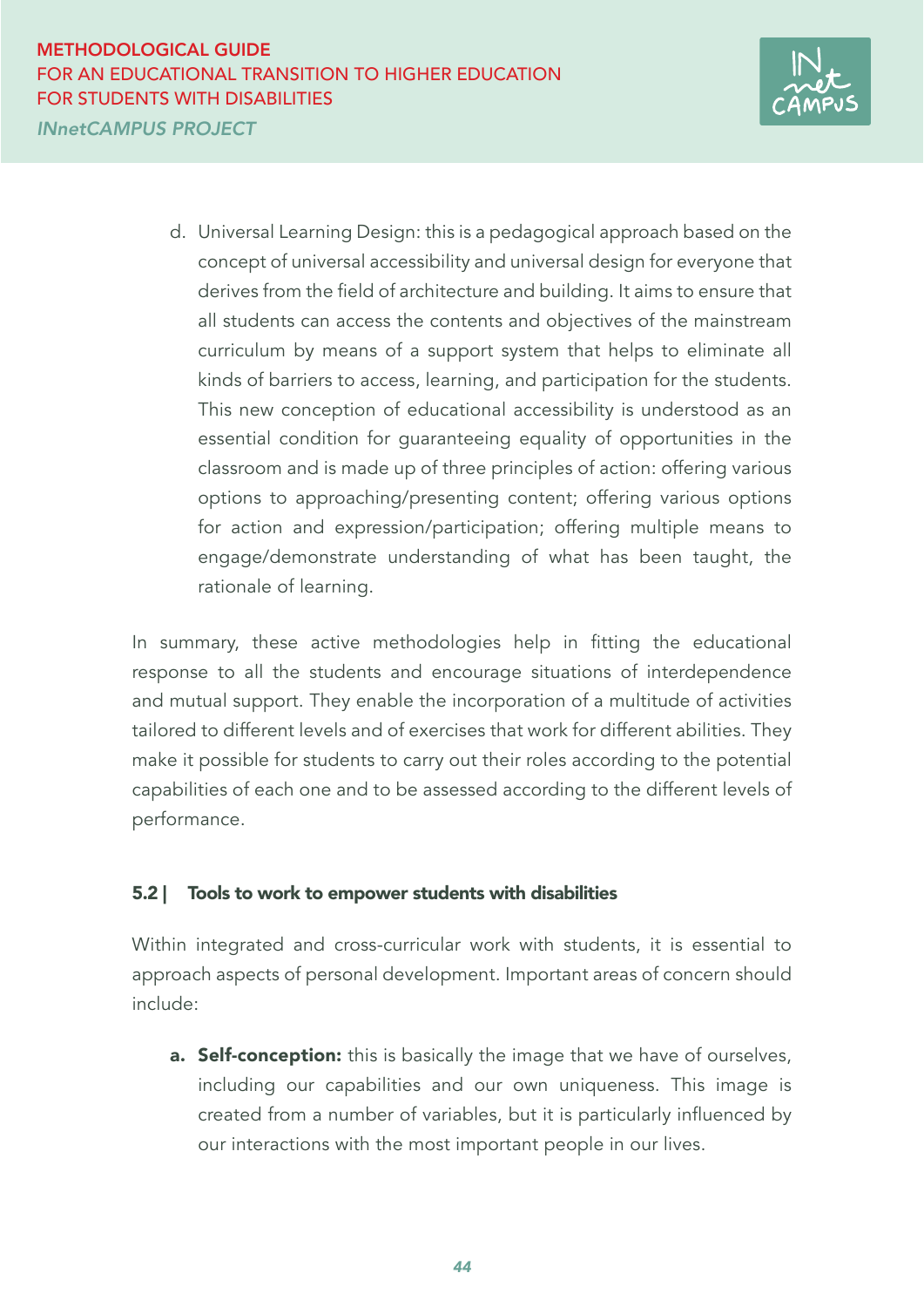

- **b. Self-esteem:** this is the worth that we give ourselves. Generally, it is an emotional value that individuals have of themselves and goes beyond rationality and logic.
- c. Self-motivation: this is the key to motivation, as it is motivation with respect to self, giving the reasons, the drive, the enthusiasm, and the interest to undertake a specific action.
- d. Assertiveness: this is the social ability that enables people to communicate their point of view in a correct and respectful manner, respecting other people's points of view. Assertiveness has to do with factors that are emotional and intrinsic to the personality. People with good self-esteem, for example, are more able to be assertive.
- **e.** Resilience: this is the capacity that a person has to recover in the face of adversity, to learn from it for the future, and to turn it into something worthwhile for personal development.
- **f. Empowerment:** this means developing people's confidence and sureness of themselves, of their abilities, their potential, and the importance of their actions and decisions in positively affecting their lives.

These traits can be worked on using techniques such as the following, as well as with another series of dynamics, the aim of which is their appropriate development:

*Neuro-linguistic programming (NLP):* this consists of a series of strategies that centre on identifying and using models of thinking that influence a person's behaviour as a way of improving its quality and solving problems. The aims of NLP include correcting cognitive representations, making them more useful, and giving a series of effective strategies and skills to adapt better to situations that arise day to day.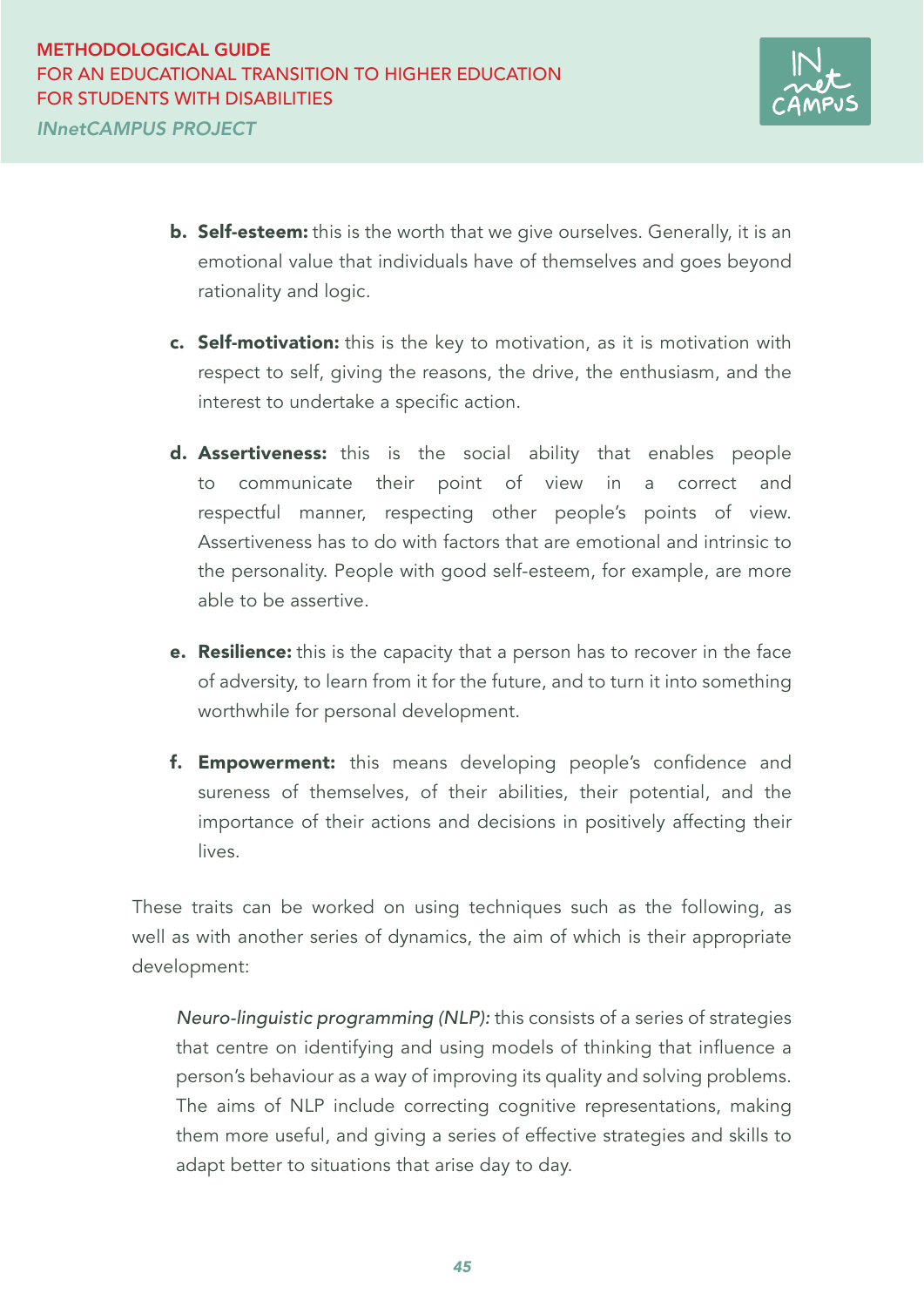

*Coaching:* this is a process of personalised training involving a large suite of tools that help to bridge the gap between where a person is today and where they want to be. By means of a series of questions, people are helped to learn, explore, and discover new beliefs that will lead to the achievement of their goals.

### 5.3 | Dissemination

Within the activities envisaged as part of the intervention plan outlined in this Methodological Guide, a fundamental element is the circulation of the Guide itself during the process of implementation. This means having a communication plan as part of the activities. This communication plan must aim to expand and publicise the Guide in three moments: before, during, and after.

With regards to promoting the Guide in advance: before putting it into action the protocol of this Guide, it would be appropriate to organise a publicity event with representatives from all levels of the secondary and tertiary educational world present, representatives from government, students with and without disabilities and their families, as well as partners from civil society who bring their resources to the initiative. The local media should be involved in this presentation to ensure the greatest publicity possible for the initiative.

Furthermore, it is important to communicate and to extend the various activities that are carried out in the implementation of the Programme. In this case, social media networks are of particular importance in spreading news of the initiative, as a tool for letting others know about the activities in real time.

Lastly, once implementation of the Programme has been carried out, and in light of the data obtained from the evaluation process, it will vital to organise an event to announce the most important conclusions and the application of the results. In this way, it will be made clear how far the targets that were set have been met and whether it is suitable to carry on with activities of this type to modify the educational and social situation of persons with disabilities.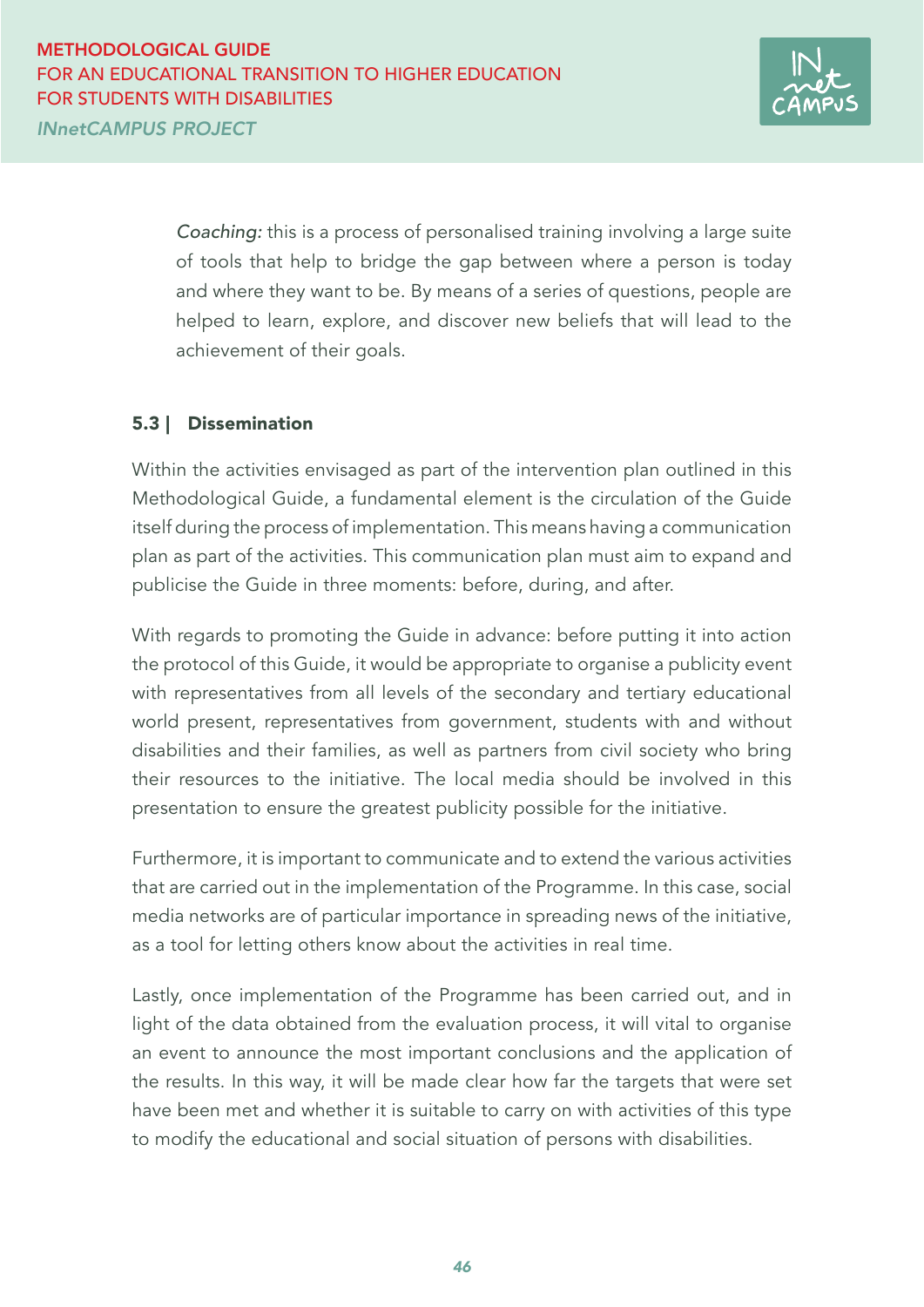

#### 5.4 | Collaborative network

The spreading of good practices can be achieved if a network of social collaboration is developed and actions can be promoted to implement the rights of persons with disabilities in the community environment in which this Guide, is implemented: higher or secondary education.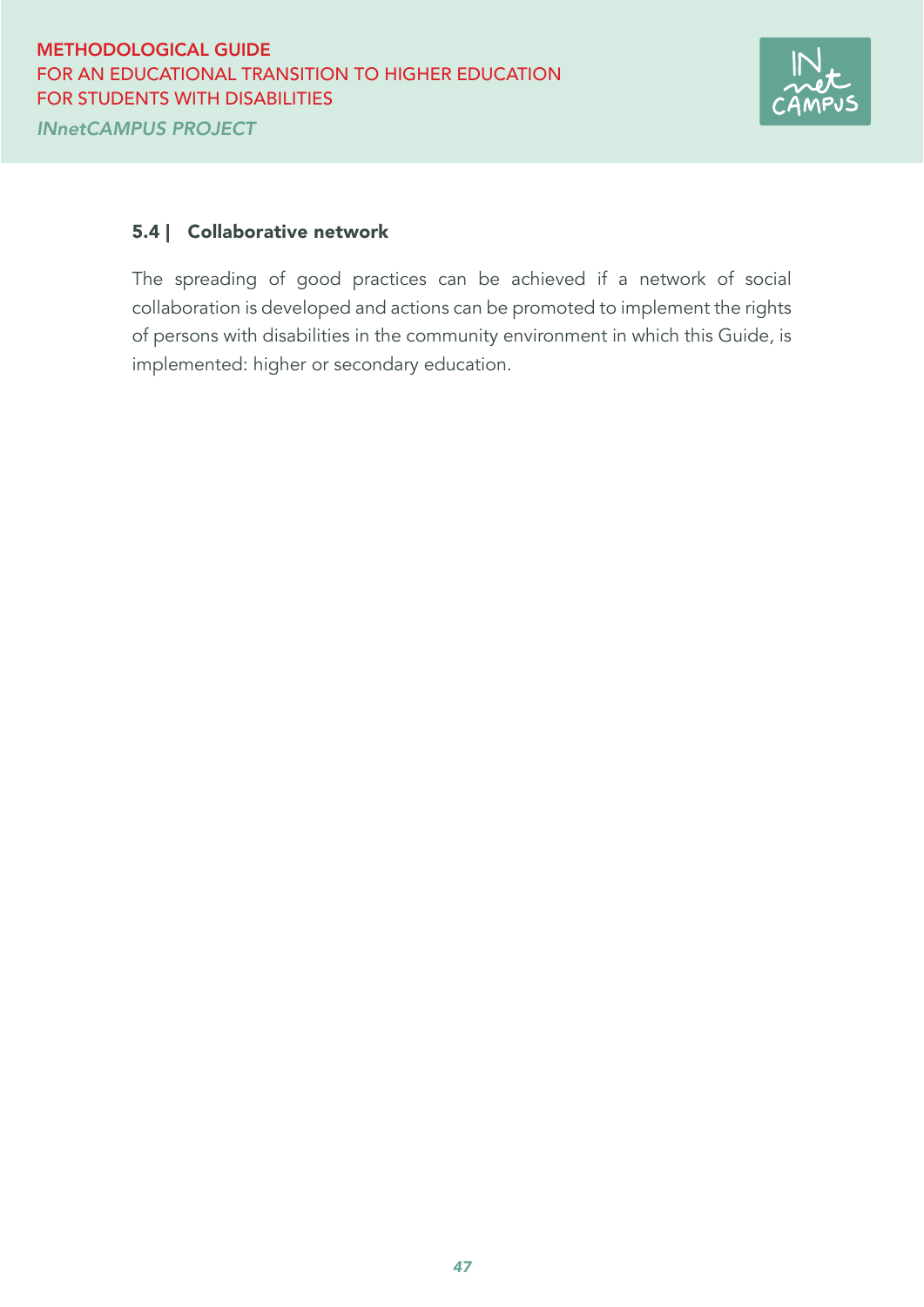

## 6 | BIBLIOGRAPHY

- √ Campoy, I. (2017). SOBRE EL DERECHO A UNA EDUCACIÓN INCLUSIVA DE CA-LIDAD. In: Derechos de las Personas con Discapacidad. Buenos Aires: SECRETARÍA GENERAL DE CAPACITACIÓN Y JURISPRUDENCIA, pp.133-144.
- $\checkmark$  Degener, T. (2017) "A human rights model of disability", in P. Blanck & E. Flynn (eds.), Routledge Handbook of Disability Law and Human Rights (pp. 31–50). London: Routledge.
- $\checkmark$  Ec.europa.eu. (2018). Disability statistics access to education and training Statistics Explained. [online] Disponible en: http://ec.europa.eu/eurostat/statistics-ex[plained/index.php?title=Disability\\_statistics\\_-\\_access\\_to\\_education\\_and\\_training](https://ec.europa.eu/eurostat/statistics-explained/index.php?title=Disability_statistics_-_access_to_education_and_training)  [Acceso 17 Jul. 2018].
- $\checkmark$  European Commission Directorate-General for Education and Culture (2000). EU-ROPEAN REPORT ON THE QUALITY OF SCHOOL EDUCATION SIXTEEN QUALITY INDICATORS. European Commission.
- $\checkmark$  Grant, B.K. & Ray, J.A. (2013). Home, School, and Community Collaboration. London: Sage.
- $\checkmark$  Harwell, S. (1997). Project-based learning. In: W. E. Blank and S. Harwell (Eds.), Promising practices for connecting high school to the real world (pp. 23–28). Tampa, FL: University of South Florida. (ERIC Document Reproduction Service No. ED 407586).
- $\checkmark$  Hornby, G. (2000). Improving Parental Involvement. London: Bloomsbury
- $\checkmark$  Jeynes, W.H. (2011). Parental Involvement and Academic Success. New York: Routledge.
- $\checkmark$  Martínez, R.A. (1992). "La participación de los padres en el centro escolar: una forma de intervención comunitaria sobre las dificultades escolares". Bordón, 44(2), pp. 171-175
- $\checkmark$  Medina M. (2017). "La educación inclusiva como mecanismo de garantía de igualdad de oportunidades y no discriminación de las personas con discapacidad. Una propuesta de estrategias pedagógicas inclusivas". Colección Convención ONU. Nº 21.
- $\checkmark$  Muñoz Villalobos, V. (2007). Report of the Special Rapporteur on the right to education, The right to education of persons with disabilities, A/HRC/4/29.
- $\checkmark$  OHCHR (The Office of the United Nations High Commissioner for Human Rights).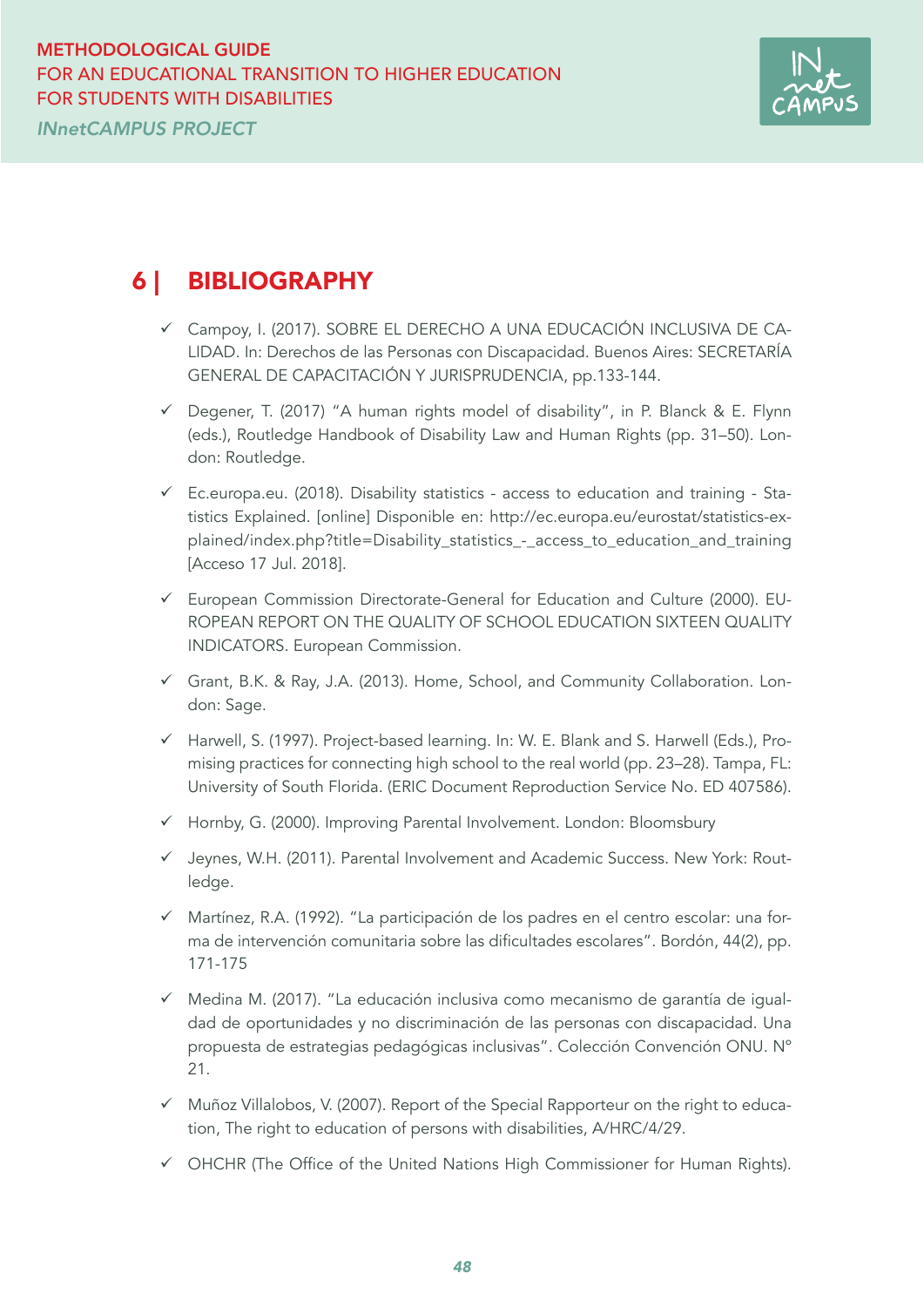

(2013). Thematic study on the right of persons with disabilities to education, A/ HRC/25/29.

- $\checkmark$  Oliver, M. (1996). Understanding Disability: From theory to practice. London: Palgrave MacMillan.
- $\checkmark$  Oliver, M. (2009) Understanding Disability: From theory to practice. 2nd ed. Hampshire: Palgrave MacMillan.
- $\checkmark$  Oliver, M. (2013) 'The social model of disability: thirty years on', Disability & Society, 28 (7): 1024–1026.
- $\checkmark$  Quinn, G. and Degener, T. (2002). 'Chapter 1. The moral authority for change: human rights values and the worldwide process of disability reform', in G. Quinn & T. Degener (eds.), Human Rights and Disability. The current use and future potential of United Nations human rights instruments in the context of disability (pp. 13–28). Geneva: United Nations.
- $\checkmark$  Sanders, M.G. and Sheldon S.B. (2009). Principals Matter. A Guide to School, Family and Community Partnership. London: Sage.
- $\checkmark$  Sarramona, J. (2004). "Participación de los padres y calidad de la educación". Estudios sobre Educación, 6, pp. 27-38.
- $\checkmark$  Sarramona, J. and Roca, E. (2007). "La participación de las familias en la escuela como factor de calidad educativa". Participación Educativa. Revista cuatrimestral del Consejo Escolar del Estado, pp. 25-33.
- $\checkmark$  Schulz, J. B. and Turnbull, A. P. (1979). Mainstreaming Handicapped Students: Guide for Classroom Teachers. Newton, MA: Allyn and Bacon.
- $\checkmark$  Shumow, L. (Ed) (2009). Promising Practices for Family and Community Involvement during High School. Charlotee, NC: Information Age Publishing.
- $\checkmark$  UN Committee on the Rights of Persons with Disabilities (CRPD), General comment No.4 (2016) on Article 24: on the right to inclusive education, 26 November 2016, CRPD/C/GC/4.
- $\checkmark$  UN Committee on the Rights of Persons with Disabilities (CRPD), General comment No. 5 (2017) on living independently and being included in the community, 27 October 2017, CRPD/C/GC/5.
- $\checkmark$  UNCRPD (United Nations Committee on the Rights of Persons with Disabilities). 2014a. Concluding observations on the initial report of the European Union, 2 October 2015, CRPD/C/EU/CO/1.